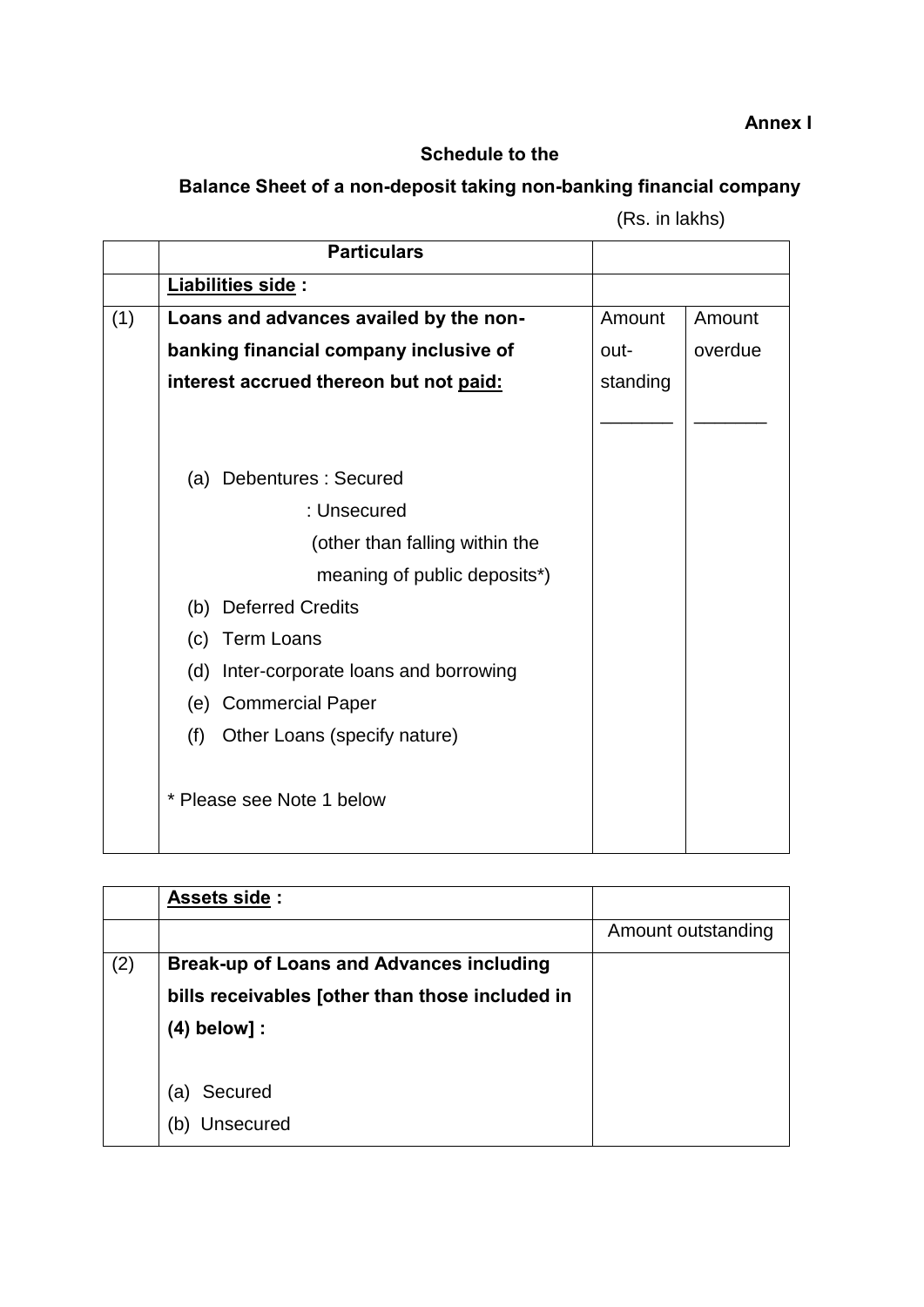| (3) | Break up of Leased Assets and stock on hire               |
|-----|-----------------------------------------------------------|
|     | and other assets counting towards AFC                     |
|     | activities                                                |
|     | (i) Lease assets including lease rentals under            |
|     | sundry debtors :                                          |
|     |                                                           |
|     | <b>Financial lease</b><br>(a)                             |
|     | (b)<br><b>Operating lease</b>                             |
|     | Stock on hire including hire charges under<br>(ii)        |
|     | sundry debtors:                                           |
|     |                                                           |
|     | Assets on hire<br>(a)                                     |
|     | (b)<br><b>Repossessed Assets</b>                          |
|     | counting towards<br><b>AFC</b><br>(iii)<br>Other<br>loans |
|     | activities                                                |
|     |                                                           |
|     | (a)<br>Loans where assets have<br>been                    |
|     | repossessed                                               |
|     | (b)<br>Loans other than (a) above                         |
| (4) | <b>Break-up of Investments:</b>                           |
|     | Current Investments :                                     |
|     | 1.<br><u> Quoted</u> :                                    |
|     |                                                           |
|     | (i) Shares: (a) Equity                                    |
|     | (b) Preference                                            |
|     | (ii) Debentures and Bonds                                 |
|     | (iii) Units of mutual funds                               |
|     | (iv) Government Securities                                |
|     | (v) Others (please specify)                               |
|     | 2.<br>Unquoted:                                           |
|     | Shares:<br>(a) Equity<br>(i)                              |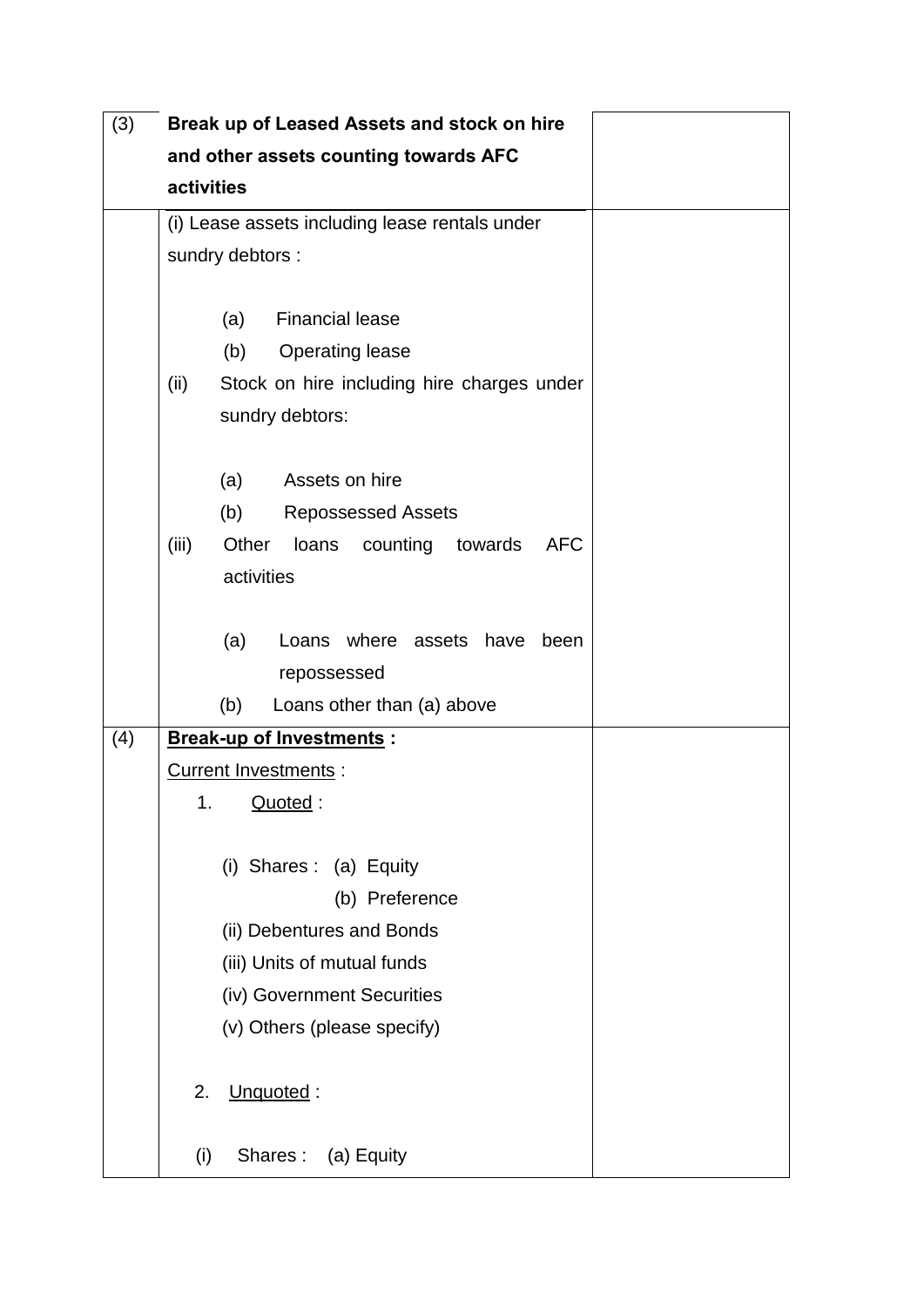|     |               |       | (b) Preference                                                      |                  |                                 |  |
|-----|---------------|-------|---------------------------------------------------------------------|------------------|---------------------------------|--|
|     | (ii)          |       | <b>Debentures and Bonds</b>                                         |                  |                                 |  |
|     | (iii)         |       | Units of mutual funds                                               |                  |                                 |  |
|     | (iv)          |       | <b>Government Securities</b>                                        |                  |                                 |  |
|     | (v)           |       | Others (please specify)                                             |                  |                                 |  |
|     |               |       |                                                                     |                  |                                 |  |
|     |               |       | Long Term investments:                                              |                  |                                 |  |
|     | 1.            |       | Quoted:                                                             |                  |                                 |  |
|     |               | (i)   | Shares: (a) Equity                                                  |                  |                                 |  |
|     |               |       | (b) Preference                                                      |                  |                                 |  |
|     |               | (ii)  | <b>Debentures and Bonds</b>                                         |                  |                                 |  |
|     |               | (iii) | Units of mutual funds                                               |                  |                                 |  |
|     |               | (iv)  | <b>Government Securities</b>                                        |                  |                                 |  |
|     |               | (v)   | Others (please specify)                                             |                  |                                 |  |
|     |               |       |                                                                     |                  |                                 |  |
|     | 2.            |       | Unquoted:                                                           |                  |                                 |  |
|     |               | (i)   | Shares: (a) Equity                                                  |                  |                                 |  |
|     |               |       | (b) Preference                                                      |                  |                                 |  |
|     |               |       | (ii) Debentures and Bonds                                           |                  |                                 |  |
|     |               |       | (iii) Units of mutual funds                                         |                  |                                 |  |
|     |               |       | (iv) Government Securities                                          |                  |                                 |  |
|     |               |       | (v) Others (please specify)                                         |                  |                                 |  |
|     |               |       | Borrower group-wise classification of assets financed as in (2) and |                  |                                 |  |
| (5) | $(3)$ above : |       |                                                                     |                  |                                 |  |
|     |               |       | Please see Note 2 below                                             |                  |                                 |  |
|     |               |       | Category                                                            |                  | <b>Amount net of provisions</b> |  |
|     |               |       |                                                                     | <b>Unsecured</b> | <b>Total</b>                    |  |
|     |               |       | 1. Related Parties **                                               |                  |                                 |  |
|     |               |       | (a) Subsidiaries                                                    |                  |                                 |  |
|     |               |       | (b) Companies in the same                                           |                  |                                 |  |
|     |               | group |                                                                     |                  |                                 |  |
|     |               |       | (c) Other related parties                                           |                  |                                 |  |
|     |               |       |                                                                     |                  |                                 |  |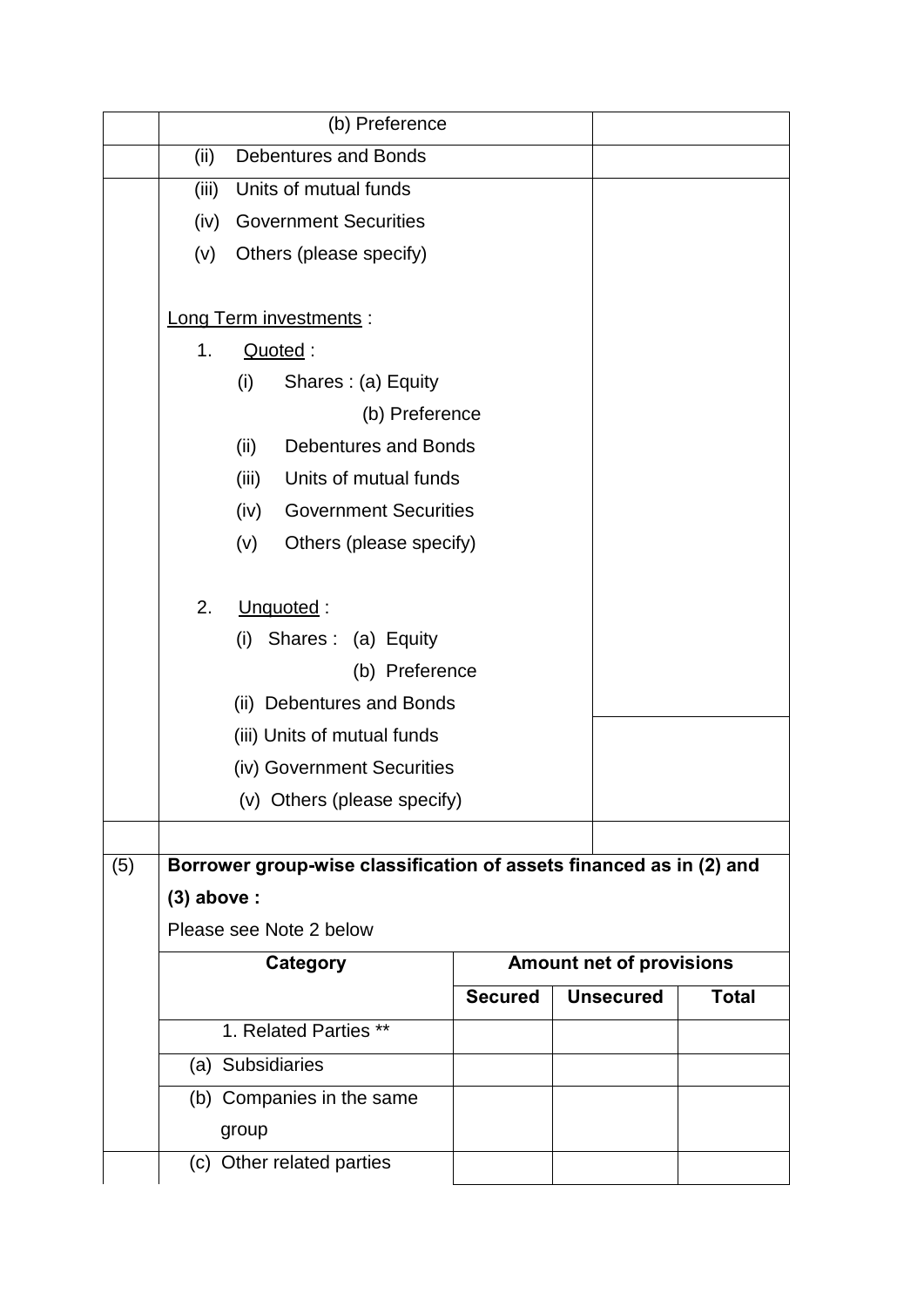|     | 2. Other than related parties                                      |  |                  |                    |  |  |  |  |  |  |  |  |  |  |
|-----|--------------------------------------------------------------------|--|------------------|--------------------|--|--|--|--|--|--|--|--|--|--|
|     | Total                                                              |  |                  |                    |  |  |  |  |  |  |  |  |  |  |
| (6) | Investor group-wise classification of all investments (current and |  |                  |                    |  |  |  |  |  |  |  |  |  |  |
|     | long term) in shares and securities (both quoted and unquoted):    |  |                  |                    |  |  |  |  |  |  |  |  |  |  |
|     | Please see note 3 below                                            |  |                  |                    |  |  |  |  |  |  |  |  |  |  |
|     | <b>Market Value /</b><br><b>Book Value</b><br>Category             |  |                  |                    |  |  |  |  |  |  |  |  |  |  |
|     |                                                                    |  | Break up or fair | (Net of            |  |  |  |  |  |  |  |  |  |  |
|     |                                                                    |  | value or NAV     | <b>Provisions)</b> |  |  |  |  |  |  |  |  |  |  |
|     |                                                                    |  |                  |                    |  |  |  |  |  |  |  |  |  |  |
|     |                                                                    |  |                  |                    |  |  |  |  |  |  |  |  |  |  |
|     |                                                                    |  |                  |                    |  |  |  |  |  |  |  |  |  |  |
|     |                                                                    |  |                  |                    |  |  |  |  |  |  |  |  |  |  |
|     | 1. Related Parties **                                              |  |                  |                    |  |  |  |  |  |  |  |  |  |  |
|     | (a) Subsidiaries                                                   |  |                  |                    |  |  |  |  |  |  |  |  |  |  |
|     | (b) Companies in the same                                          |  |                  |                    |  |  |  |  |  |  |  |  |  |  |
|     | group                                                              |  |                  |                    |  |  |  |  |  |  |  |  |  |  |
|     | (c) Other related parties                                          |  |                  |                    |  |  |  |  |  |  |  |  |  |  |
|     | 2. Other than related parties                                      |  |                  |                    |  |  |  |  |  |  |  |  |  |  |
|     | <b>Total</b>                                                       |  |                  |                    |  |  |  |  |  |  |  |  |  |  |

\*\* As per Accounting Standard of ICAI (Please see Note 3)

# **(7) Other information**

|       | <b>Particulars</b>                      | <b>Amount</b> |
|-------|-----------------------------------------|---------------|
|       | <b>Gross Non-Performing Assets</b>      |               |
| (i)   |                                         |               |
|       | <b>Related parties</b><br>(a)           |               |
|       | Other than related parties<br>(b)       |               |
| (ii)  | Net Non-Performing Assets               |               |
|       | <b>Related parties</b><br>(a)           |               |
|       | (b)<br>Other than related parties       |               |
| (iii) | Assets acquired in satisfaction of debt |               |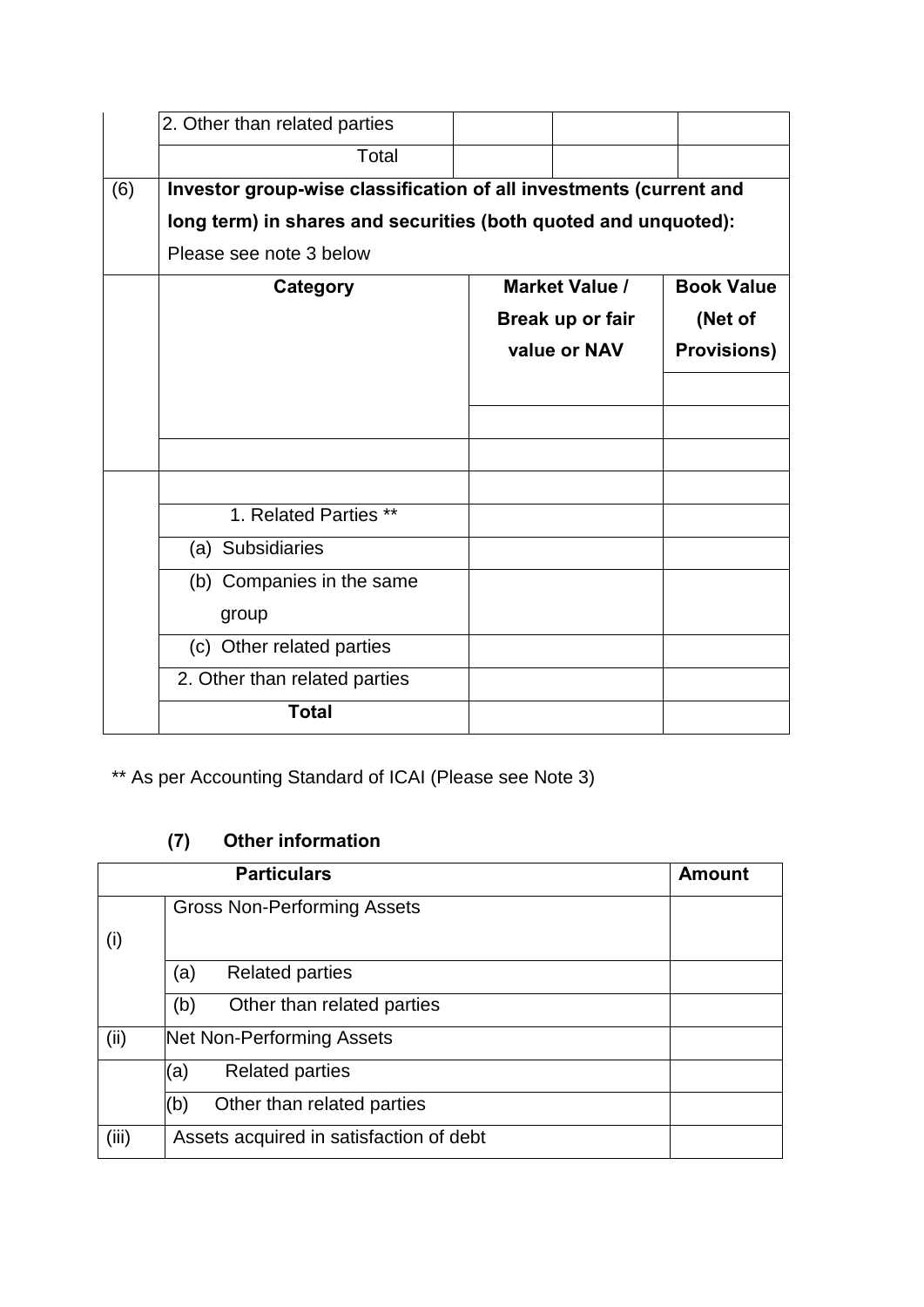## **Notes:**

- 1. As defined in paragraph 2(1)(xii) of the Non-Banking Financial Companies Acceptance of Public Deposits (Reserve Bank) Directions, 1998.
- 2. Provisioning norms shall be applicable as prescribed in Non-Systemically Important Non-Banking Financial (Non-Deposit Accepting or Holding) Companies Prudential Norms (Reserve Bank) Directions, 2015 or Systemically Important Non-Banking Financial (Non-Deposit Accepting or Holding) Companies Prudential Norms (Reserve Bank) Directions, 2015 whichever is applicable.
- 3. All Accounting Standards and Guidance Notes issued by ICAI are applicable including for valuation of investments and other assets as also assets acquired in satisfaction of debt. However, market value in respect of quoted investments and break up/fair value/NAV in respect of unquoted investments should be disclosed irrespective of whether they are classified as long term or current in (4) above.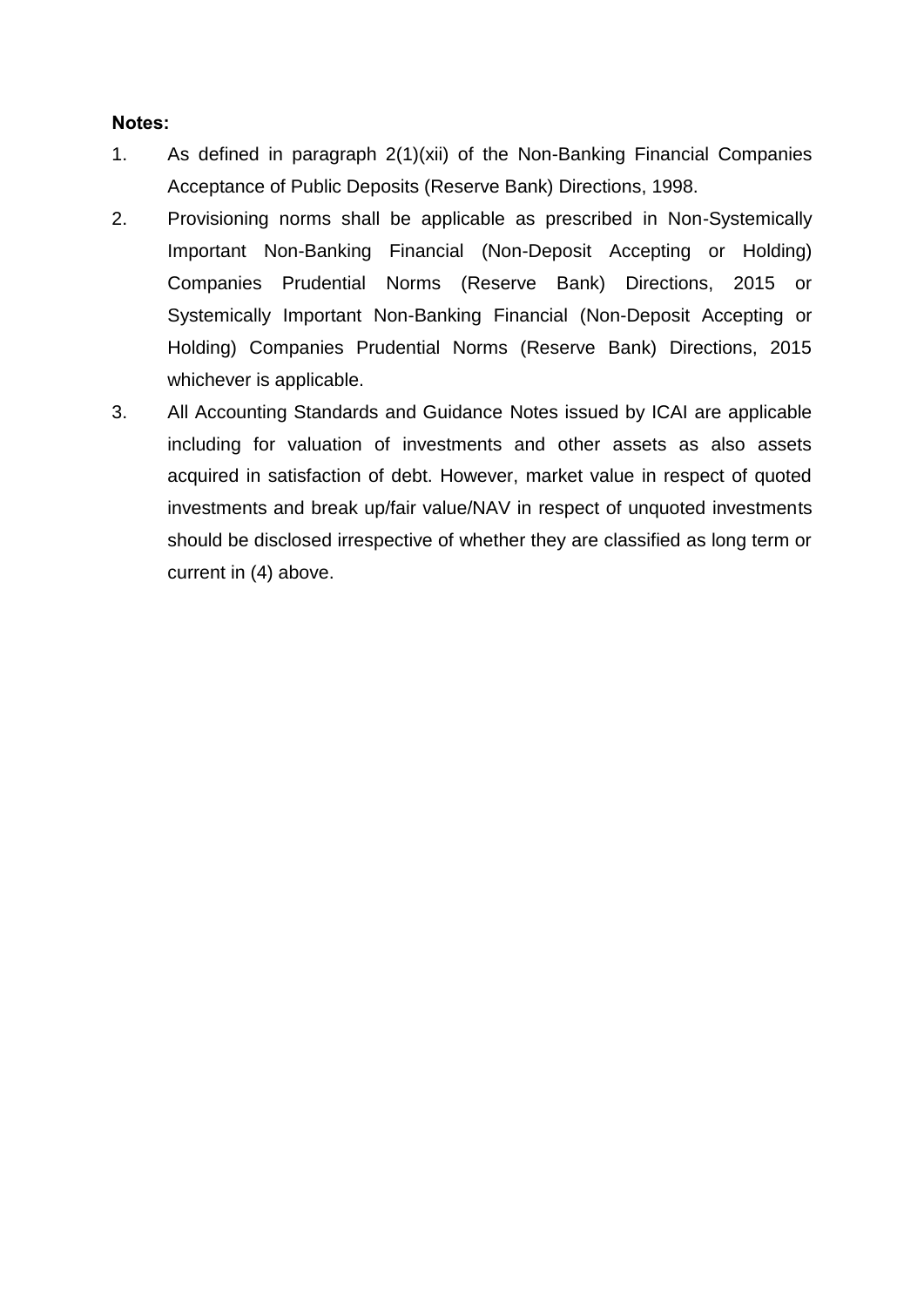### **Annex II**

# **Guidelines for Licensing of New Banks in the Private Sector**

## **Definitions**

### I. **Promoter**

Promoter means, the person who together with his relatives (as defined in Section 6 of the Companies Act, 1956), by virtue of his ownership of voting equity shares, is in effective control of the NOFHC, and includes, wherever applicable, all entities which form part of the Promoter Group.

### II. **Promoter Group**

"Promoter Group" includes :

- (i) the promoter;
- (ii) relatives of the promoter as defined in Section 6 of Companies Act 1956; and
- (iii) in case promoter is a body corporate :
	- (A) a subsidiary or holding company of such body corporate;
	- (B) any body corporate in which the promoter holds ten per cent or more of the equity share capital or which holds ten per cent or more of the equity share capital of the promoter;
	- (C) any body corporate in which a group of individuals or companies or combinations thereof which hold twenty per cent or more of the equity share capital in that body corporate also holds twenty per cent or more of the equity share capital of the promoter;
	- (D) Joint venture (as defined in terms of AS 23) with the promoter;
	- (E) Associate (as defined in terms of AS 27) of the promoter;
	- (F) Related party (as defined in terms of AS 18) of the promoter; and
- (iv) in case the promoter is an individual :
	- (A) any body corporate in which ten per cent or more of the equity share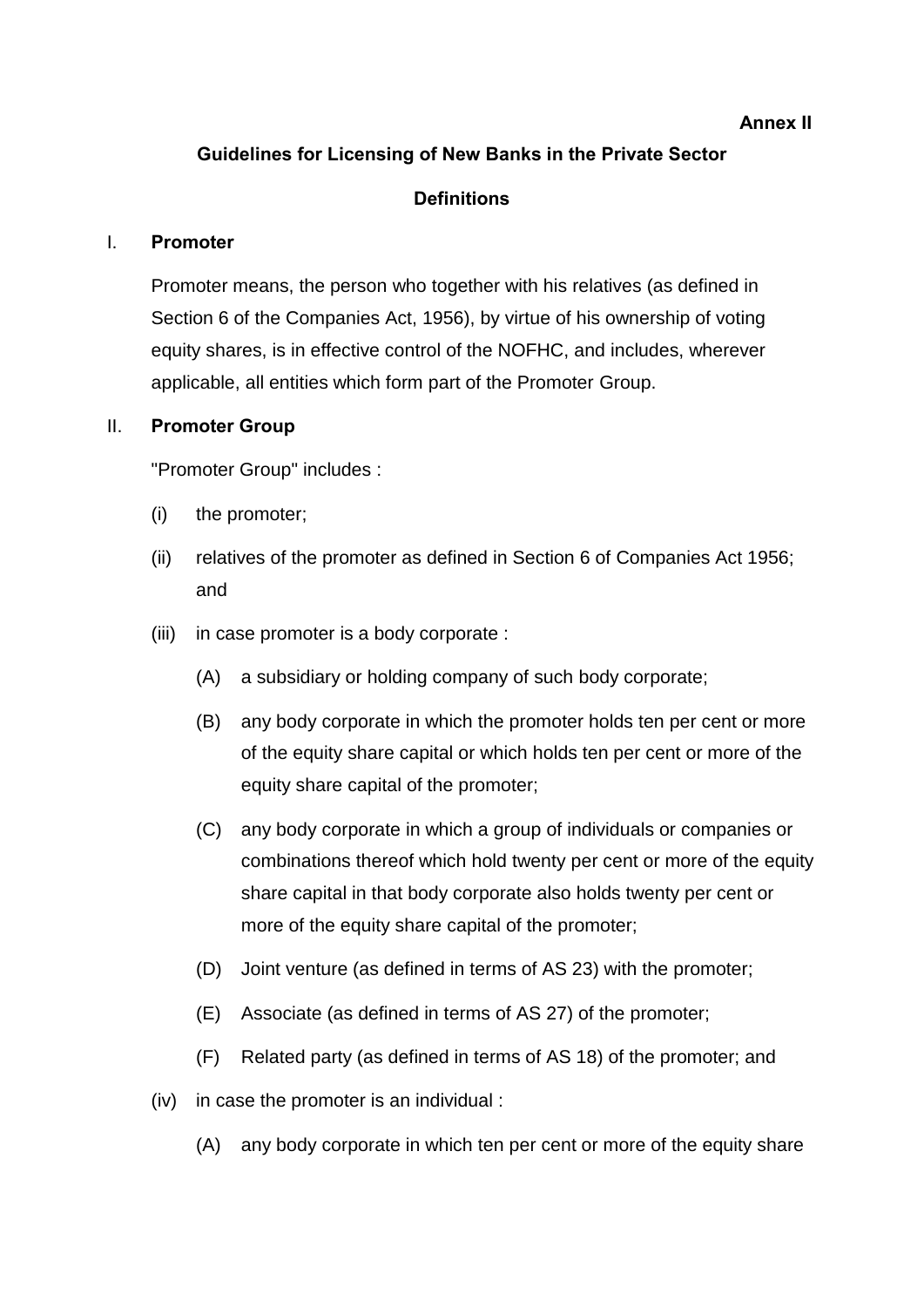capital is held by the promoter or a relative of the promoter or a firm or Hindu Undivided Family in which the promoter or any one or more of his immediate relative is a member;

- (B) any body corporate in which a body corporate as provided in (A) above holds ten per cent or more, of the equity share capital;
- (C) any Hindu Undivided Family or firm in which the aggregate shareholding of the promoter and his immediate relatives is equal to or more than ten per cent of the total; and
- (v) all persons whose shareholding is aggregated for the purpose of disclosing in the prospectus<sup>21</sup> under the heading "shareholding of the promoter group";
- (vi) Entities sharing a common brand name with entities discussed in A, B, C, D E, F where the promoter is a body corporate and A, B, C where the promoter is an individual;

Provided that a financial institution, scheduled bank, foreign institutional investor or mutual fund shall not be deemed to be promoter group merely by virtue of the fact that ten per cent or more of the equity share capital of the promoter is held by such institution.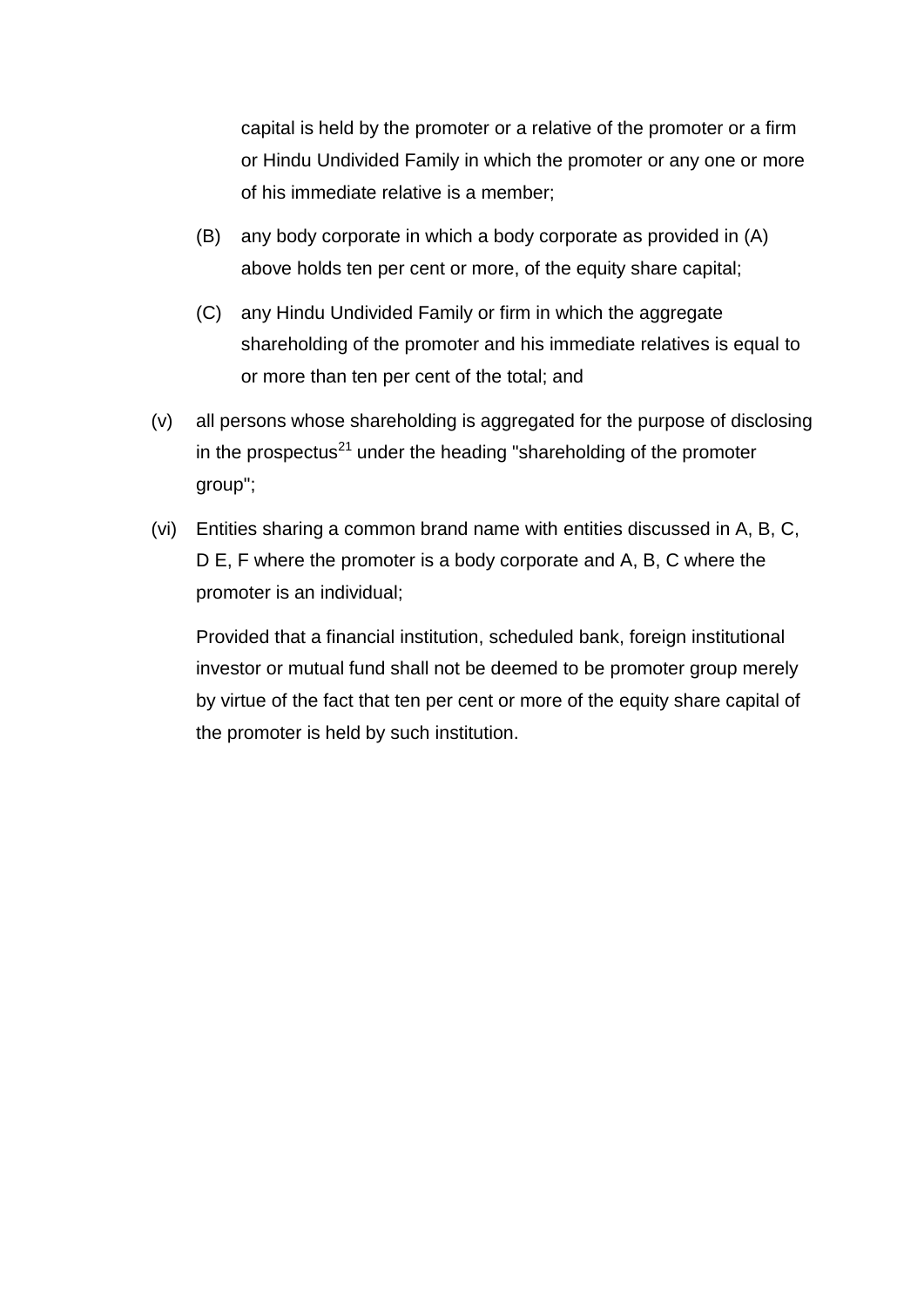# **Annex-III**

## **Norms on Restructuring of Advances by NBFCs**

1. These prudential norms are applicable to all restructurings including those under CDR Mechanism. The institutional / organizational framework for CDR Mechanism and SME Debt Restructuring Mechanism will be as applicable to banks as per [Annex-4](https://rbi.org.in/Scripts/NotificationUser.aspx?Id=8128&Mode=0#AN4) of DBOD.No.BP.BC.1/21.04.048/2013-14 dated July 1, 2013. The same is given in Appendix-3.

# **2. Key Concepts**

Key concepts used in these norms are defined in Appendix-2.

# **3. Projects under implementation**

3.1 For all projects financed by the NBFCs, the 'Date of Completion' and the 'Date of Commencement of Commercial Operations' (DCCO), of the project should be clearly spelt out at the time of financial closure of the project and the same should be formally documented. These should also be documented in the appraisal note by the NBFC during sanction of the loan.

# 3.2 **Project Loans**

There are occasions when the completion of projects is delayed for legal and other extraneous reasons like delays in Government approvals etc. All these factors, which are beyond the control of the promoters, may lead to delay in project implementation and involve restructuring / reschedulement of loans by NBFCs. Accordingly, the following asset classification norms would apply to the project loans before commencement of commercial operations.

For this purpose, all project loans have been divided into the following two categories :

- (a) Project Loans for infrastructure sector
- (b) Project Loans for non-infrastructure sector

For the purpose of these Directions, 'Project Loan' would mean any term loan which has been extended for the purpose of setting up of an economic venture. Further, Infrastructure Sector is as defined in the extant Prudential Norms Directions for NBFCs.

# 3.3. **Project Loans for Infrastructure Sector**

(i) A loan for an infrastructure project will be classified as NPA during any time before commencement of commercial operations as per record of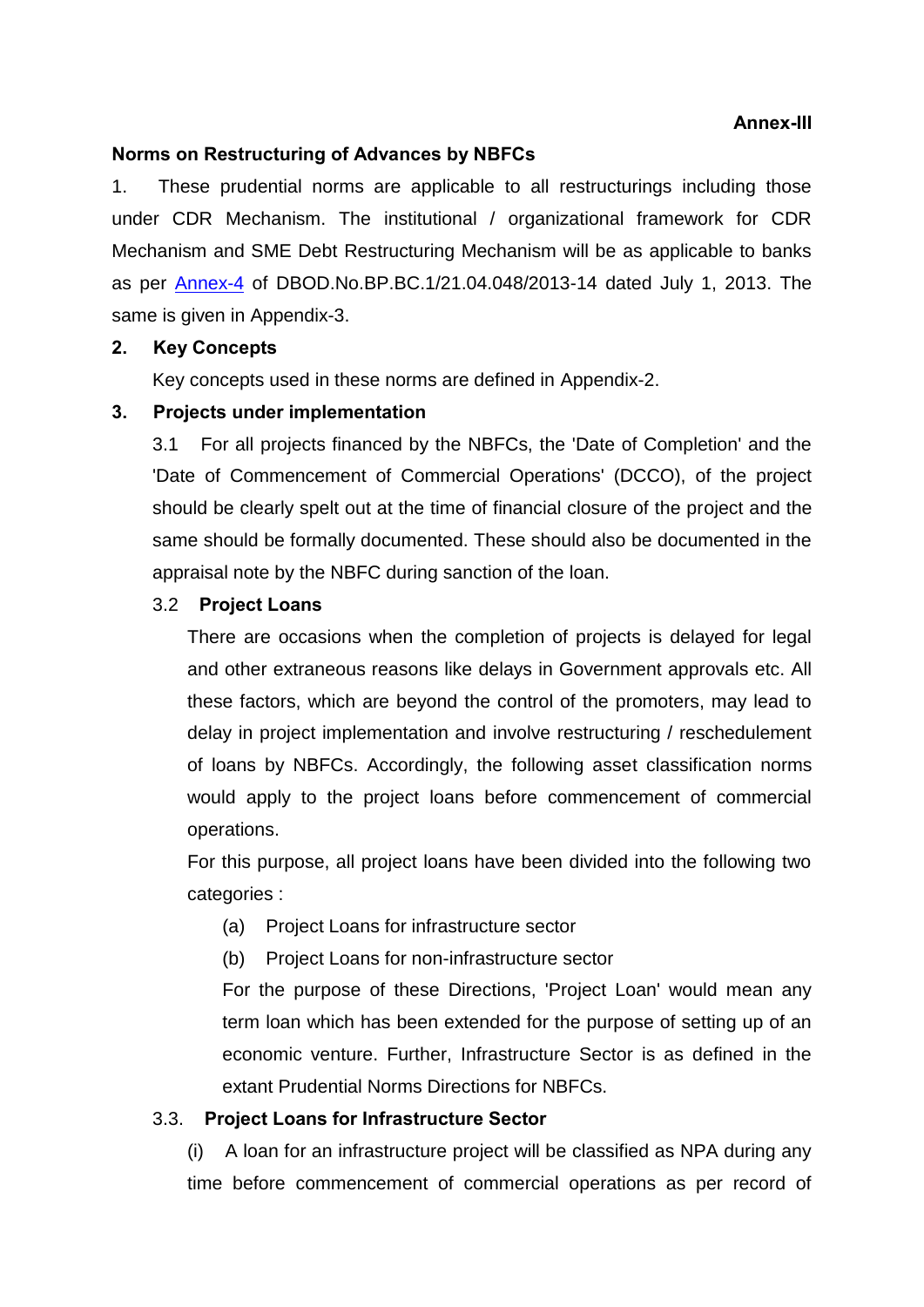recovery, unless it is restructured and becomes eligible for classification as 'standard asset' in terms of paras (iii) to (v) below.

(ii) A loan for an infrastructure project will be classified as NPA if it fails to commence commercial operations within two years from the original DCCO, even if it is regular as per record of recovery, unless it is restructured and becomes eligible for classification as 'standard asset' in terms of paras (iii) to (v) below.

(iii) If a project loan classified as 'standard asset' is restructured any time during the period up to two years from the original DCCO, it can be retained as a standard asset if the fresh DCCO is fixed within the following limits, and further provided the account continues to be serviced as per the restructured terms.

### (a) *Infrastructure Projects involving court cases*

Up to another 2 years (beyond the existing extended period of 2 years, as prescribed in para 3.3 (ii), i.e. total extension of 4 years), in case the reason for extension of date of commencement of production is arbitration proceedings or a court case.

# (b) *Infrastructure Projects delayed for other reasons beyond the control of promoters*

Up to another 1 year (beyond the existing extended period of 2 years, as prescribed in para 3.3 (ii), i.e. total extension of 3 years), in other than court cases.

(iv) It is re-iterated that the dispensation in para 3.3 (iii) is subject to adherence to the provisions regarding restructuring of accounts which would inter alia require that the application for restructuring should be received before the expiry of period of two years from the original DCCO and when the account is still standard as per record of recovery. The other conditions applicable would be :

(a) In cases where there is moratorium for payment of interest, NBFCs should not book income on accrual basis beyond two years from the original DCCO, considering the high risk involved in such restructured accounts.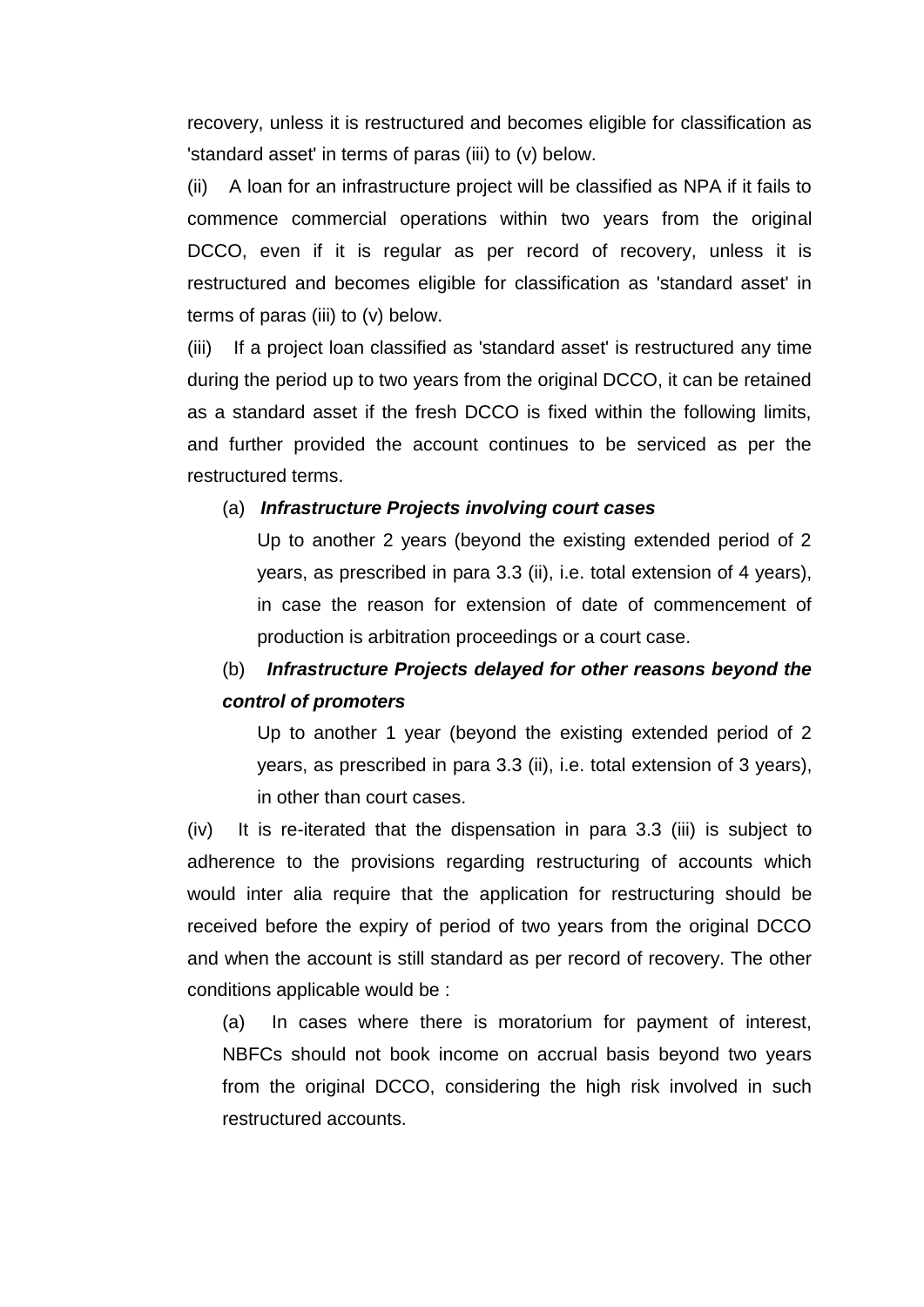(b) NBFCs should maintain following provisions on such accounts as long as these are classified as standard assets in addition to provision for diminution in fair value:

(v) For the purpose of these Directions, mere extension of DCCO would not be considered as restructuring, if the revised DCCO falls within the period of two years from the original DCCO. In such cases the consequential shift in repayment period by equal or shorter duration (including the start date and end date of revised repayment schedule) than the extension of DCCO would also not be considered as restructuring provided all other terms and conditions of the loan remain unchanged. As such project loans will be treated as standard assets in all respects, they will attract standard asset provision of 0.25 per cent.

| Particulars                                                                                                                               | <b>Provisioning Requirement</b>                                                                                                                    |
|-------------------------------------------------------------------------------------------------------------------------------------------|----------------------------------------------------------------------------------------------------------------------------------------------------|
| If the revised DCCO is <sup>*</sup><br>within two years from the<br>original DCCO prescribed<br>at the time of financial<br>closure       | 0.25 percent                                                                                                                                       |
| beyond two years and upto January 24, 2014:                                                                                               | If the DCCO is extended Project loans restructured with effect<br>from                                                                             |
| four years or three years $\overline{\phantom{a}}$<br>from the original DCCO, as<br>the<br>case<br>be,<br>may<br>depending<br>the<br>upon | 5.00 per cent - From the date of such<br>restructuring till the revised DCCO or 2 years<br>from the- date of restructuring, whichever is<br>later. |
| reasons for such delay                                                                                                                    | project loans classified<br><b>Stock</b><br>of<br>as<br>restructured as on January 23, 2014 :<br>2.75 percent - with effect from March 31,<br>2014 |
|                                                                                                                                           | 3.50 percent - with effect from March 31,<br>2015(spread over the four quarters of<br>2014-15)                                                     |
|                                                                                                                                           | 4.25 percent - with effect from March 31,                                                                                                          |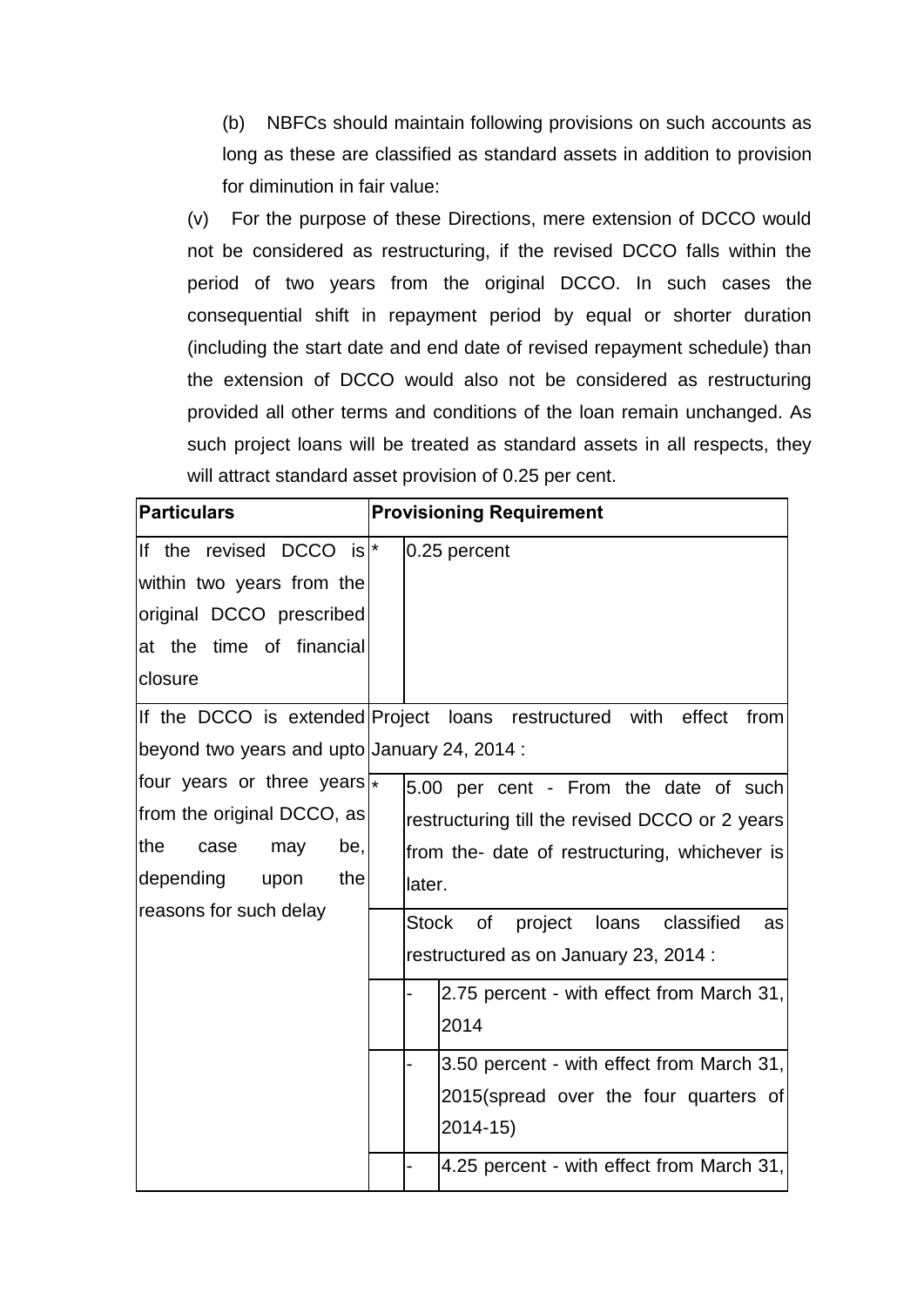|         | 2016(spread over the four quarters of           |
|---------|-------------------------------------------------|
|         | 2015-16)                                        |
|         | 5 percent - with effect from March 31,          |
|         | 2017 (spread over the four quarters of          |
|         | $2016-17$                                       |
| $\star$ | The above provisions will be applicable from    |
|         | the date of restructuring till the revised DCCO |
|         | or 2 years from the date of restructuring,      |
|         | whichever is later.                             |
|         |                                                 |

(v) (a) Multiple revisions of the DCCO and consequential shift in repayment schedule for equal or shorter duration (including the start date and end date of revised repayment schedule) will be treated as a single event of restructuring provided that the revised DCCO is fixed within the respective time limits as stated in above points and all other terms and conditions of the loan remained unchanged.

If deemed fit, NBFCs may extend DCCO beyond the respective time limits quoted at (iii)(a) to (b) above; however, in that case, NBFCs will not be able to retain the 'standard' asset classification status of such loan accounts.

(v)(b) In cases where NBFCs have specifically sanctioned a 'standby facility' at the time of initial financial closure to fund cost overruns, they may fund cost overruns as per the agreed terms and conditions.

In cases where the initial financial closure does not envisage such financing of cost overruns, NBFCs have been allowed to fund cost overruns, which may arise on account of extension of DCCO within the time limits quoted at (iii)(a) to (b) above, without treating the loans as 'restructured asset' subject to the following conditions:

- i) NBFCs may fund additional 'Interest During Construction', which may arise on account of delay in completion of a project;
- ii) Other cost overruns (excluding Interest During Construction) up to a maximum of 10% of the original project cost. This ceiling is applicable to financing of all other cost overruns (excluding interest during construction), including cost overruns on account of fluctuations in the value of Indian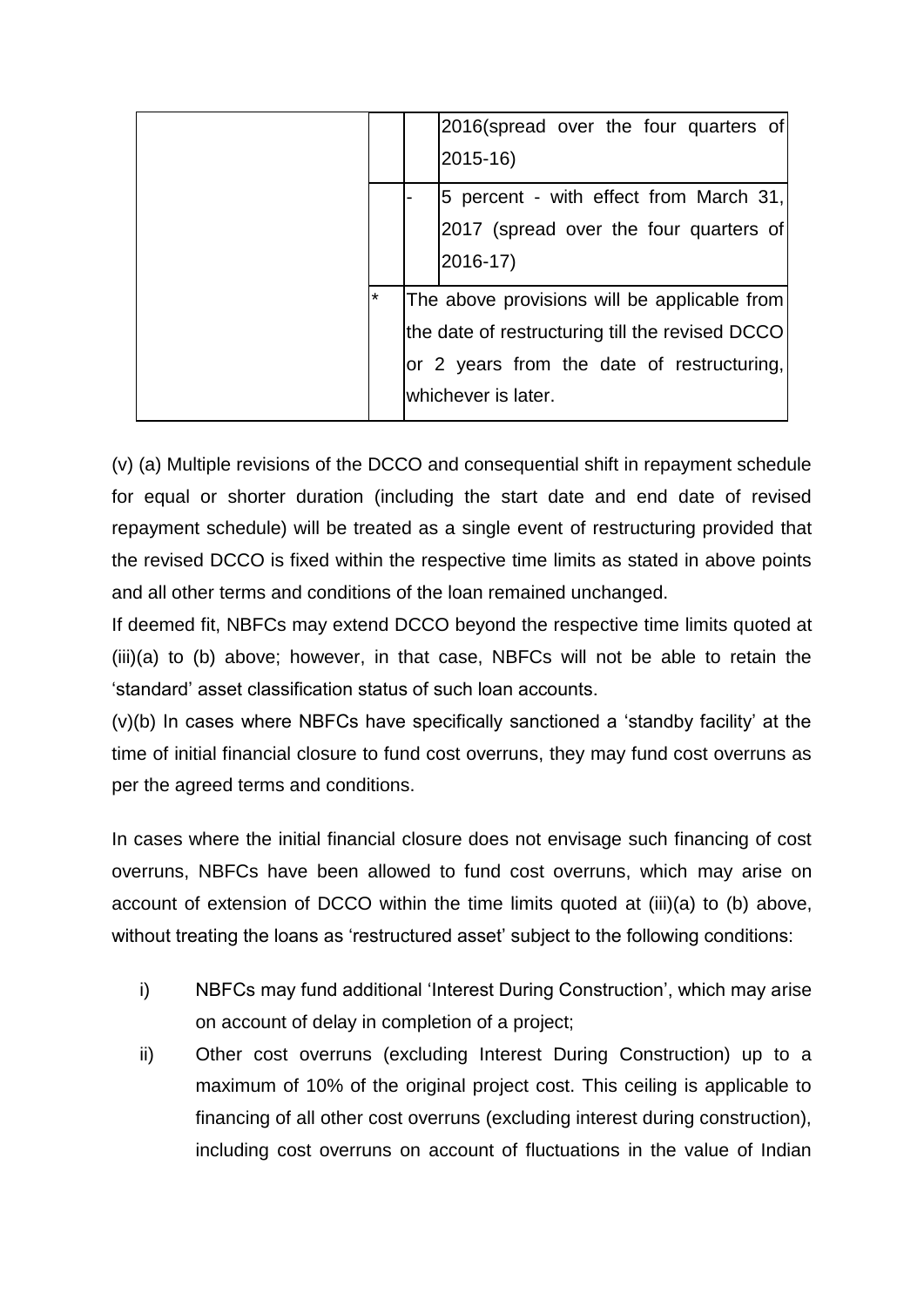Rupee against other currencies, arising out of extension of date of commencement of commercial operations;

- iii) The Debt Equity Ratio as agreed at the time of initial financial closure should remain unchanged subsequent to funding cost overruns or improve in favour of the lenders and the revised Debt Service Coverage Ratio should be acceptable to the lenders;
- iv) Disbursement of funds for cost overruns should start only after the Sponsors/Promoters bring in their share of funding of the cost overruns; and
- v) All other terms and conditions of the loan should remain unchanged or enhanced in favour of the lenders.

(vi) In case of infrastructure projects under implementation, where Appointed Date (as defined in the concession agreement) is shifted due to the inability of the Concession Authority to comply with the requisite conditions, change in date of commencement of commercial operations (DCCO) need not be treated as 'restructuring', subject to following conditions :

> (a) The project is an infrastructure project under public private partnership model awarded by a public authority;

(b) The loan disbursement is yet to begin;

(c) The revised date of commencement of commercial operations is documented by way of a supplementary agreement between the borrower and lender and;

(d) Project viability has been reassessed and sanction from appropriate authority has been obtained at the time of supplementary agreement.

# 3.4. **Project Loans for Non-Infrastructure Sector (Other than Commercial Real Estate Exposures)**

(i) A loan for a non-infrastructure project will be classified as NPA during any time before commencement of commercial operations as per record of recovery, unless it is restructured and becomes eligible for classification as 'standard asset' in terms of paras (iii) to (iv) below.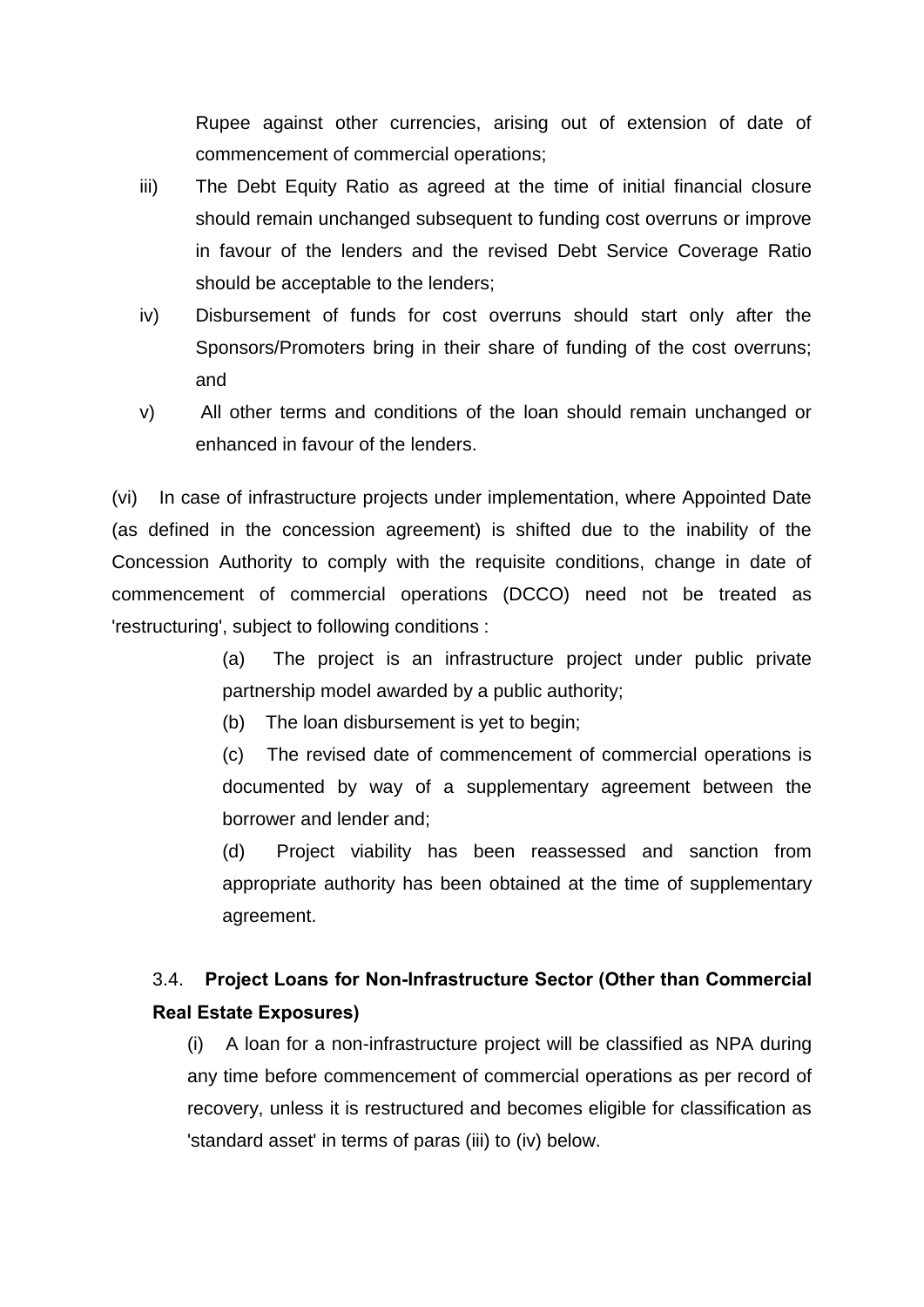(ii) A loan for a non-infrastructure project will be classified as NPA if it fails to commence commercial operations within one year from the original DCCO, even if is regular as per record of recovery, unless it is restructured and becomes eligible for classification as 'standard asset' in terms of paras (iii) to (iv) below.

(iii) In case of non-infrastructure projects, if the delay in commencement of commercial operations extends beyond the period of one year from the date of completion as determined at the time of financial closure, NBFCs can prescribe a fresh DCCO, and retain the "standard" classification by undertaking restructuring of accounts, provided the fresh DCCO does not extend beyond a period of two years from the original DCCO. This would among others also imply that the restructuring application is received before the expiry of one year from the original DCCO, and when the account is still "standard" as per the record of recovery.

The other conditions applicable would be :

(a) In cases where there is moratorium for payment of interest, NBFCs should not book income on accrual basis beyond one year from the original DCCO, considering the high risk involved in such restructured accounts.

(b) NBFCs should maintain following provisions on such accounts as long as these are classified as standard assets apart from provision for diminution in fair value due to extension of DCCO:

| <b>Particulars</b>                                   | <b>Provisioning Requirement</b>                                     |  |  |  |  |  |  |  |
|------------------------------------------------------|---------------------------------------------------------------------|--|--|--|--|--|--|--|
| If the revised DCCO is <sup>*</sup>                  | 0.25 percent                                                        |  |  |  |  |  |  |  |
| within one year from the                             |                                                                     |  |  |  |  |  |  |  |
| original DCCO prescribed                             |                                                                     |  |  |  |  |  |  |  |
| at the time of financial                             |                                                                     |  |  |  |  |  |  |  |
| closure                                              |                                                                     |  |  |  |  |  |  |  |
|                                                      | If the DCCO is extended Project loans restructured with effect from |  |  |  |  |  |  |  |
| beyond one year and upto January 24, 2014:           |                                                                     |  |  |  |  |  |  |  |
| two years from the original $\overline{\phantom{a}}$ | 5.00 per cent – From the date of restructuring                      |  |  |  |  |  |  |  |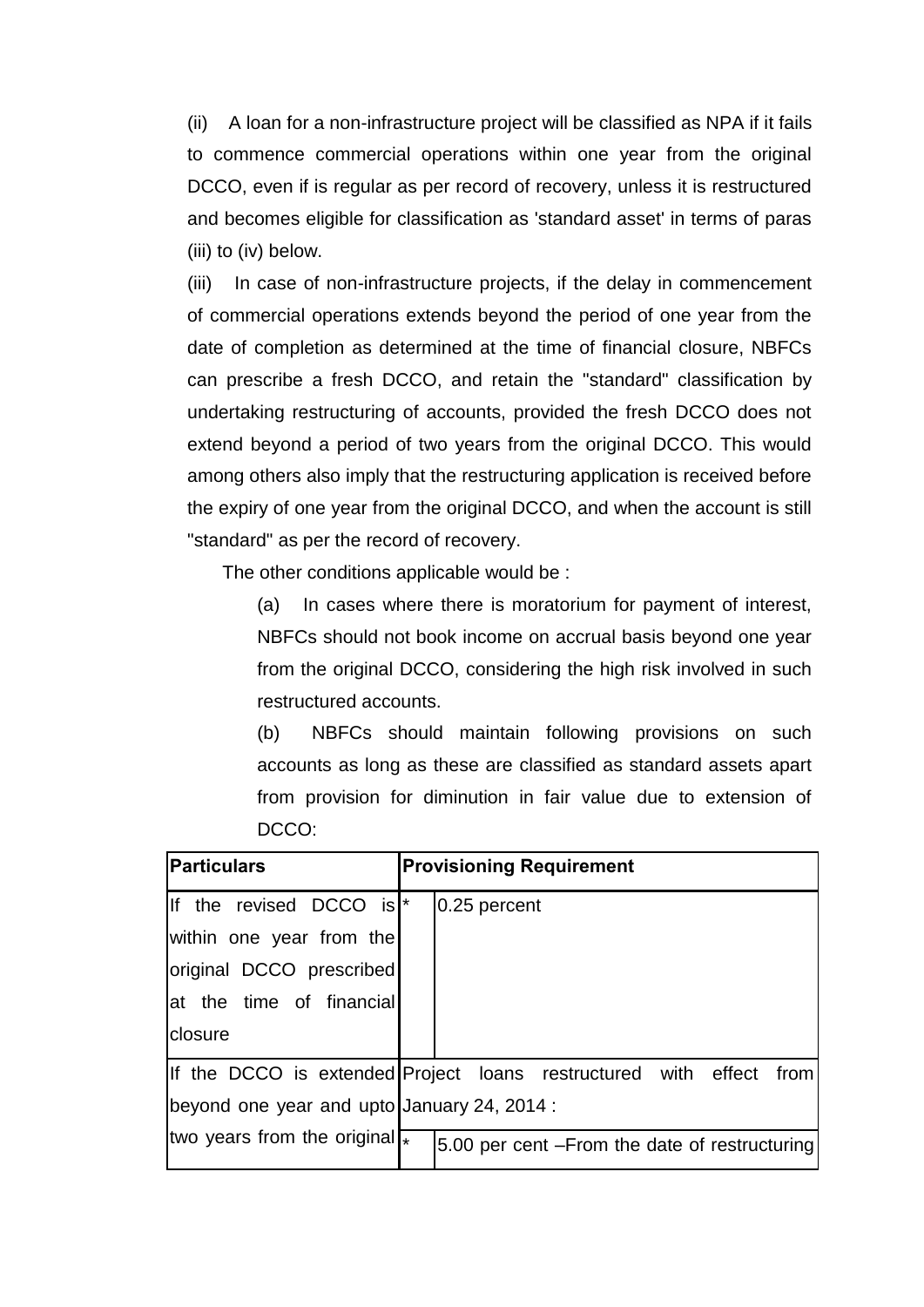| DCCO prescribed at the    |   | for 2 years                                                                                                                            |
|---------------------------|---|----------------------------------------------------------------------------------------------------------------------------------------|
| time of financial closure |   | Stock of Project loans classified<br>as<br>restructured as on January 23, 2014 :<br>2.75 per cent - with effect from March 31,<br>2014 |
|                           |   | 3.50 per cent - with effect from March 31,<br>2015 (spread over the four quarters of<br>2014-15)                                       |
|                           |   | 4.25 per cent - with effect from March 31,<br>2016 (spread over the four quarters of<br>2015-16)                                       |
|                           |   | 5 percent - with effect from March 31,<br>2017 (spread over the four quarters of<br>2016-17).                                          |
|                           | * | The above provisions will be applicable from<br>the date of restructuring for 2 years.                                                 |

(iv) For the purpose of these guidelines, mere extension of DCCO would not be considered as restructuring, if the revised DCCO falls within the period of one year from the original DCCO. In such cases the consequential shift in repayment period by equal or shorter duration (including the start date and end date of revised repayment schedule) than the extension of DCCO would also not be considered as restructuring provided all other terms and conditions of the loan remain unchanged. As such project loans will be treated as standard assets in all respects, they will attract standard asset provision of 0.25 per cent.

(iv)(a) Multiple revisions of the DCCO and consequential shift in repayment schedule for equal or shorter duration (including the start date and end date of revised repayment schedule) will be treated as a single event of restructuring provided that the revised DCCO is fixed within the respective time limits as stated in above points and all other terms and conditions of the loan remained unchanged.

If deemed fit, NBFCs may extend DCCO beyond the respective time limits quoted at (iii)(a) to (b) above; however, in that case, NBFCs will not be able to retain the 'standard' asset classification status of such loan accounts.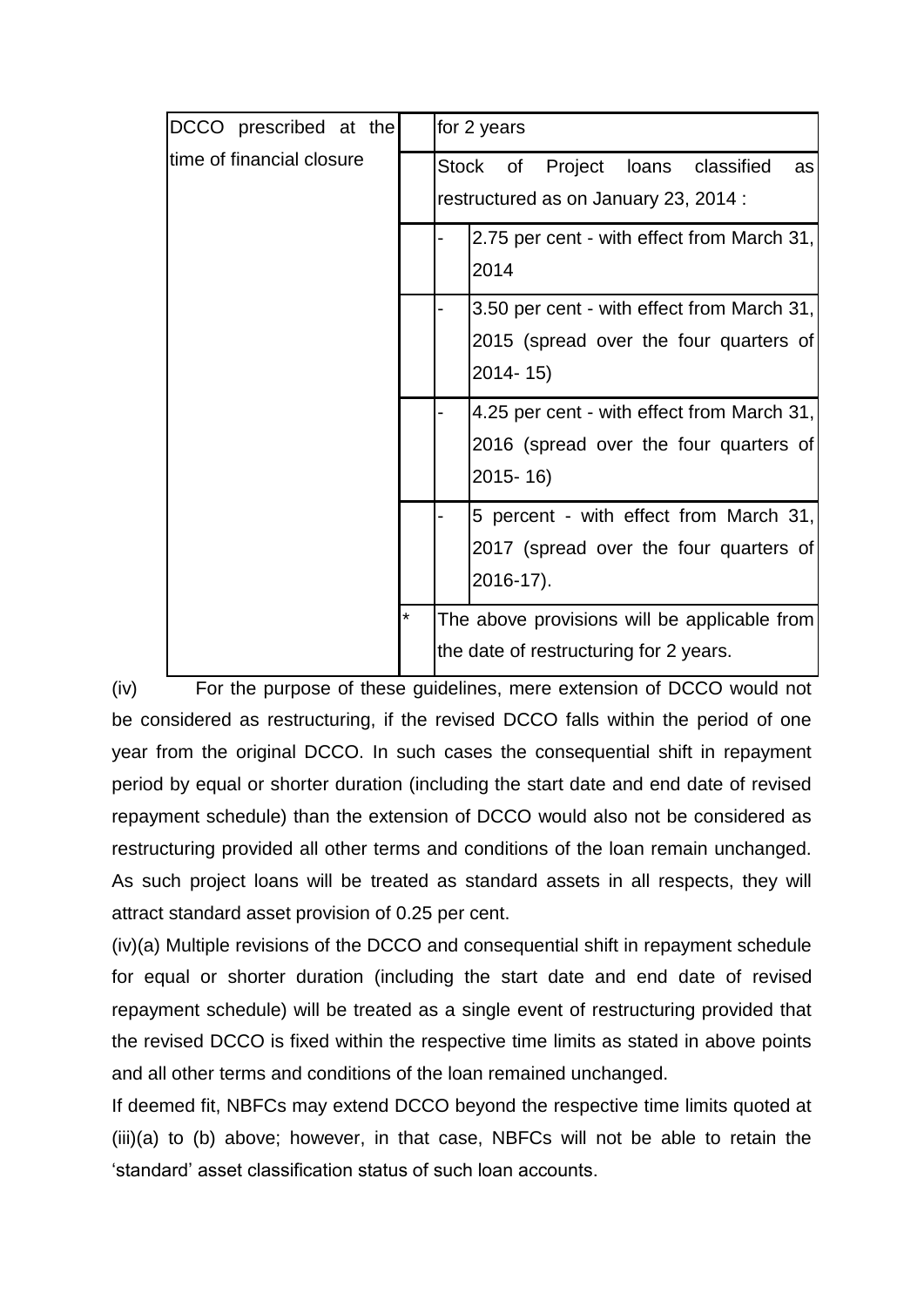(iv)(b) In cases where NBFCs have specifically sanctioned a 'standby facility' at the time of initial financial closure to fund cost overruns, they may fund cost overruns as per the agreed terms and conditions.

In cases where the initial financial closure does not envisage such financing of cost overruns, NBFCs have been allowed to fund cost overruns, which may arise on account of extension of DCCO within the time limits quoted at (iii)(a) to (b) above, without treating the loans as 'restructured asset' subject to the following conditions:

- i) NBFCs may fund additional 'Interest During Construction', which may arise on account of delay in completion of a project;
- ii) Other cost overruns (excluding Interest During Construction) up to a maximum of 10% of the original project cost. This ceiling is applicable to financing of all other cost overruns (excluding interest during construction), including cost overruns on account of fluctuations in the value of Indian Rupee against other currencies, arising out of extension of date of commencement of commercial operations;
- iii) The Debt Equity Ratio as agreed at the time of initial financial closure should remain unchanged subsequent to funding cost overruns or improve in favour of the lenders and the revised Debt Service Coverage Ratio should be acceptable to the lenders;
- iv) Disbursement of funds for cost overruns should start only after the Sponsors/Promoters bring in their share of funding of the cost overruns; and
- v) All other terms and conditions of the loan should remain unchanged or enhanced in favour of the lenders.

## 3.5. **Other Issues**

(i) Any change in the repayment schedule of a project loan caused due to an increase in the project outlay on account of increase in scope and size of the project, would not be treated as restructuring if :

(a) The increase in scope and size of the project takes place before commencement of commercial operations of the existing project.

(b) The rise in cost excluding any cost-overrun in respect of the original project is 25% or more of the original outlay.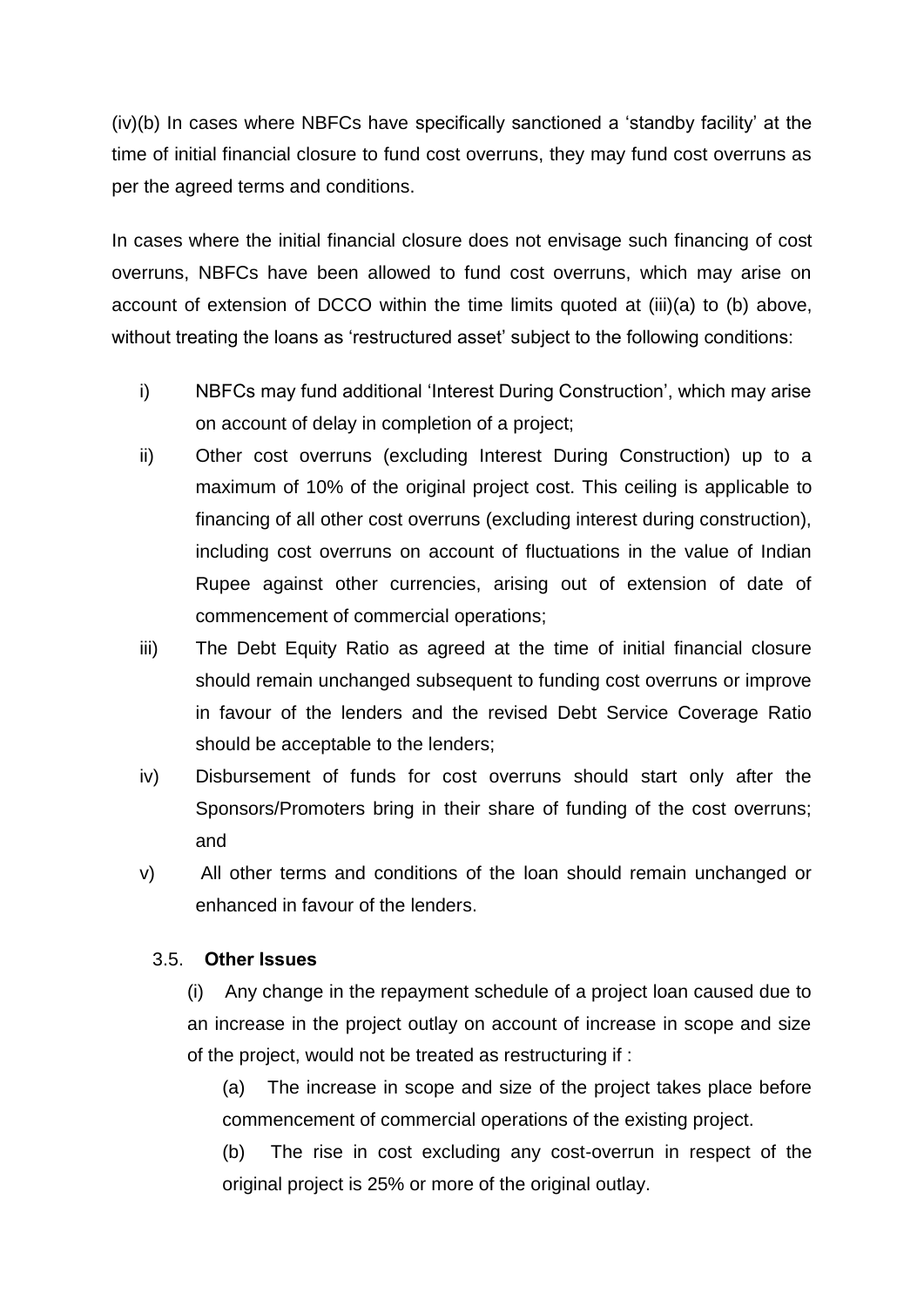(c) The NBFC re-assesses the viability of the project before approving the enhancement of scope and fixing a fresh DCCO.

(d) On re-rating, (if already rated) the new rating is not below the previous rating by more than one notch.

(ii) Project Loans for Commercial Real Estate

For CRE projects mere extension of DCCO would not be considered as restructuring, if the revised DCCO falls within the period of one year from the original DCCO and there is no change in other terms and conditions except possible shift of the repayment schedule and servicing of the loan by equal or shorter duration compared to the period by which DCCO has been extended. Such CRE project loans will be treated as standard assets in all respects for this purpose without attracting the higher provisioning applicable for restructured standard assets. However, the asset classification benefit would not be available to CRE projects if they are restructured.

(iii) In all the above cases of restructuring where regulatory forbearance has been extended, the Boards of NBFCs should satisfy themselves about the viability of the project and the restructuring plan.

#### 3.6. **Income recognition**

(i) NBFCs may recognise income on accrual basis in respect of the projects under implementation, which are classified as 'standard'.

(ii) NBFCs should not recognise income on accrual basis in respect of the projects under implementation which are classified as a 'substandard' asset. NBFCs may recognise income in such accounts only on realisation on cash basis.

Consequently, NBFCs which have wrongly recognised income in the past should reverse the interest if it was recognised as income during the current year or make a provision for an equivalent amount if it was recognised as income in the previous year(s). As regards the regulatory treatment of 'funded interest' recognised as income and 'conversion into equity, debentures or any other instrument' NBFCs should adopt the following :

(a) Funded Interest : Income recognition in respect of the NPAs, regardless of whether these are or are not subjected to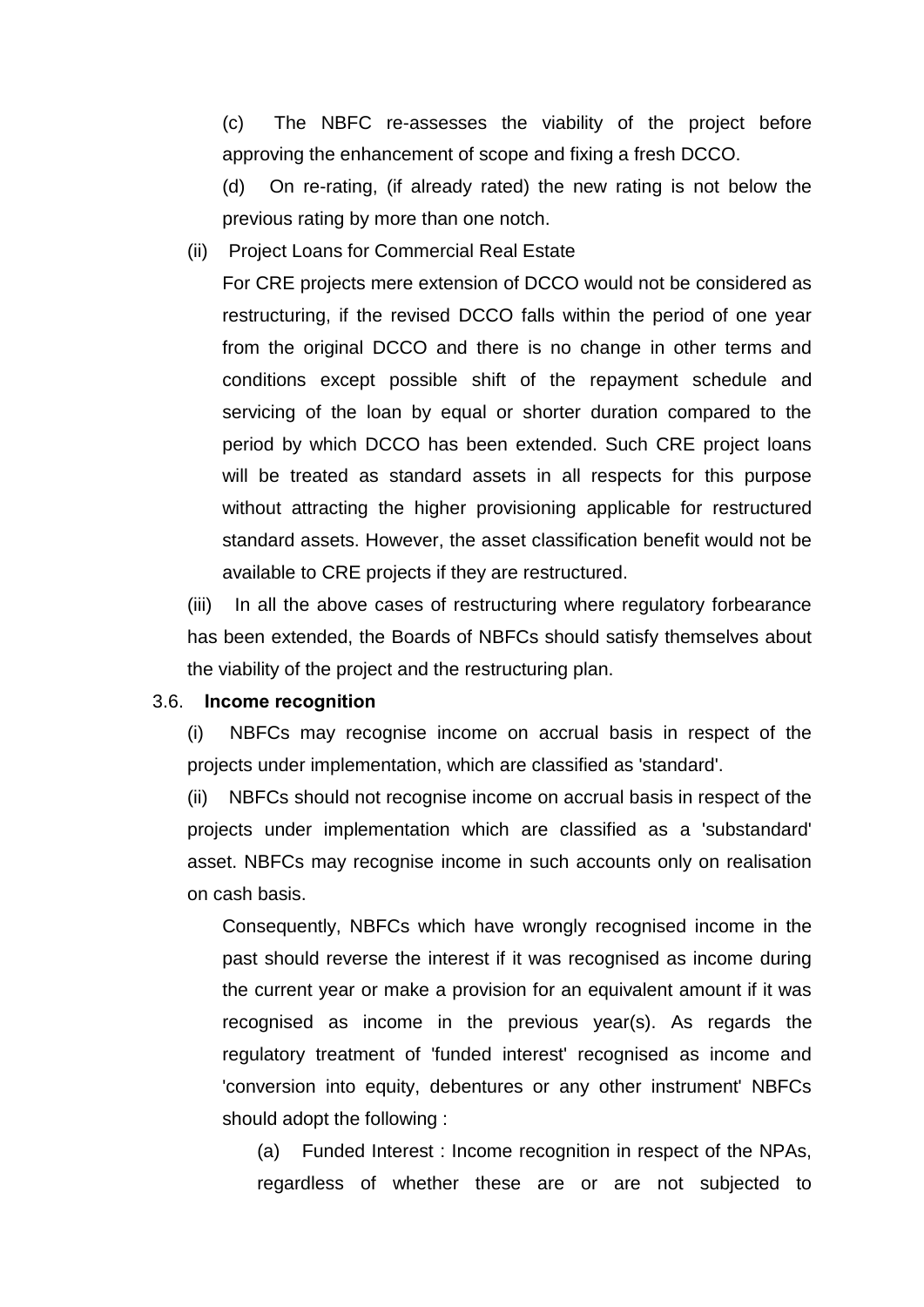restructuring / rescheduling / renegotiation of terms of the loan agreement, should be done strictly on cash basis, only on realisation and not if the amount of interest overdue has been funded. If, however, the amount of funded interest is recognised as income, a provision for an equal amount should also be made simultaneously. In other words, any funding of interest in respect of NPAs, if recognized as income, should be fully provided for.

(b) Conversion into equity, debentures or any other instrument : The amount outstanding converted into other instruments would normally comprise principal and the interest components. If the amount of interest dues is converted into equity or any other instrument, and income is recognised in consequence, full provision should be made for the amount of income so recognised to offset the effect of such income recognition. Such provision would be in addition to the amount of provision that may be necessary for the depreciation in the value of the equity or other instruments as per the valuation norms. However, if the conversion of interest is into equity which is quoted, interest income can be recognised at market value of equity, as on the date of conversion, not exceeding the amount of interest converted to equity. Such equity must thereafter be classified ''current investment" category and valued at lower of cost or market value. In case of conversion of principal and /or interest in respect of NPAs into debentures, such debentures should be treated as NPA, ab initio, in the same asset classification as was applicable to loan just before conversion and provision made as per norms. This norm would also apply to zero coupon bonds or other instruments which seek to defer the liability of the issuer. On such debentures, income should be recognised only on realisation basis. The income in respect of unrealised interest which is converted into debentures or any other fixed maturity instrument should be recognised only on redemption of such instrument. Subject to the above, the equity shares or other instruments arising from conversion of the principal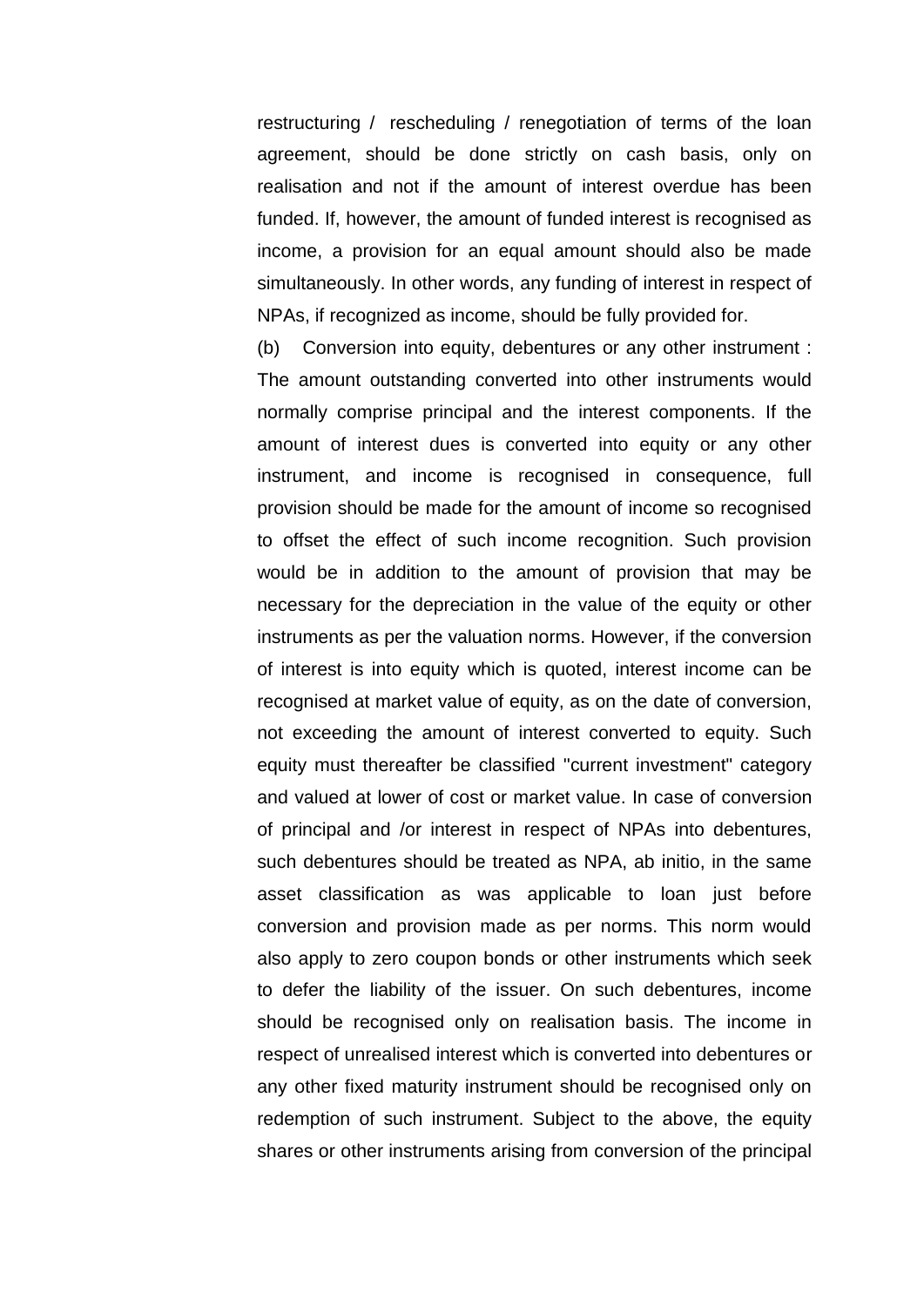amount of loan would also be subject to the usual prudential valuation norms as applicable to such instruments.

# **4. General Principles and Prudential Norms for Restructured Advances**

The principles and prudential norms laid down in this paragraph are applicable to all advances including the borrowers, who are eligible for special regulatory treatment for asset classification as specified in para 7.

# 4.1 **Eligibility criteria for restructuring of advances**

4.1.1 NBFCs may restructure the accounts classified under 'standard', 'substandard' and 'doubtful' categories.

4.1.2 NBFCs cannot reschedule / restructure / renegotiate borrowal accounts with retrospective effect. While a restructuring proposal is under consideration, the usual asset classification norms would continue to apply. The process of re- classification of an asset should not stop merely because restructuring proposal is under consideration. The asset classification status as on the date of approval of the restructured package by the competent authority would be relevant to decide the asset classification status of the account after restructuring / rescheduling / renegotiation. In case there is undue delay in sanctioning a restructuring package and in the meantime the asset classification status of the account undergoes deterioration, it would be a matter of supervisory concern.

4.1.3 Normally, restructuring cannot take place unless alteration / changes in the original loan agreement are made with the formal consent / application of the debtor. However, the process of restructuring can be initiated by the NBFC in deserving cases subject to customer agreeing to the terms and conditions.

4.1.4 No account will be taken up for restructuring by the NBFCs unless the financial viability is established and there is a reasonable certainty of repayment from the borrower, as per the terms of restructuring package. Any restructuring done without looking into cash flows of the borrower and assessing the viability of the projects / activity financed by NBFCs would be treated as an attempt at ever greening a weak credit facility and would invite supervisory concerns / action. NBFCs should accelerate the recovery measures in respect of such accounts. The viability should be determined by the NBFCs based on the acceptable viability benchmarks determined by them, which may be applied on a case-by-case basis, depending on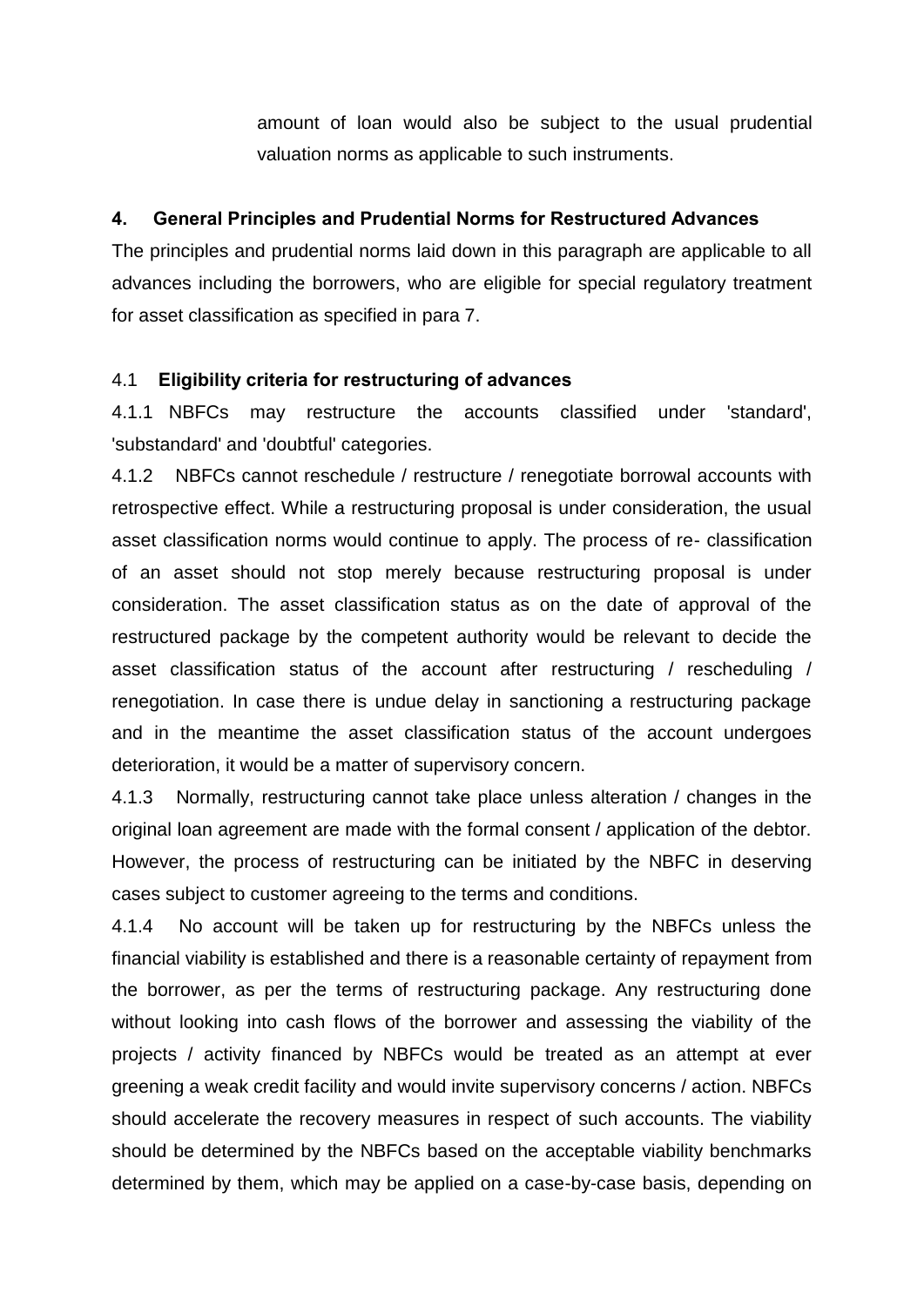merits of each case. Illustratively, the parameters may include the Return on Capital Employed, Debt Service Coverage Ratio, Gap between the Internal Rate of Return and Cost of Funds and the amount of provision required in lieu of the diminution in the fair value of the restructured advance. As different sectors of economy have different performance indicators, it will be desirable that NBFCs adopt these broad benchmarks with suitable modifications. Therefore, it has been decided that the viability should be determined by the NBFCs based on the acceptable viability parameters and benchmarks for each parameter determined by them. The benchmarks for the viability parameters adopted by the CDR Mechanism are given in the Appendix-1. NBFCs may suitably adopt them with appropriate adjustments, if any, for specific sectors while restructuring of accounts in non-CDR cases.

4.1.5 Borrowers indulging in frauds and malfeasance will continue to remain ineligible for restructuring.

4.1.6 BIFR cases are not eligible for restructuring without their express approval. CDR Core Group in the case of advances restructured under CDR Mechanism, the lead bank in the case of SME Debt Restructuring Mechanism and the individual NBFCs in other cases, may consider the proposals for restructuring in such cases, after ensuring that all the formalities in seeking the approval from BIFR are completed before implementing the package.

#### 4.2 **Asset classification norms**

Restructuring of advances could take place in the following stages:

(a) before commencement of commercial production / operation;

(b) after commencement of commercial production / operation but before the asset has been classified as 'sub-standard';

(c) after commencement of commercial production / operation and the asset has been classified as 'sub-standard' or 'doubtful'.

4.2.1 The accounts classified as 'standard assets' should be immediately reclassified as 'sub-standard assets' upon restructuring.

4.2.2 The non-performing assets, upon restructuring, would continue to have the same asset classification as prior to restructuring and slip into further lower asset classification categories as per extant asset classification norms with reference to the pre-restructuring repayment schedule.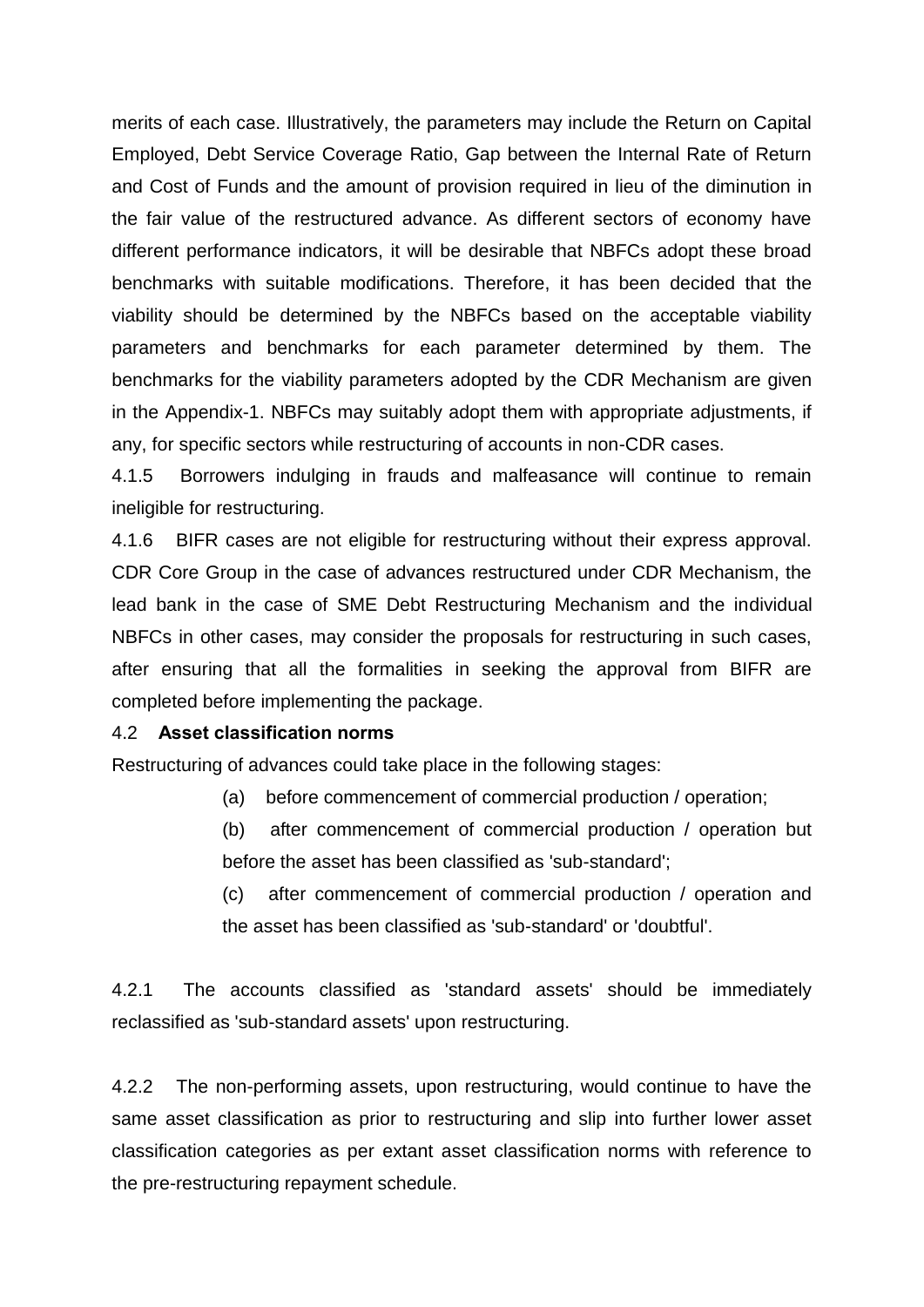4.2.3 Standard accounts classified as NPA and NPA accounts retained in the same category on restructuring by the NBFC should be upgraded only when all the outstanding loan / facilities in the account perform satisfactorily during the 'specified period' (Appendix - 2), i.e. principal and interest on all facilities in the account are serviced as per terms of payment during that period.

4.2.4 In case, however, satisfactory performance after the specified period is not evidenced, the asset classification of the restructured account would be governed as per the applicable prudential norms with reference to the pre-restructuring payment schedule.

4.2.5 Any additional finance may be treated as 'standard asset' during the specified period (Appendix - 2) under the approved restructuring package. However, in the case of accounts where the pre-restructuring facilities were classified as 'substandard' and 'doubtful', interest income on the additional finance should be recognised only on cash basis. If the restructured asset does not qualify for upgradation at the end of the above specified period, the additional finance shall be placed in the same asset classification category as the restructured debt.

4.2.6 If a restructured asset, which is a standard asset on restructuring is subjected to restructuring on a subsequent occasion, it should be classified as substandard. If the restructured asset is a sub-standard or a doubtful asset and is subjected to restructuring, on a subsequent occasion, its asset classification will be reckoned from the date when it became NPA on the first occasion. However, such advances restructured on second or more occasion may be allowed to be upgraded to standard category after the specified period (Appendix - 2) in terms of the current restructuring package, subject to satisfactory performance.

#### 4.3 **Income recognition norms**

Subject to provisions of paragraphs 4.2.5, 5.2 and 6.2, interest income in respect of restructured accounts classified as 'standard assets' will be recognized on accrual basis and that in respect of the accounts classified as 'non-performing assets' will be recognized on cash basis.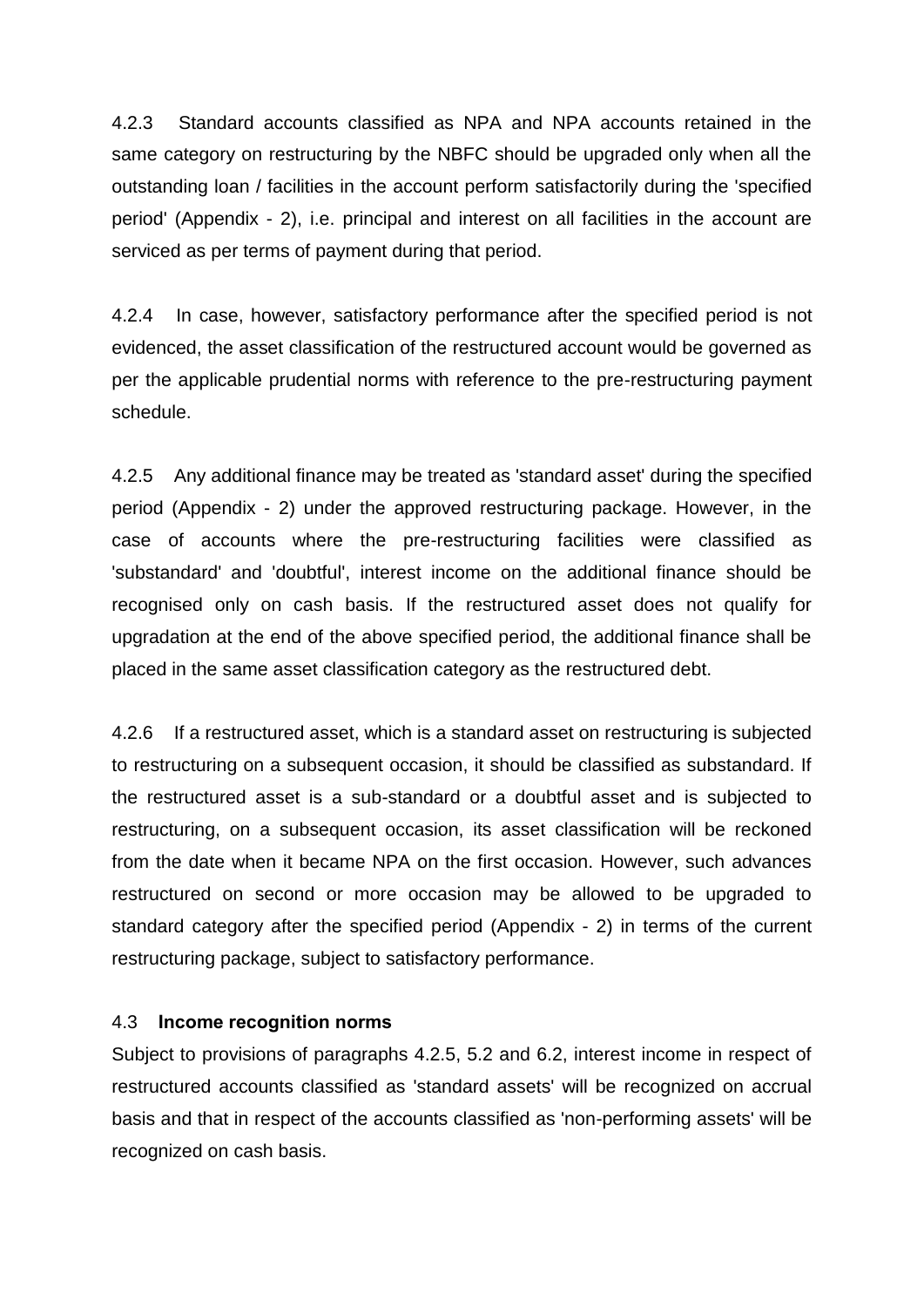#### 4.4 **Provisioning norms**

4.4.1 Provision on restructured advances

(i) NBFCs will hold provision against the restructured advances as per the extant provisioning norms.

(ii) Restructured accounts classified as standard advances will attract a higher provision (as prescribed from time to time) in the first two years from the date of restructuring. In cases of moratorium on payment of interest / principal after restructuring, such advances will attract the prescribed higher provision for the period covering moratorium and two years thereafter.

(iii) Restructured accounts classified as non-performing advances, when upgraded to standard category will attract a higher provision (as prescribed from time to time) in the first year from the date of upgradation.

(iv) The above-mentioned higher provision on restructured standard advances would be 5 per cent in respect of new restructured standard accounts (flow) with effect from January 24, 2014 and increase in a phased manner for the stock of restructured standard accounts as on January 23, 2014 as under :

2.75 per cent - with effect from March 31, 2014

3.50 per cent - with effect from March 31, 2015 (spread over the four quarters of 2014-15)

4.25 per cent - with effect from March 31, 2016 (spread over the four quarters of 2015-16

5 percent - with effect from March 31, 2017 (spread over the four quarters of 2016-17

4.4.2 Provision for diminution in the fair value of restructured advances

(i) Reduction in the rate of interest and / or reschedulement of the repayment of principal amount, as part of the restructuring, will result in diminution in the fair value of the advance. Such diminution in value is an economic loss for the NBFC and will have impact on the NBFC's market value. It is, therefore, necessary for NBFCs to measure such diminution in the fair value of the advance and make provisions for it by debit to Profit & Loss Account. Such provision should be held in addition to the provisions as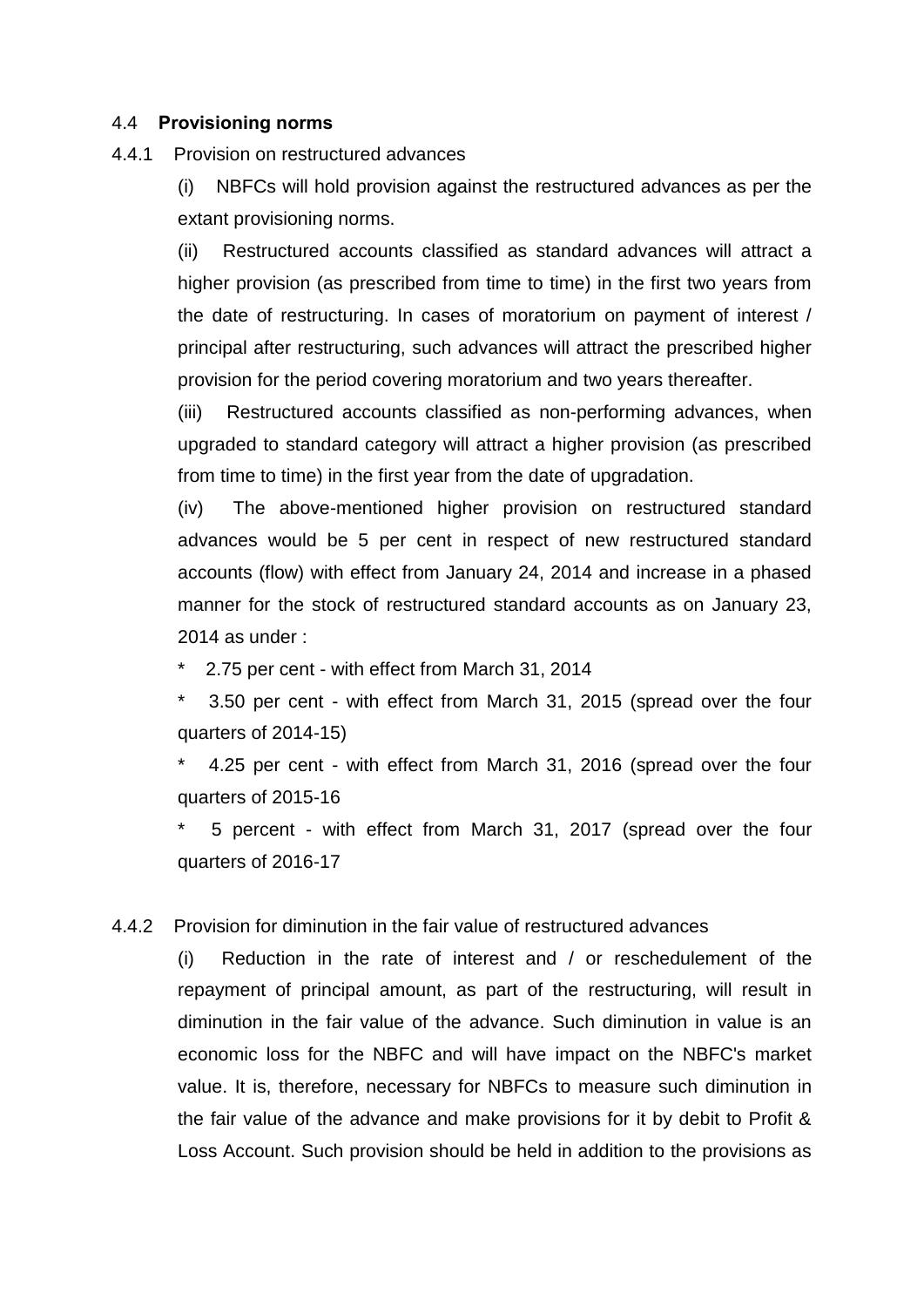per existing provisioning norms as indicated in para 4.4.1 above, and in an account distinct from that for normal provisions.

For this purpose, the erosion in the fair value of the advance should be computed as the difference between the fair value of the loan before and after restructuring. Fair value of the loan before restructuring will be computed as the present value of cash flows representing the interest at the existing rate charged on the advance before restructuring and the principal, discounted at a rate equal to the NBFC's bare lending rate i.e. the interest rate applicable to the borrower as per the loan agreement had the loan been serviced without any default, as applicable to the concerned borrower, as on the date of restructuring. Fair value of the loan after restructuring will be computed as the present value of cash flows representing the interest at the rate charged on the advance on restructuring and the principal, discounted at a rate equal to the NBFC's bare lending rate as applicable to the borrower as on the date of restructuring.

The above formula moderates the swing in the diminution of present value of loans with the interest rate cycle and will have to be followed consistently by NBFCs in future. Further, it is reiterated that the provisions required as above arise due to the action of the NBFCs resulting in change in contractual terms of the loan upon restructuring which are in the nature of financial concessions. These provisions are distinct from the provisions which are linked to the asset classification of the account classified as NPA and reflect the impairment due to deterioration in the credit quality of the loan. Thus, the two types of the provisions are not substitute for each other.

(ii) The amount of principal converted into debt / equity instruments on restructuring would need to be held under 'current investments' and valued as per usual valuation norms. Therefore, for the purpose of arriving at the erosion in the fair value, the NPV calculation of the portion of principal not converted into debt / equity has to be carried out separately. However, the total sacrifice involved for the NBFC would be NPV of the above portion plus valuation loss on account of conversion into debt / equity instruments.

NBFCs are therefore advised that they should correctly capture the diminution in fair value of restructured accounts as it will have a bearing not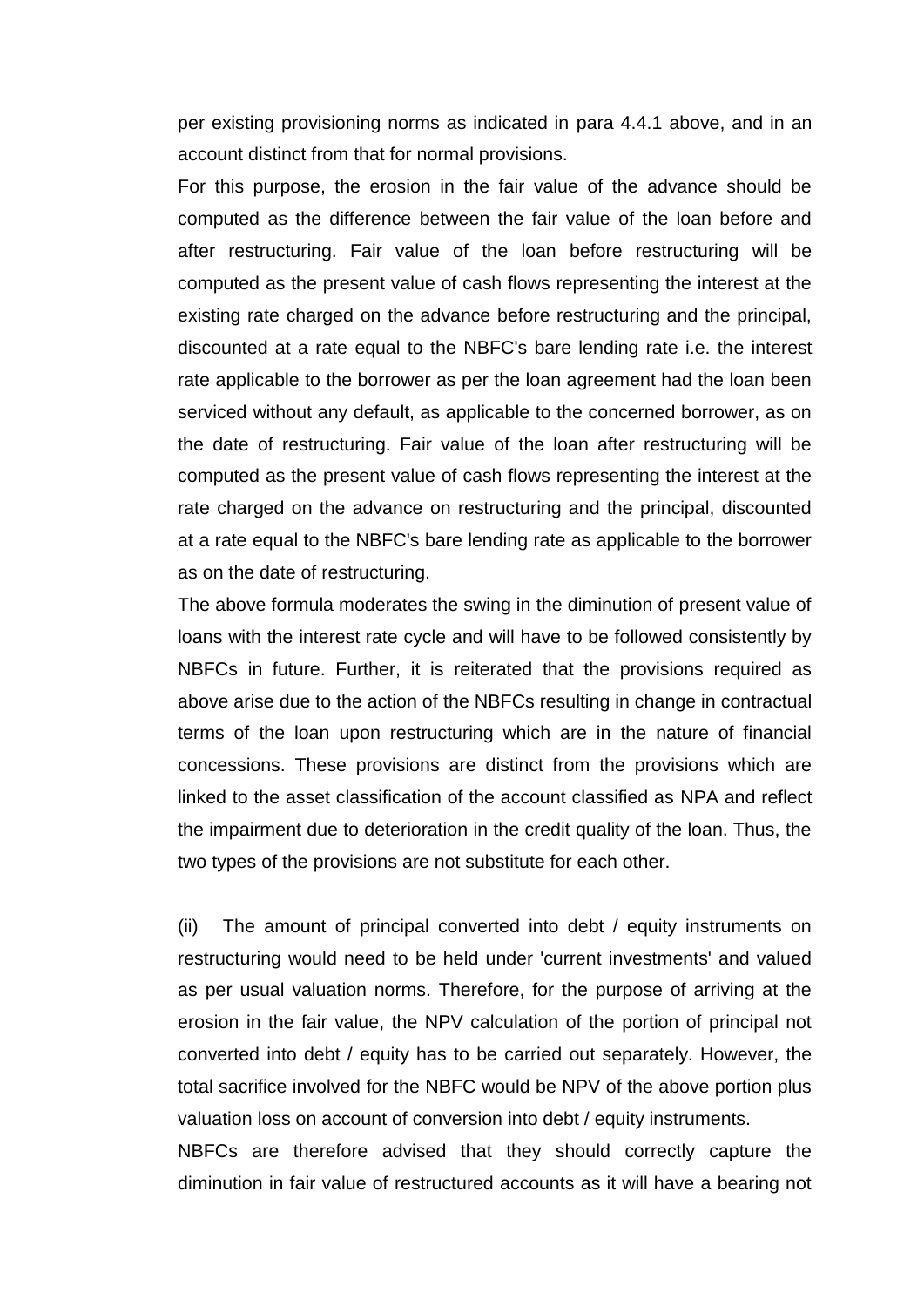only on the provisioning required to be made by them but also on the amount of sacrifice required from the promoters (Ref. para 7.2.2.iv). Further, there should not be any effort on the part of NBFCs to artificially reduce the net present value of cash flows by resorting to any sort of financial engineering. NBFCs are also advised to put in place a proper mechanism of checks and balances to ensure accurate calculation of erosion in the fair value of restructured accounts.

(iii) In the event any security is taken in lieu of the diminution in the fair value of the advance, it should be valued at Re.1/- till maturity of the security. This will ensure that the effect of charging off the economic sacrifice to the Profit & Loss account is not negated.

(iv) The diminution in the fair value may be re-computed on each balance sheet date till satisfactory completion of all repayment obligations and full repayment of the outstanding in the account, so as to capture the changes in the fair value on account of changes in the bare lending rate as applicable to the borrower. Consequently, NBFCs may provide for the shortfall in provision or reverse the amount of excess provision held in the distinct account.

(vi) If due to lack of expertise / appropriate infrastructure, an NBFC finds it difficult to ensure computation of diminution in the fair value of advances, as an alternative to the methodology prescribed above for computing the amount of diminution in the fair value, NBFCs will have the option of notionally computing the amount of diminution in the fair value and providing therefor, at five percent of the total exposure, in respect of all restructured accounts where the total dues to NBFC(s) are less than rupees one crore.

4.4.3 The total provisions required against an account (normal provisions plus provisions in lieu of diminution in the fair value of the advance) are capped at 100% of the outstanding debt amount.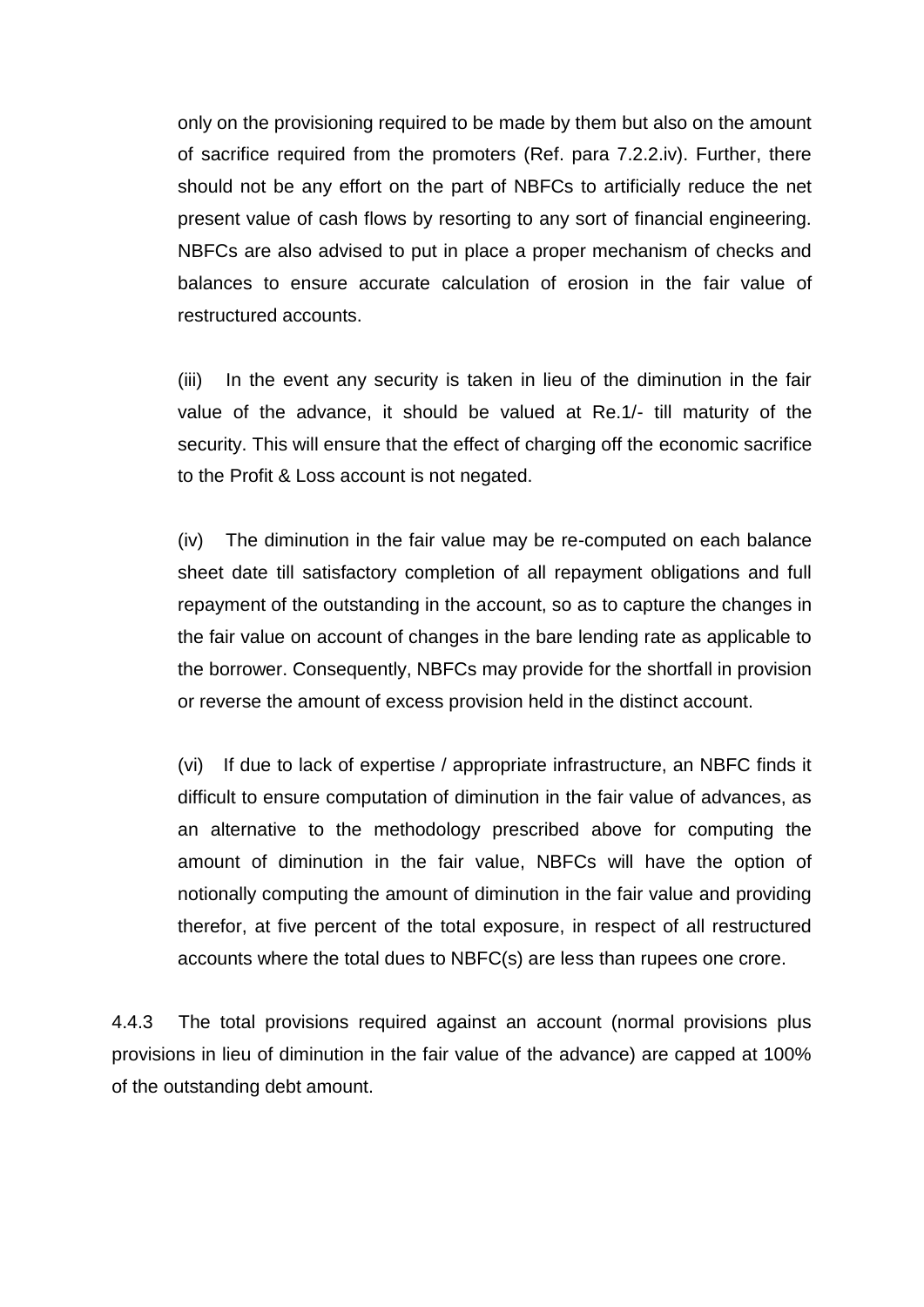# **5. Prudential Norms for Conversion of Principal into Debt / Equity**

### 5.1 **Asset classification norms**

A part of the outstanding principal amount can be converted into debt or equity instruments as part of restructuring. The debt / equity instruments so created will be classified in the same asset classification category in which the restructured advance has been classified. Further movement in the asset classification of these instruments would also be determined based on the subsequent asset classification of the restructured advance.

### 5.2 **Income recognition norms**

### 5.2.1 *Standard Accounts*

In the case of restructured accounts classified as 'standard', the income, if any, generated by these instruments may be recognised on accrual basis.

#### 5.2.2 *Non- Performing Accounts*

In the case of restructured accounts classified as non-performing assets, the income, if any, generated by these instruments may be recognised only on cash basis.

## 5.3 **Valuation and provisioning norms**

These instruments should be held under 'current investments' and valued as per usual valuation norms. Equity classified as standard asset should be valued either at market value, if quoted, or at break-up value, if not quoted (without considering the revaluation reserve, if any) which is to be ascertained from the company's latest balance sheet. In case the latest balance sheet is not available, the shares are to be valued at Re.1. Equity instrument classified as NPA should be valued at market value, if quoted, and in case where equity is not quoted, it should be valued at Re.1. Depreciation on these instruments should not be offset against the appreciation in any other securities held under the 'current investment' category.

# **6. Prudential Norms for Conversion of Unpaid Interest into 'Funded Interest Term Loan' (FITL), Debt or Equity Instruments**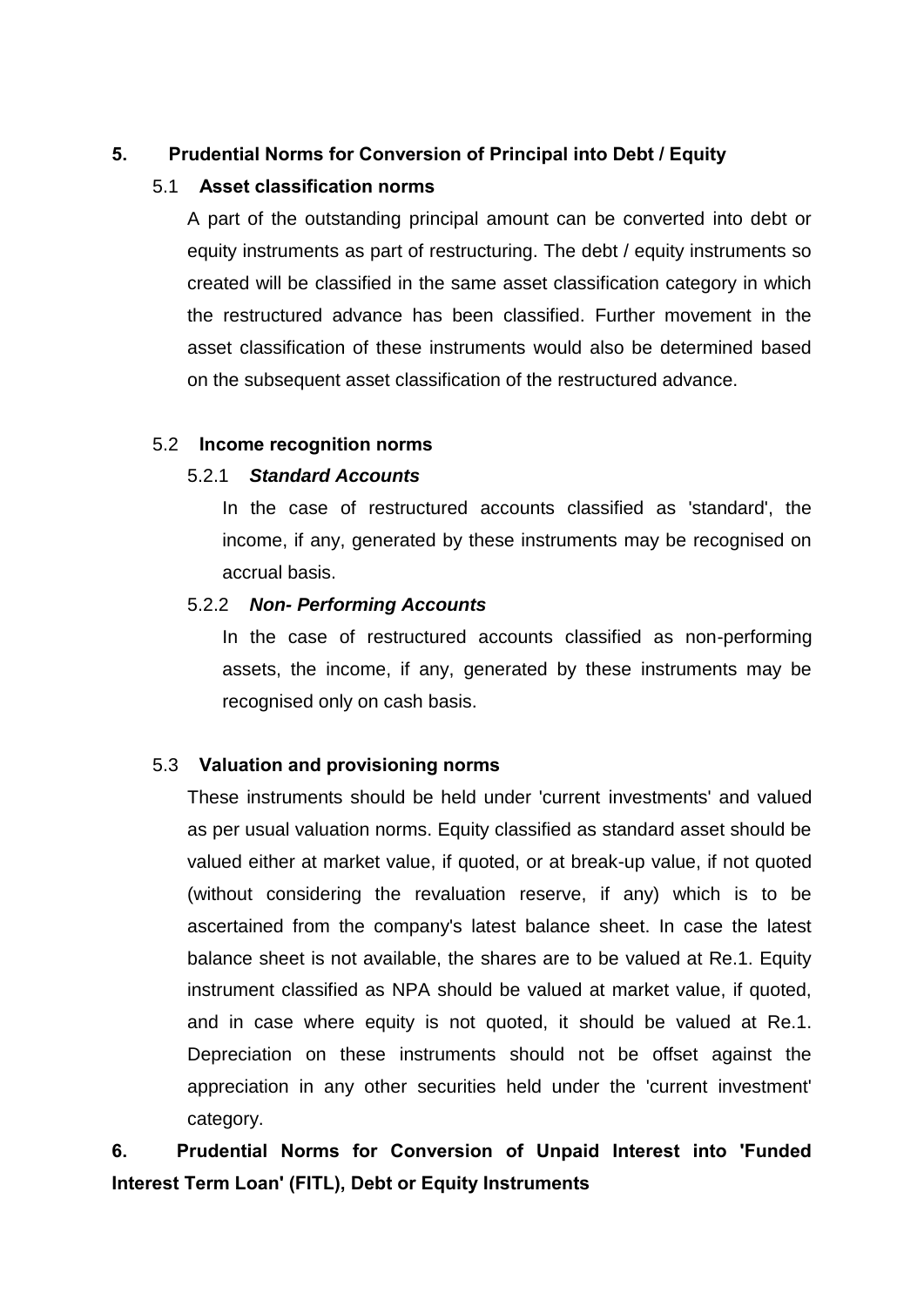### 6.1 **Asset classification norms**

The FITL / debt or equity instrument created by conversion of unpaid interest will be classified in the same asset classification category in which the restructured advance has been classified. Further movement in the asset classification of FITL / debt or equity instruments would also be determined based on the subsequent asset classification of the restructured advance.

#### 6.2 **Income recognition norms**

6.2.1 The income, if any, generated by these instruments may be recognised on accrual basis, if these instruments are classified as 'standard', and on cash basis in the cases where these have been classified as a non-performing asset.

6.2.2 The unrealised income represented by FITL / Debt or equity instrument should have a corresponding credit in an account styled as "Sundry Liabilities Account (Interest Capitalisation)".

6.2.3 In the case of conversion of unrealised interest income into equity, which is quoted, interest income can be recognized after the account is upgraded to standard category at market value of equity, on the date of such upgradation, not exceeding the amount of interest converted into equity.

6.2.4 Only on repayment in case of FITL or sale / redemption proceeds of the debt / equity instruments, the amount received will be recognised in the P&L Account, while simultaneously reducing the balance in the "Sundry Liabilities Account (Interest Capitalisation)".

## 6.3 **Valuation & Provisioning norms**

Valuation and provisioning norms would be as per para 5.3 above. The depreciation, if any, on valuation may be charged to the Sundry Liabilities (Interest Capitalisation) Account.

# **7. Special Regulatory Treatment for Asset Classification**

7.1 The special regulatory treatment for asset classification, in modification to the provisions in this regard stipulated in para 4 above, will be available, in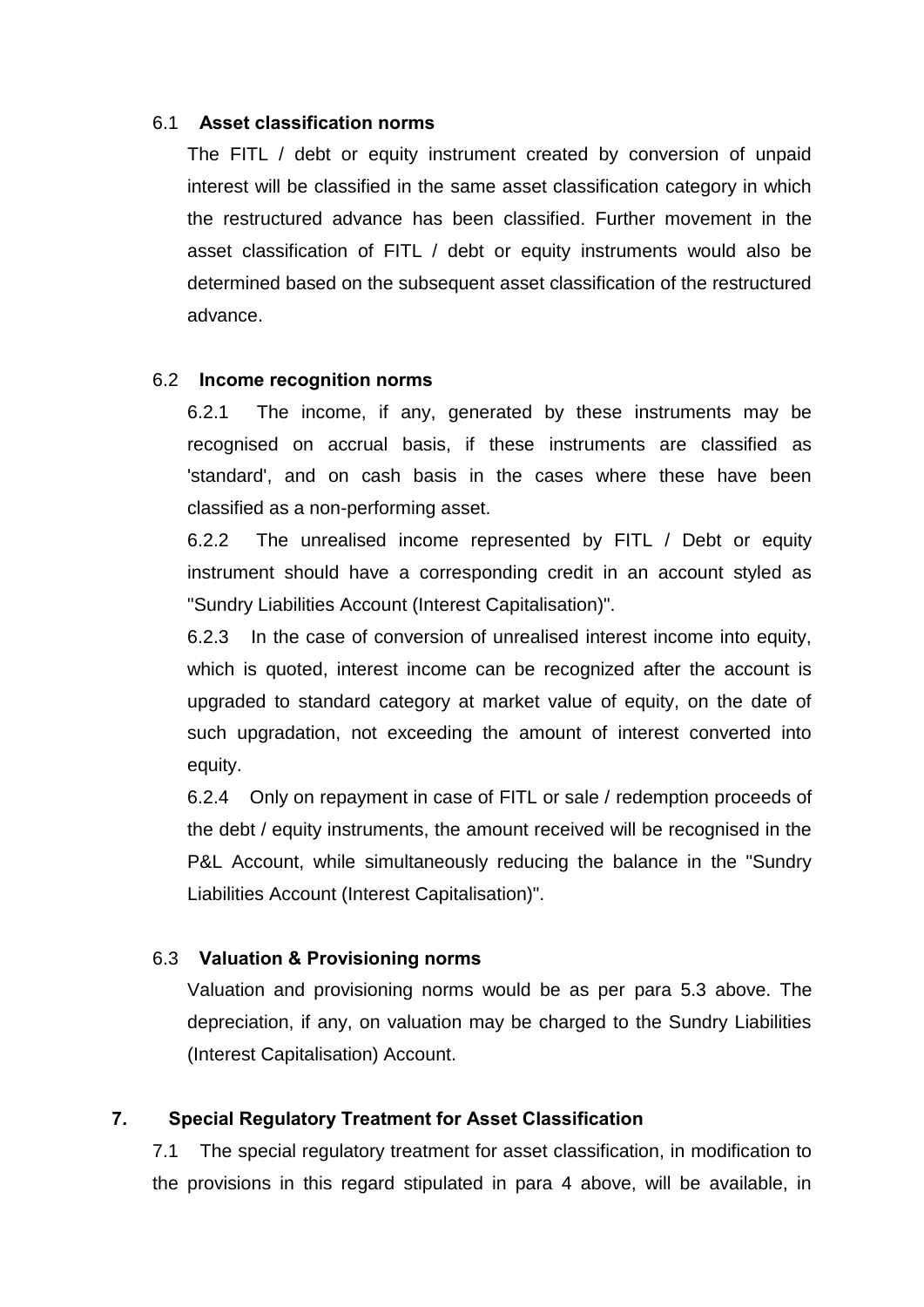respect of restructuring of advances granted to infrastructure projects,non-infra projects and all advances restructured either under CDR mechanism / SME Debt Restructuring Mechanism and debt restructured in a consortium / multiple lending arrangement (except the following categories of advances), subject to compliance with certain conditions as enumerated in para 7.2 below :

- i. Consumer and personal advances;
- ii. Advances classified as Capital market exposures;
- iii. Advances classified as commercial real estate exposures

The asset classification of these three categories of accounts as well as that of other accounts which do not comply with the conditions enumerated in para 7.2, will be governed by the prudential norms in this regard described in para4 above.

# 7.2 **Elements of special regulatory framework**

The special regulatory treatment has the following two components :

- (i) Incentive for quick implementation of the restructuring package.
- (ii) Retention of the asset classification of the restructured account in the pre-restructuring asset classification category.

# 7.2.1 *Incentive for quick implementation of the restructuring package*

As stated in para 4.1.2, during the pendency of the application for restructuring of the advance with the NBFC, the usual asset classification norms would continue to apply. The process of reclassification of an asset should not stop merely because the application is under consideration. However, as an incentive for quick implementation of the package, if the approved package is implemented by the NBFC as per the following time schedule, the asset classification status may be restored to the position which existed when the reference was made to the CDR Cell in respect of cases covered under the CDR Mechanism or when the restructuring application was received by the NBFC in non-CDR cases :

(i) Within 120 days from the date of approval under the CDR Mechanism.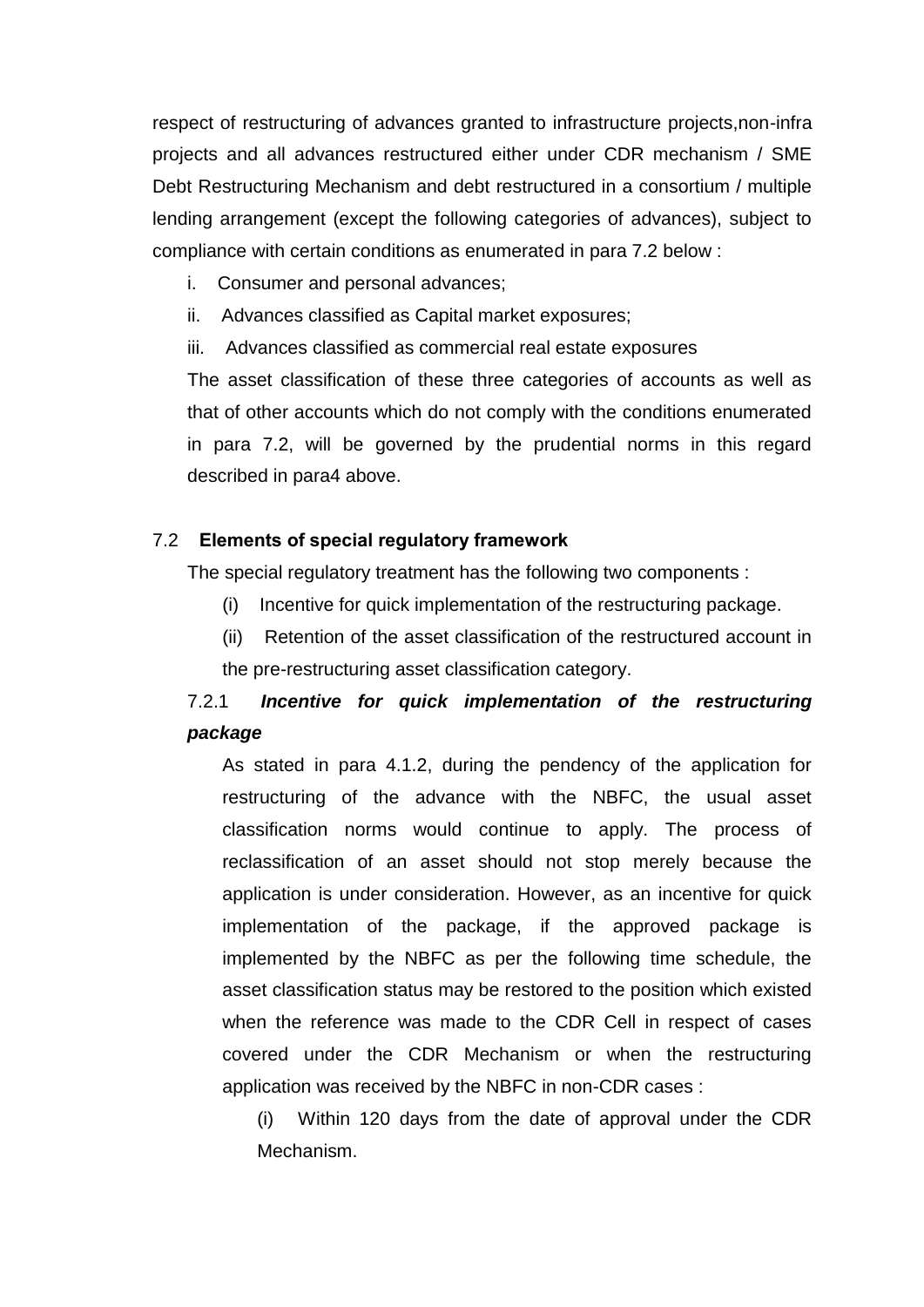(ii) Within 120 days from the date of receipt of application by the NBFC in cases other than those restructured under the CDR Mechanism.

#### 7.2.2 *Asset classification benefits*

Subject to the compliance with the undernoted conditions in addition to the adherence to the prudential framework laid down in para4 :

(i) In modification to para 4.2.1, an existing 'standard asset' will not be downgraded to the sub-standard category upon restructuring.

(ii) In modification to para 4.2.2, during the specified period, the asset classification of the sub-standard / doubtful accounts will not deteriorate upon restructuring, if satisfactory performance is demonstrated during the specified period.

However, these benefits will be available subject to compliance with the following conditions :

(i) The dues to the NBFC are 'fully secured' as defined in Appendix - 2. The condition of being fully secured by tangible security will not be applicable to infrastructure projects, provided the cash flows generated from these projects are adequate for repayment of the advance, the financing NBFC(s) have in place an appropriate mechanism to escrow the cash flows, and also have a clear and legal first claim on these cash flows.

(ii) The unit becomes viable in 8 years, if it is engaged in infrastructure activities, and in 5 years in the case of other units.

(iii) The repayment period of the restructured advance including the moratorium, if any, does not exceed 15 years in the case of infrastructure advances and 10 years in the case of other advances.

(iv) Promoters' sacrifice and additional funds brought by them should be a minimum of 20 per cent of NBFCs' sacrifice or 2 per cent of the restructured debt, whichever is higher. This stipulation is the minimum and NBFCs may decide on a higher sacrifice by promoters depending on the riskiness of the project and promoters' ability to bring in higher sacrifice amount. Further, such higher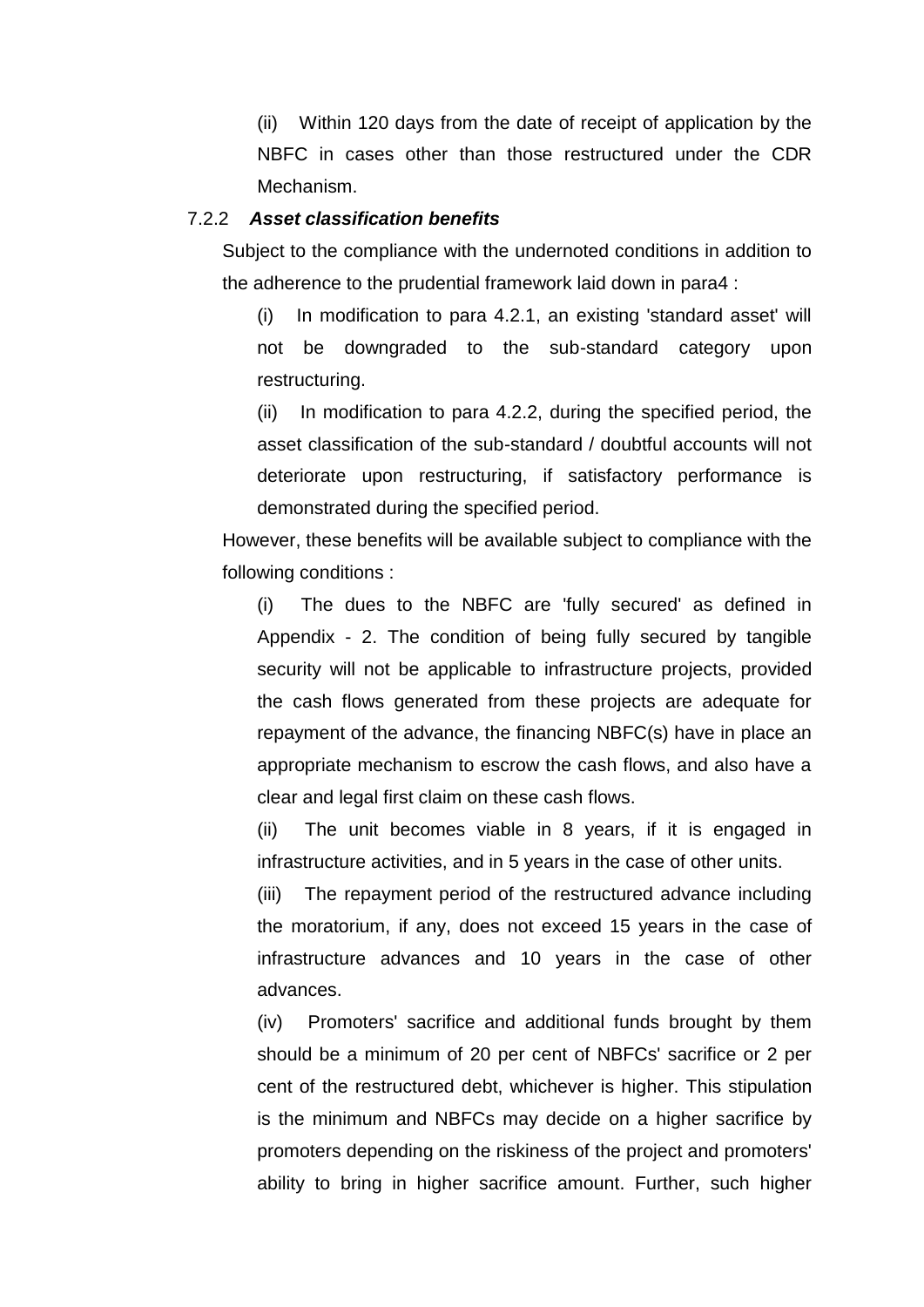sacrifice may invariably be insisted upon in larger accounts, especially CDR accounts. The promoters' sacrifice should invariably be brought upfront while extending the restructuring benefits to the borrowers. The term 'NBFC's sacrifice' means the amount of "erosion in the fair value of the advance" or "total sacrifice", to be computed as per the methodology enumerated in para 4.4.2 (i) and (ii) above.

(v) Promoter's contribution need not necessarily be brought in cash and can be brought in the form of de-rating of equity, conversion of unsecured loan brought by the promoter into equity and interest free loans.

(vi) The restructuring under consideration is not a 'repeated restructuring' as defined in Appendix - 2.

7.2.3. In line with the recommendation of the Working Group (Chairman : Shri B. Mahapatra) to review the existing prudential guidelines on restructuring of advances by banks / financial institutions, the incentive for quick implementation of restructuring package and asset classification benefits (paragraph 7.2.1&7.2.2 above) available on restructuring on fulfilling the conditions will however be withdrawn for all restructurings effective from April 1, 2015 with the exception of provisions related to changes in DCCO in respect of infrastructure as well as non-infrastructure project loans (please see para 3). It implies that with effect from April 1, 2015, a standard account on restructuring (for reasons other than change in DCCO) would be immediately classified as sub-standard on restructuring as also the non-performing assets, upon restructuring, would continue to have the same asset classification as prior to restructuring and slip into further lower asset classification categories as per the extant asset classification norms with reference to the pre-restructuring repayment schedule.

#### **8. Miscellaneous**

8.1 The NBFCs should decide on the issue regarding convertibility (into equity) option as a part of restructuring exercise whereby the NBFCs shall have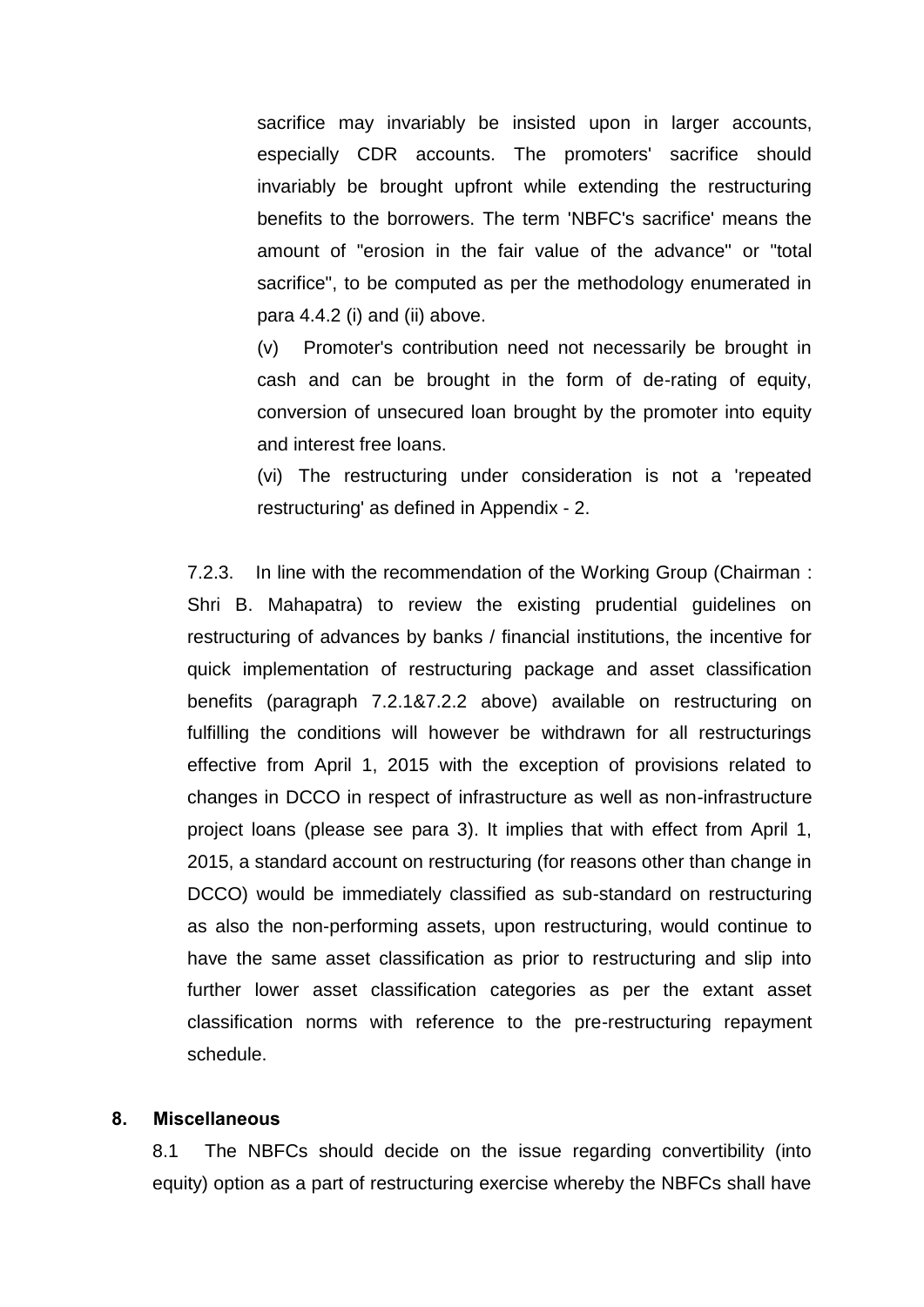the right to convert a portion of the restructured amount into equity, keeping in view the relevant SEBI regulations.

8.2 Conversion of debt into preference shares should be done only as a last resort and such conversion of debt into equity / preference shares should, in any case, be restricted to a cap (say 10 per cent of the restructured debt). Further, any conversion of debt into equity should be done only in the case of listed companies.

8.3 NBFCs may consider incorporating in the approved restructuring packages creditor's rights to accelerate repayment and the borrower's right to pre pay. Further, all restructuring packages must incorporate 'Right to recompense' clause and it should be based on certain performance criteria of the borrower. In any case, minimum 75 per cent of the recompense amount should be recovered by the lenders and in cases where some facility under restructuring has been extended below bare lending rate, 100 per cent of the recompense amount should be recovered.

8.4 As stipulating personal guarantee will ensure promoters' "skin in the game" or commitment to the restructuring package, promoters' personal guarantee should be obtained in all cases of restructuring and corporate guarantee cannot be accepted as a substitute for personal guarantee. However, corporate guarantee can be accepted in those cases where the promoters of a company are not individuals but other corporate bodies or where the individual promoters cannot be clearly identified.

### **9. Disclosures**

With effect from the financial year ending March 2014NBFCs should disclose in their published annual Balance Sheets, under "Notes on Accounts", information relating to number and amount of advances restructured, and the amount of diminution in the fair value of the restructured advances as per the format given in Appendix - 4. The information would be required for advances restructured under CDR Mechanism, SME Debt Restructuring Mechanism and other categories separately. NBFCs must disclose the total amount outstanding in all the accounts / facilities of borrowers whose accounts have been restructured along with the restructured part or facility. This means even if only one of the facilities / accounts of a borrower has been restructured, the NBFC should also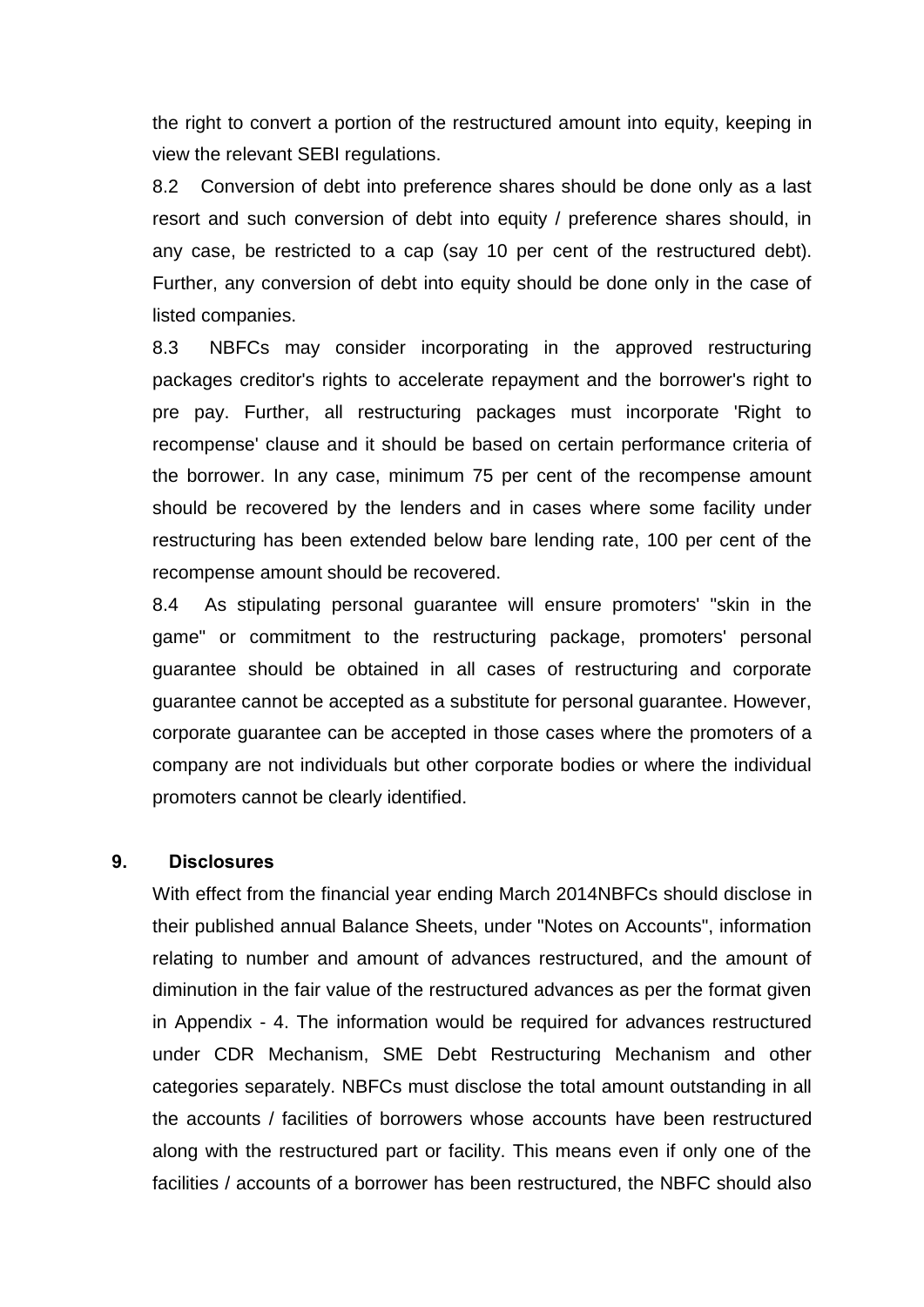disclose the entire outstanding amount pertaining to all the facilities / accounts of that particular borrower. The disclosure format prescribed in Appendix - 4, inter-alia, includes the following :

i. details of accounts restructured on a cumulative basis excluding the standard restructured accounts which cease to attract higher provision and risk weight (if applicable);

ii. provisions made on restructured accounts under various categories; and

iii. details of movement of restructured accounts.

This implies that once the higher provisions on restructured advances (classified as standard either abinitio or on upgradation from NPA category) revert to the normal level on account of satisfactory performance during the prescribed period, such advances should no longer be required to be disclosed by NBFCs as restructured accounts in the "Notes on Accounts" in their Annual Balance Sheets. However, the provision for diminution in the fair value of restructured accounts on such restructured accounts should continue to be maintained by NBFCs as per the existing instructions.

**10.** The CDR Mechanism will also be available to the corporates engaged in nonindustrial activities, if they are otherwise eligible for restructuring as per the criteria laid down for this purpose. Further, NBFCs are also encouraged to strengthen the coordination among themselves / creditors in the matter of restructuring of consortium / multiple lending accounts, which are not covered under the CDR Mechanism.

It has been reiterated that the basic objective of restructuring is to preserve economic value of units, not ever-greening of problem accounts. This can be achieved by NBFCs and the borrowers only by careful assessment of the viability, quick detection of weaknesses in accounts and a time-bound implementation of restructuring packages.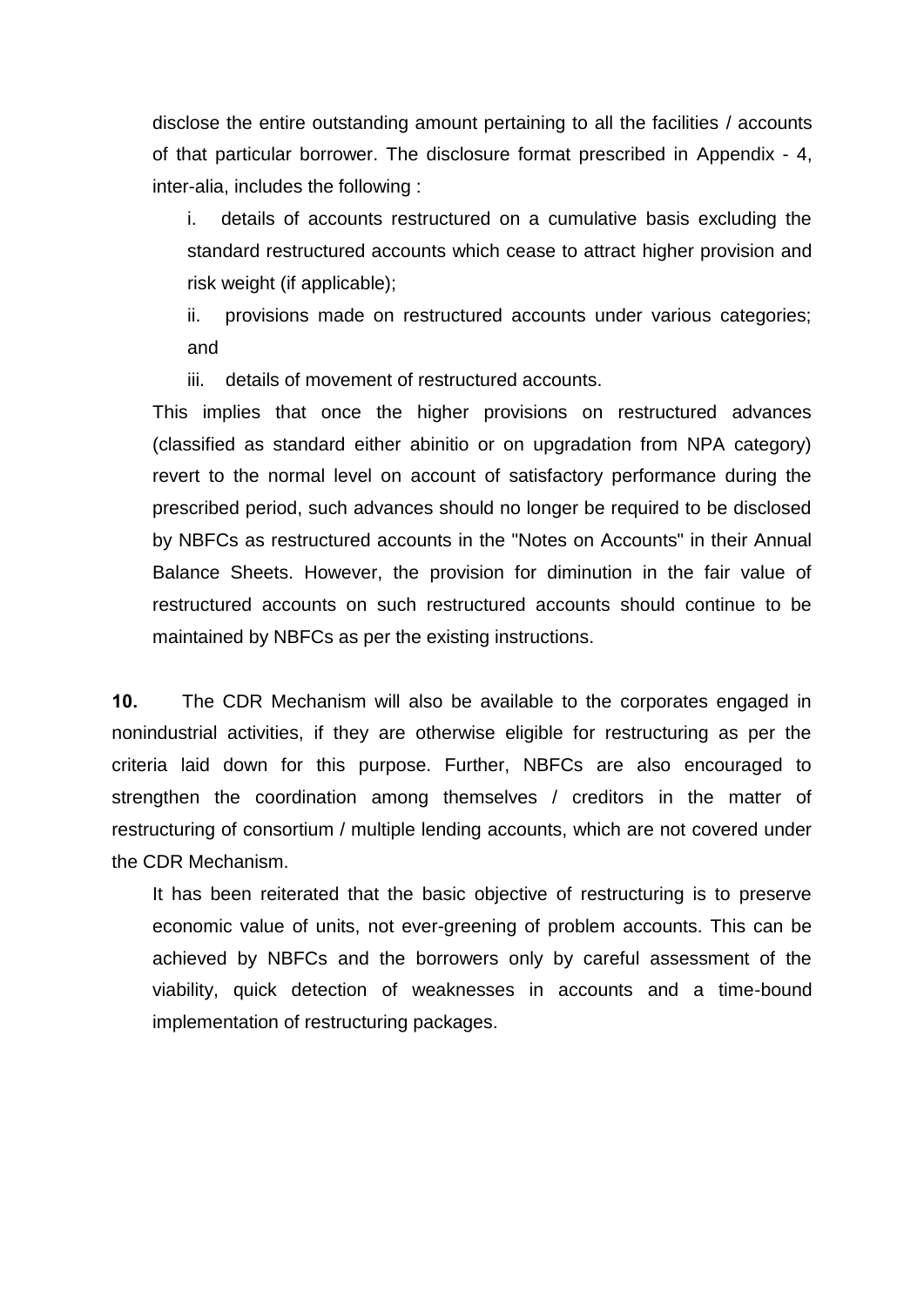# **Appendix -1**

### **Broad Benchmarks for the Viability Parameters**

i. Return on capital employed should be at least equivalent to 5 year Government security yield plus 2 per cent.

ii. The debt service coverage ratio should be greater than 1.25 within the 5 years period in which the unit should become viable and on year to year basis the ratio should be above 1. The normal debt service coverage ratio for 10 years repayment period should be around 1.33.

iii. The benchmark gap between internal rate of return and cost of capital should be at least 1per cent.

iv. Operating and cash break even points should be worked out and they should be comparable with the industry norms.

v. Trends of the company based on historical data and future projections should be comparable with the industry. Thus behaviour of past and future EBIDTA should be studied and compared with industry average.

vi. Loan life ratio (LLR), as defined below should be 1.4, which would give a cushion of 40% to the amount of loan to be serviced.

Present value of total available cash flow (ACF)

during the loan life period (including interest and

LLR = principal)

Maximum amount of loan

---------------------------------------------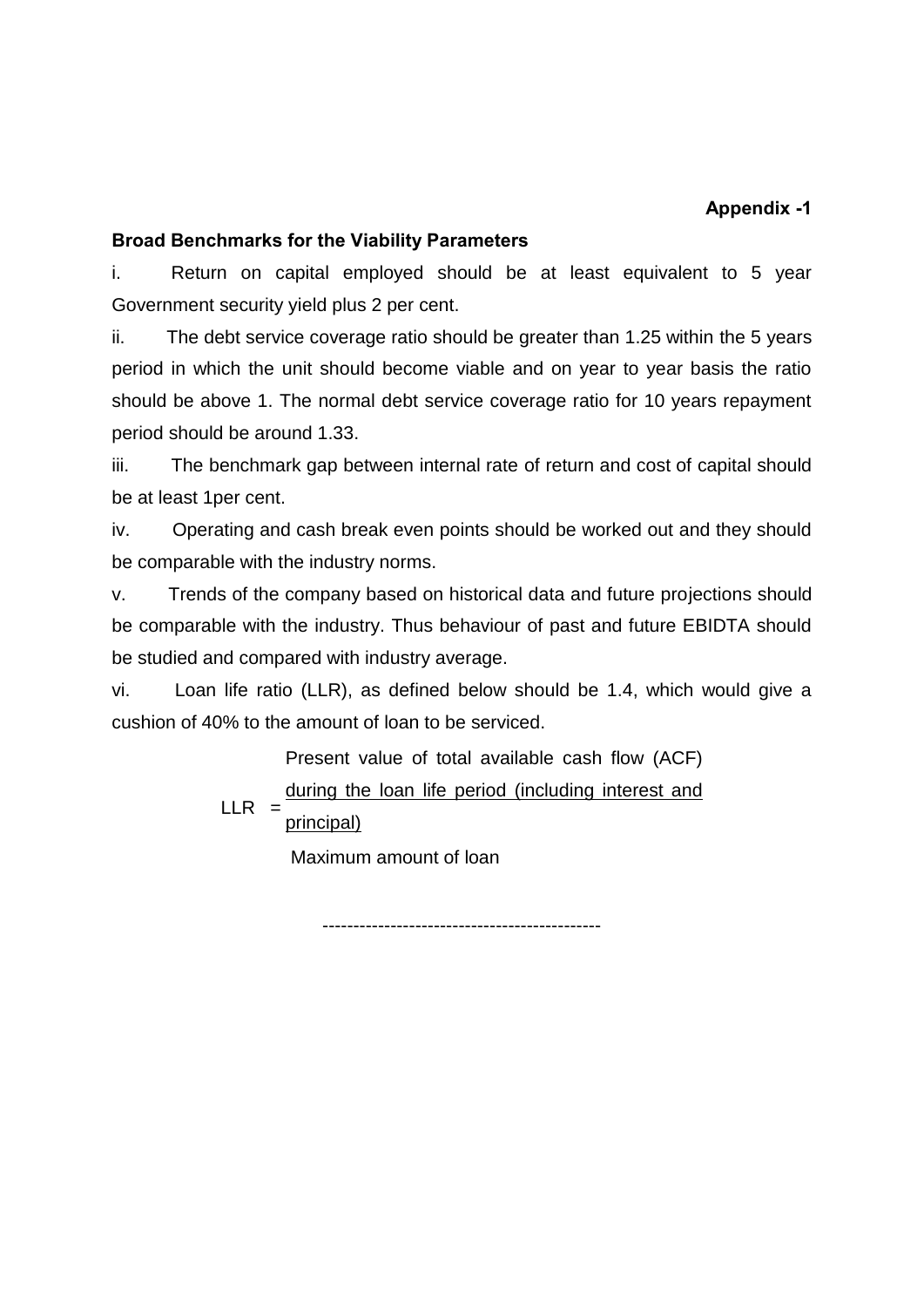## **Key Concepts**

#### **(i) Advances**

The term 'Advances' will mean all kinds of credit facilities including, term loans, bills discounted / purchased, factored receivables, etc. and investments other than that in the nature of equity.

## **(ii) Fully Secured**

When the amounts due to an NBFC (present value of principal and interest receivable as per restructured loan terms) are fully covered by the value of security, duly charged in its favour in respect of those dues, the NBFC's dues are considered to be fully secured. While assessing the realisable value of security, primary as well as collateral securities would be reckoned, provided such securities are tangible securities and are not in intangible form like guarantee etc., of the promoter / others. However, for this purpose the bank guarantees, State Government Guarantees and Central Government Guarantees will be treated on par with tangible security.

### **(iii) Restructured Accounts**

A restructured account is one where the NBFC, for economic or legal reasons relating to the borrower's financial difficulty, grants to the borrower concessions that the NBFC would not otherwise consider. Restructuring would normally involve modification of terms of the advances / securities, which would generally include, among others, alteration of repayment period / repayable amount / the amount of instalments / rate of interest (due to reasons other than competitive reasons). However, extension in repayment tenor of a floating rate loan on reset of interest rate, so as to keep the EMI unchanged provided it is applied to a class of accounts uniformly will not render the account to be classified as 'Restructured account'. In other words, extension or deferment of EMIs to individual borrowers as against to an entire class, would render the accounts to be classified as 'restructured accounts'.

In the cases of roll-over of short term loans, where proper pre-sanction assessment has been made, and the roll-over is allowed based on the actual requirement of the borrower and no concession has been provided due to credit weakness of the borrower, then these might not be considered as restructured accounts. However, if such accounts are rolled-over more than two times, then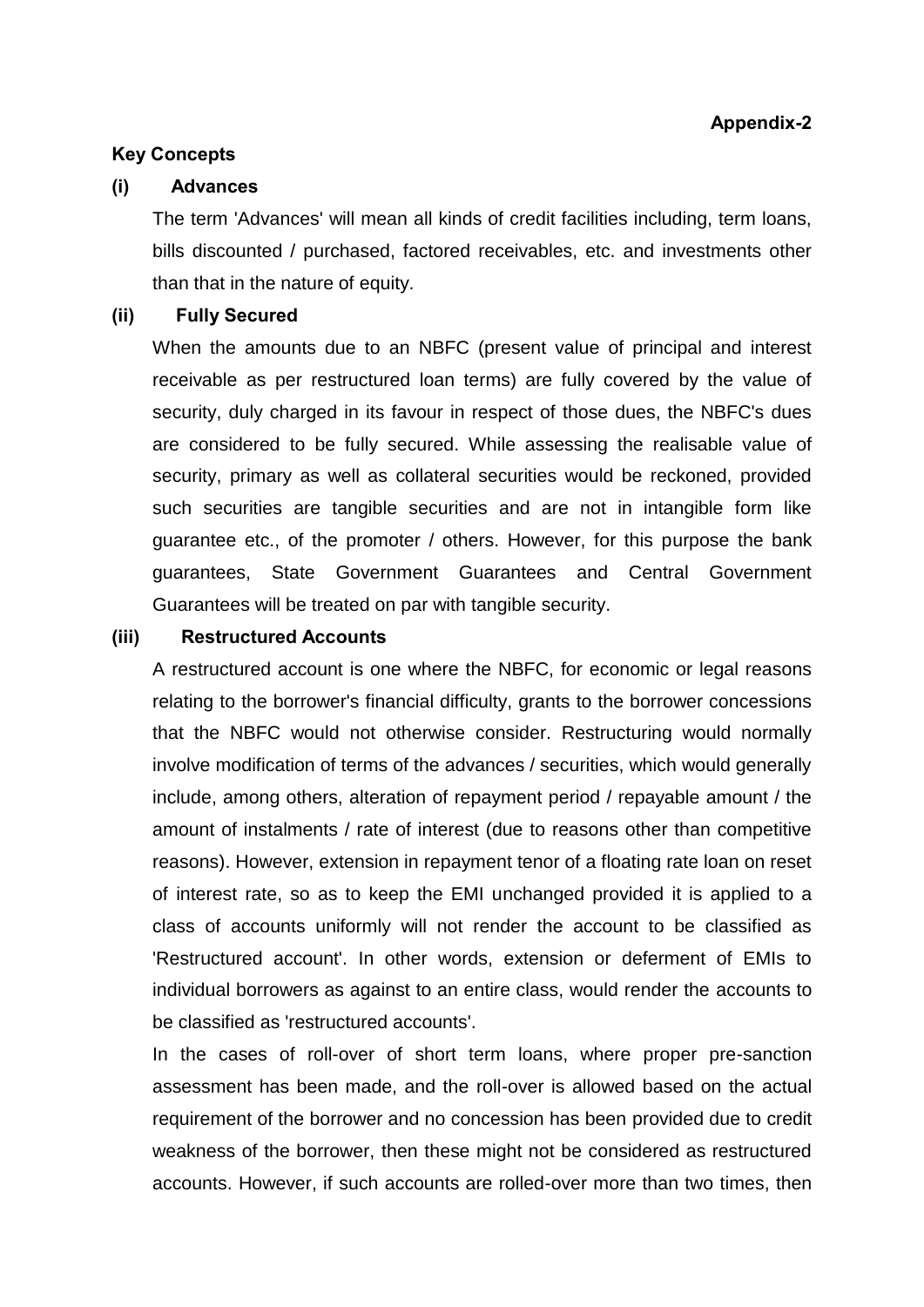third roll-over onwards the account would have to be treated as a restructured account. Besides, NBFCs should be circumspect while granting such facilities as the borrower may be availing similar facilities from other banks / creditors in the consortium or under multiple banking. Further, Short Term Loans for the purpose of this provision do not include properly assessed regular Working Capital Loans like revolving Cash Credit or Working Capital Demand Loans.

## **(iv) Repeatedly Restructured Accounts**

When an NBFC restructures an account a second (or more) time(s), the account will be considered as a 'repeatedly restructured account'. However, if the second restructuring takes place after the period upto which the concessions were extended under the terms of the first restructuring, that account shall not be reckoned as a 'repeatedly restructured account'.

## **(v) SMEs**

Small and Medium Enterprise (SME) is an undertaking defined in RPCD [circulars RPCD.PLNFS.BC.No.63.06.02/2006-07 dated April 4, 2007](https://rbi.org.in/Scripts/NotificationUser.aspx?Id=3391&Mode=0) amended from time to time.

## **(vi) Specified Period**

Specified Period means a period of one year from the commencement of the first payment of interest or principal, whichever is later, on the credit facility with longest period of moratorium under the terms of restructuring package.

## **(vii) Satisfactory Performance**

Satisfactory performance during the specified period means adherence to the following conditions during that period.

## **Non-Agricultural Term Loan Accounts**

In the case of non-agricultural term loan accounts, no payment should remain overdue for a period of more than the number of days after which it would be classified as NPA. In addition there should not be any overdues at the end of the specified period.

#### **Note**

(i) While extending repayment period in respect of housing loans to keep the EMI unchanged, NBFCs should satisfy themselves about the revenue generation / repaying capacity of the borrower during the entire repayment period including the extended repayment period.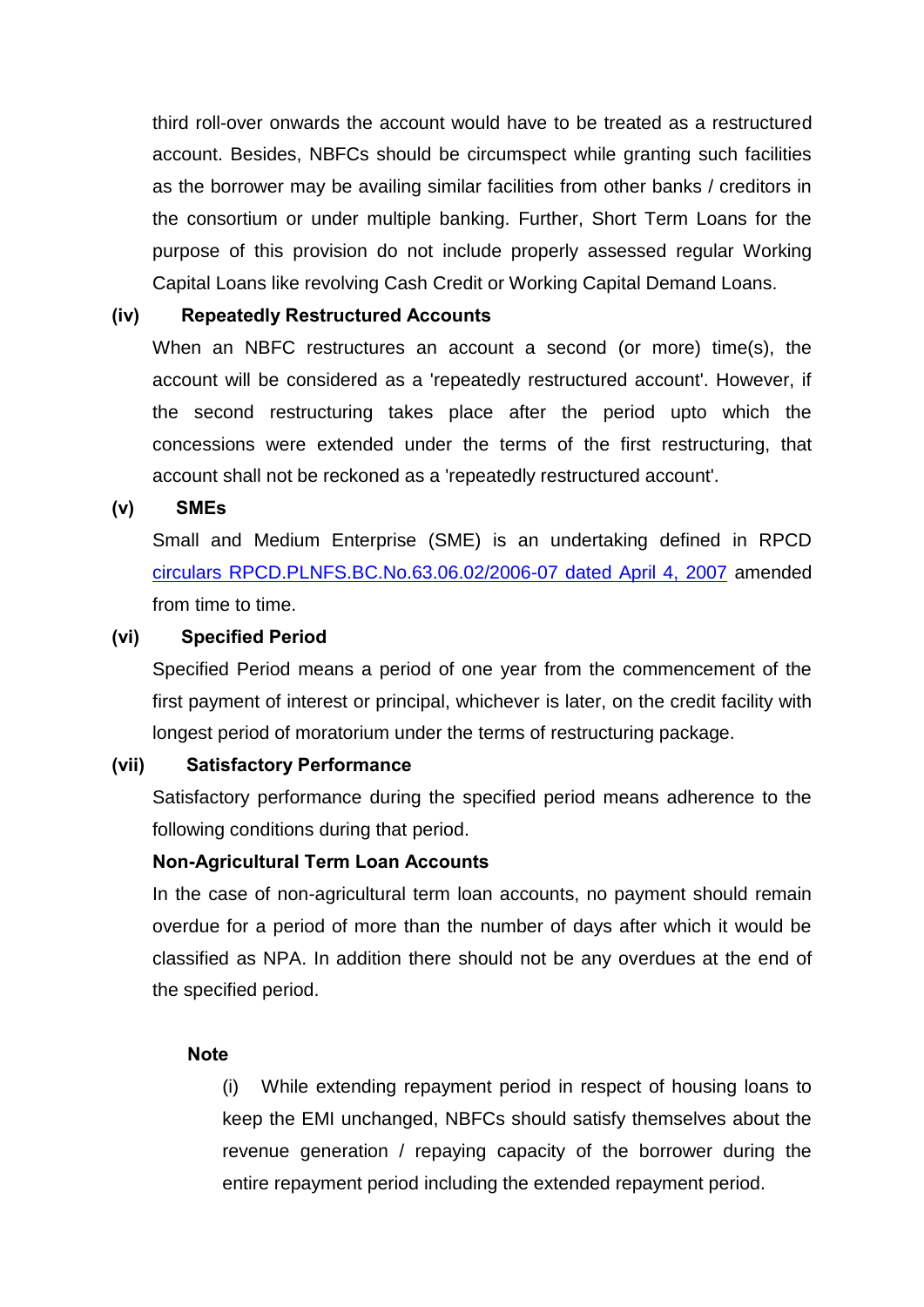(ii) NBFCs should not extend the repayment period of such borrowers where they have concerns regarding the repaying capacity over the extended period, even if the borrowers want to extend the tenor to keep the EMI unchanged.

(iii) NBFCs should provide the option of higher EMI to such borrowers who want to repay the housing loan as per the original repayment period.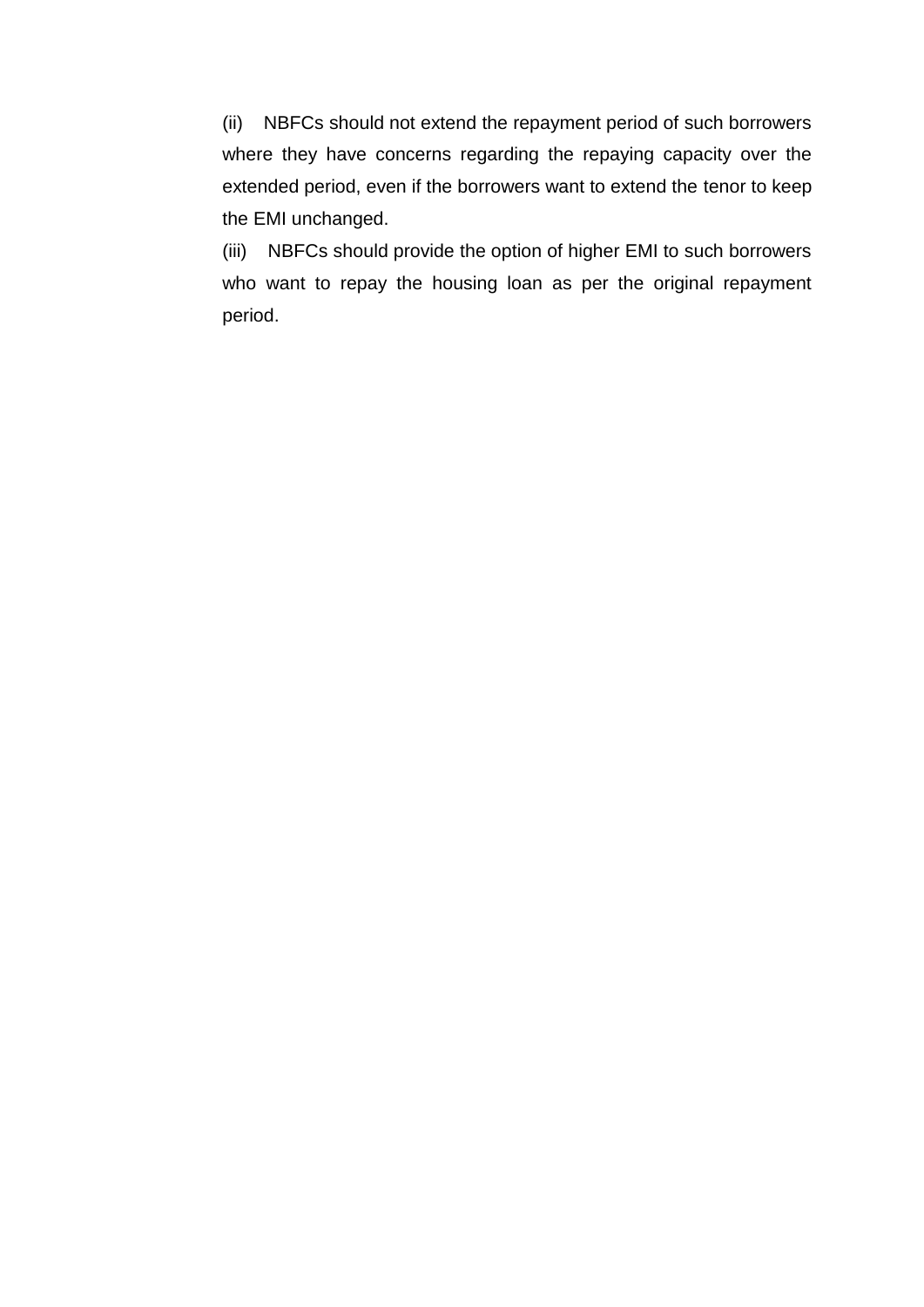**Organisational Framework for Restructuring of Advances Under Consortium / Multiple Banking / Syndication Arrangements**

# **A. Corporate Debt Restructuring (CDR) Mechanism**

# 1.1 **Objective**

The objective of the Corporate Debt Restructuring (CDR) framework is to ensure timely and transparent mechanism for restructuring the corporate debts of viable entities facing problems, outside the purview of BIFR, DRT and other legal proceedings, for the benefit of all concerned. In particular, the framework will aim at preserving viable corporates that are affected by certain internal and external factors and minimize the losses to the creditors and other stakeholders through an orderly and coordinated restructuring programme.

# 1.2 **Scope**

The CDR Mechanism has been designed to facilitate restructuring of advances of borrowers enjoying credit facilities from more than one bank / Financial Institution (FI) in a coordinated manner. The CDR Mechanism is an organizational framework institutionalized for speedy disposal of restructuring proposals of large borrowers availing finance from more than one bank / FI. This mechanism will be available to all borrowers engaged in any type of activity subject to the following conditions :

a) The borrowers enjoy credit facilities from more than one bank / FI under multiple banking / syndication / consortium system of lending.

b) The total outstanding (fund-based and non-fund based) exposure is Rs.10 crore or above.

CDR system in the country will have a three tier structure :

- CDR Standing Forum and its Core Group
- CDR Empowered Group
- CDR Cell

# **2. CDR Standing Forum**

2.1 The CDR Standing Forum would be the representative general body of all financial institutions and banks participating in CDR system. All financial institutions and banks should participate in the system in their own interest. CDR Standing Forum will be a self empowered body, which will lay down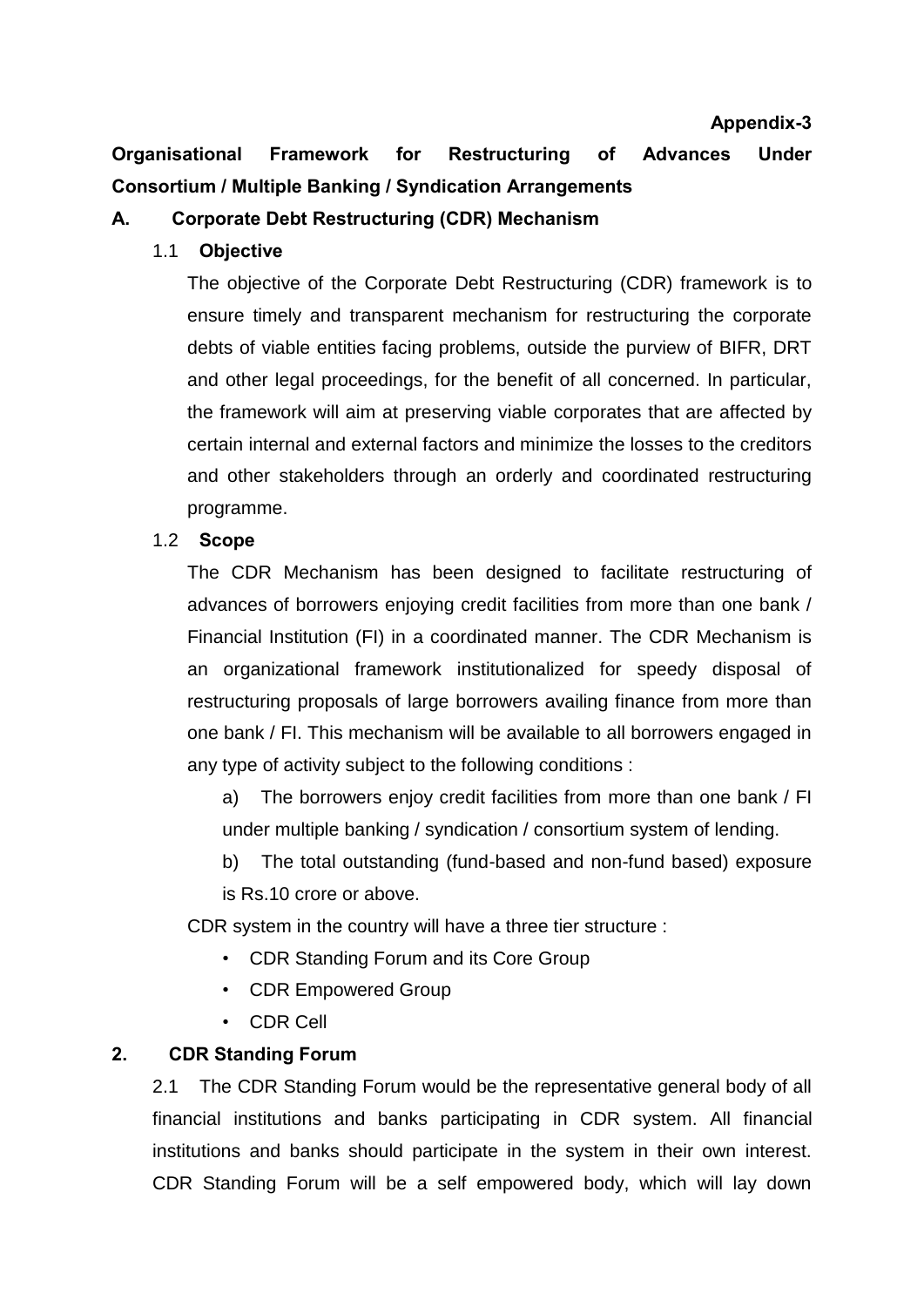policies and guidelines, and monitor the progress of corporate debt restructuring.

2.2 The Forum will also provide an official platform for both the creditors and borrowers (by consultation) to amicably and collectively evolve policies and guidelines for working out debt restructuring plans in the interests of all concerned.

2.3 The CDR Standing Forum shall comprise of Chairman & Managing Director, Industrial Development Bank of India Ltd; Chairman, State Bank of India; Managing Director & CEO, ICICI Bank Limited; Chairman, Indian Banks' Association as well as Chairmen and Managing Directors of all banks and financial institutions participating as permanent members in the system. Since institutions like Unit Trust of India, General Insurance Corporation, Life Insurance Corporation may have assumed exposures on certain borrowers, these institutions may participate in the CDR system. The Forum will elect its Chairman for a period of one year and the principle of rotation will be followed in the subsequent years. However, the Forum may decide to have a Working Chairman as a whole-time officer to guide and carry out the decisions of the CDR Standing Forum. The RBI would not be a member of the CDR Standing Forum and Core Group. Its role will be confined to providing broad guidelines.

2.4 The CDR Standing Forum shall meet at least once every six months and would review and monitor the progress of corporate debt restructuring system. The Forum would also lay down the policies and guidelines including those relating to the critical parameters for restructuring (for example, maximum period for a unit to become viable under a restructuring package, minimum level of promoters' sacrifice etc.) to be followed by the CDR Empowered Group and CDR Cell for debt restructuring and would ensure their smooth functioning and adherence to the prescribed time schedules for debt restructuring. It can also review any individual decisions of the CDR Empowered Group and CDR Cell. The CDR Standing Forum may also formulate guidelines for dispensing special treatment to those cases, which are complicated and are likely to be delayed beyond the time frame prescribed for processing.

2.5 A CDR Core Group will be carved out of the CDR Standing Forum to assist the Standing Forum in convening the meetings and taking decisions relating to policy, on behalf of the Standing Forum. The Core Group will consist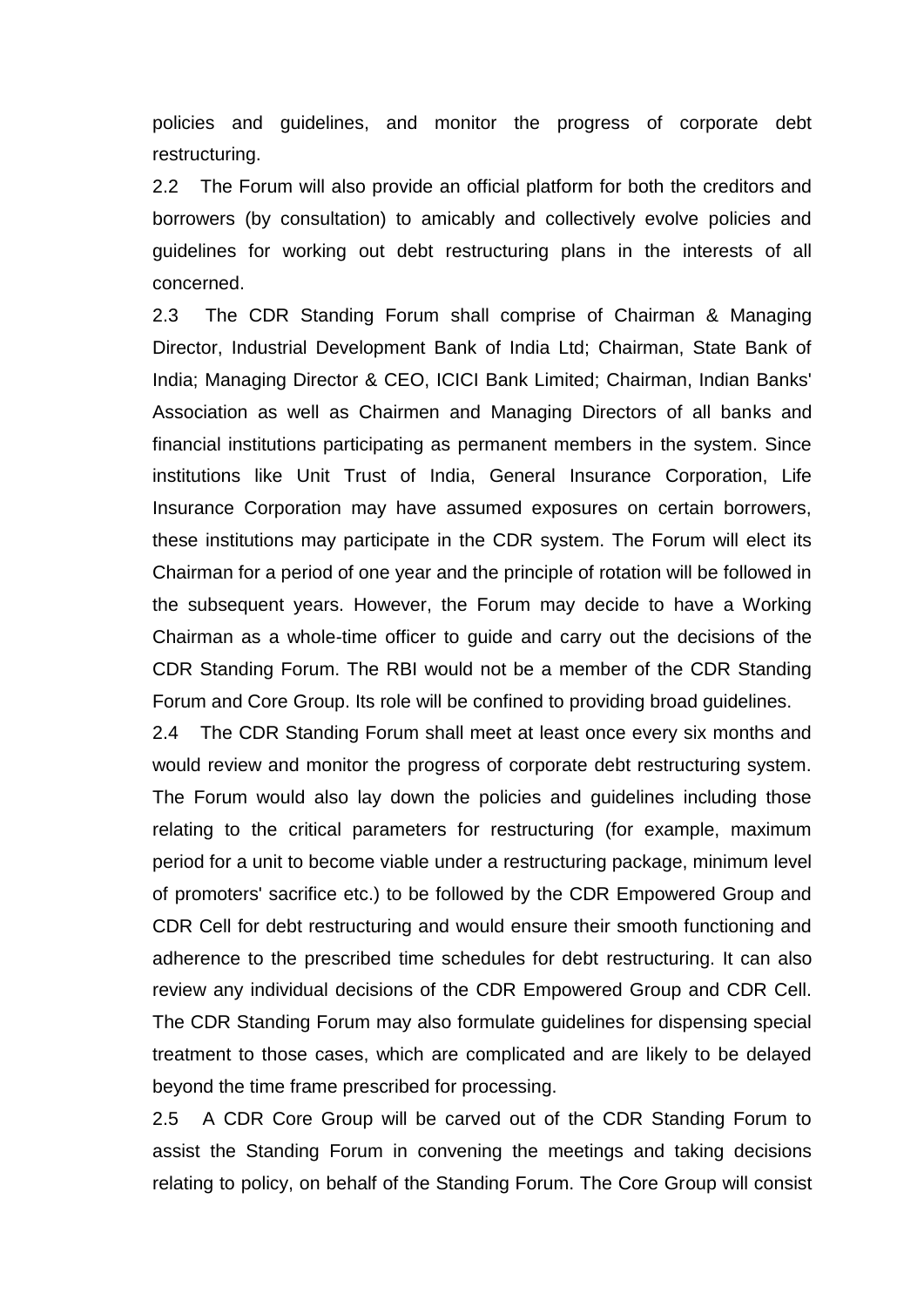of Chief Executives of Industrial Development Bank of India Ltd., State Bank of India, ICICI Bank Ltd, Bank of Baroda, Bank of India, Punjab National Bank, Indian Banks' Association and Deputy Chairman of Indian Banks' Association representing foreign banks in India.

2.6 The CDR Core Group would lay down the policies and guidelines to be followed by the CDR Empowered Group and CDR Cell for debt restructuring. These guidelines shall also suitably address the operational difficulties experienced in the functioning of the CDR Empowered Group. The CDR Core Group shall also prescribe the PERT chart for processing of cases referred to the CDR system and decide on the modalities for enforcement of the time frame. The CDR Core Group shall also lay down guidelines to ensure that overoptimistic projections are not assumed while preparing / approving restructuring proposals especially with regard to capacity utilization, price of products, profit margin, demand, availability of raw materials, input-output ratio and likely impact of imports / international cost competitiveness.

# **3. CDR Empowered Group**

3.1 The individual cases of corporate debt restructuring shall be decided by the CDR Empowered Group, consisting of ED level representatives of Industrial Development Bank of India Ltd., ICICI Bank Ltd. and State Bank of India as standing members, in addition to ED level representatives of financial institutions and banks who have an exposure to the concerned company. While the standing members will facilitate the conduct of the Group's meetings, voting will be in proportion to the exposure of the creditors only. In order to make the CDR Empowered Group effective and broad based and operate efficiently and smoothly, it would have to be ensured that participating institutions / banks approve a panel of senior officers to represent them in the CDR Empowered Group and ensure that they depute officials only from among the panel to attend the meetings of CDR Empowered Group. Further, nominees who attend the meeting pertaining to one account should invariably attend all the meetings pertaining to that account instead of deputing their representatives.

3.2 The level of representation of banks / financial institutions on the CDR Empowered Group should be at a sufficiently senior level to ensure that concerned bank / FI abides by the necessary commitments including sacrifices, made towards debt restructuring. There should be a general authorisation by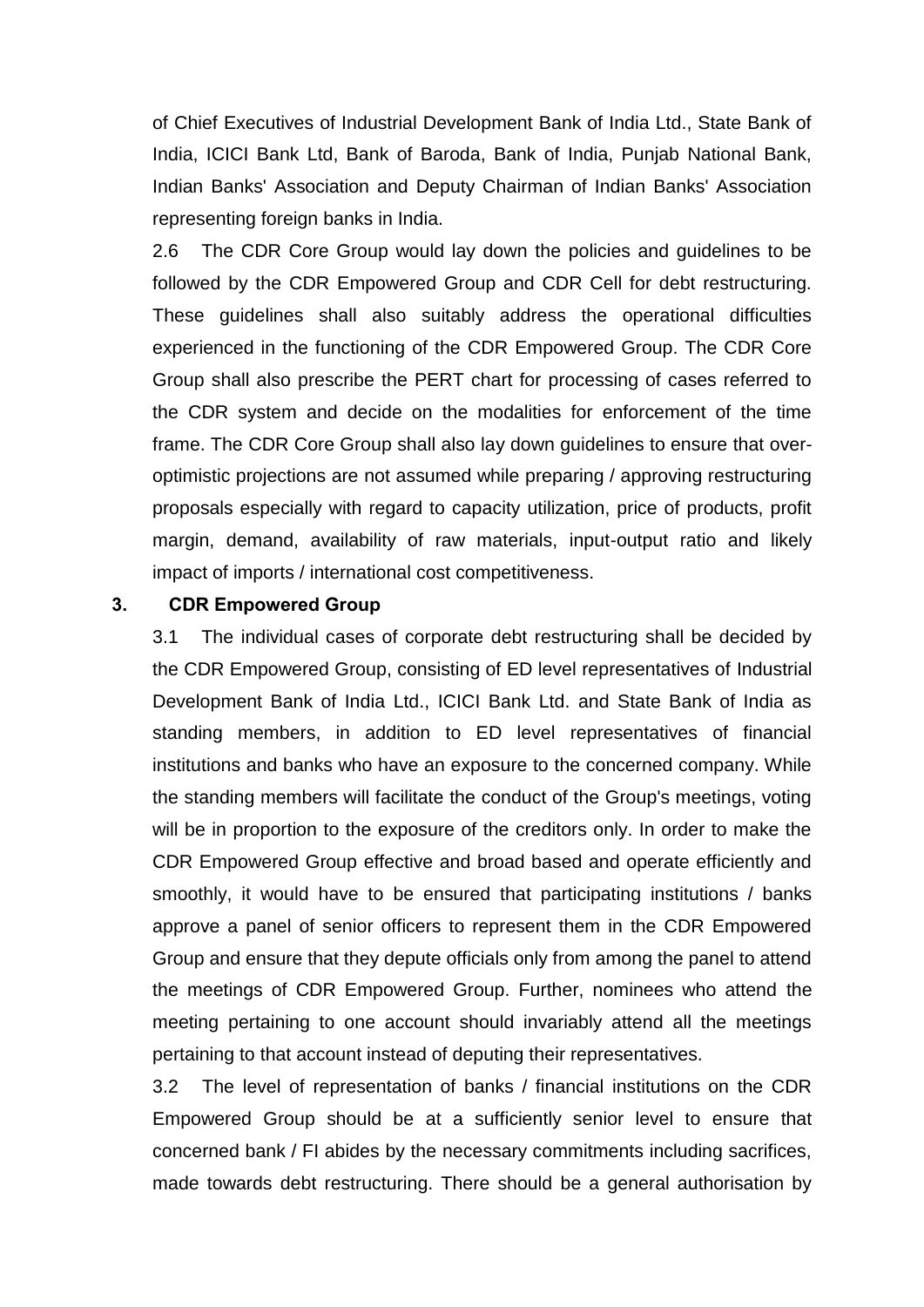the respective Boards of the participating institutions / banks in favour of their representatives on the CDR Empowered Group, authorising them to take decisions on behalf of their organization, regarding restructuring of debts of individual corporates.

3.3 The CDR Empowered Group will consider the preliminary report of all cases of requests of restructuring, submitted to it by the CDR Cell. After the Empowered Group decides that restructuring of the company is prima-facie feasible and the enterprise is potentially viable in terms of the policies and guidelines evolved by Standing Forum, the detailed restructuring package will be worked out by the CDR Cell in conjunction with the Lead Institution. However, if the lead institution faces difficulties in working out the detailed restructuring package, the participating banks / financial institutions should decide upon the alternate institution / bank which would work out the detailed restructuring package at the first meeting of the Empowered Group when the preliminary report of the CDR Cell comes up for consideration.

3.4 The CDR Empowered Group would be mandated to look into each case of debt restructuring, examine the viability and rehabilitation potential of the Company and approve the restructuring package within a specified time frame of 90 days, or at best within 180 days of reference to the Empowered Group. The CDR Empowered Group shall decide on the acceptable viability benchmark levels on the following illustrative parameters, which may be applied on a caseby-case basis, based on the merits of each case :

- Return on Capital Employed (ROCE),
- Debt Service Coverage Ratio (DSCR),
- Gap between the Internal Rate of Return (IRR) and the Cost of Fund (CoF),
- Extent of sacrifice.

3.5 The Board of each bank / FI should authorise its Chief Executive Officer (CEO) and / or Executive Director (ED) to decide on the restructuring package in respect of cases referred to the CDR system, with the requisite requirements to meet the control needs. CDR Empowered Group will meet on two or three occasions in respect of each borrowal account. This will provide an opportunity to the participating members to seek proper authorisations from their CEO / ED,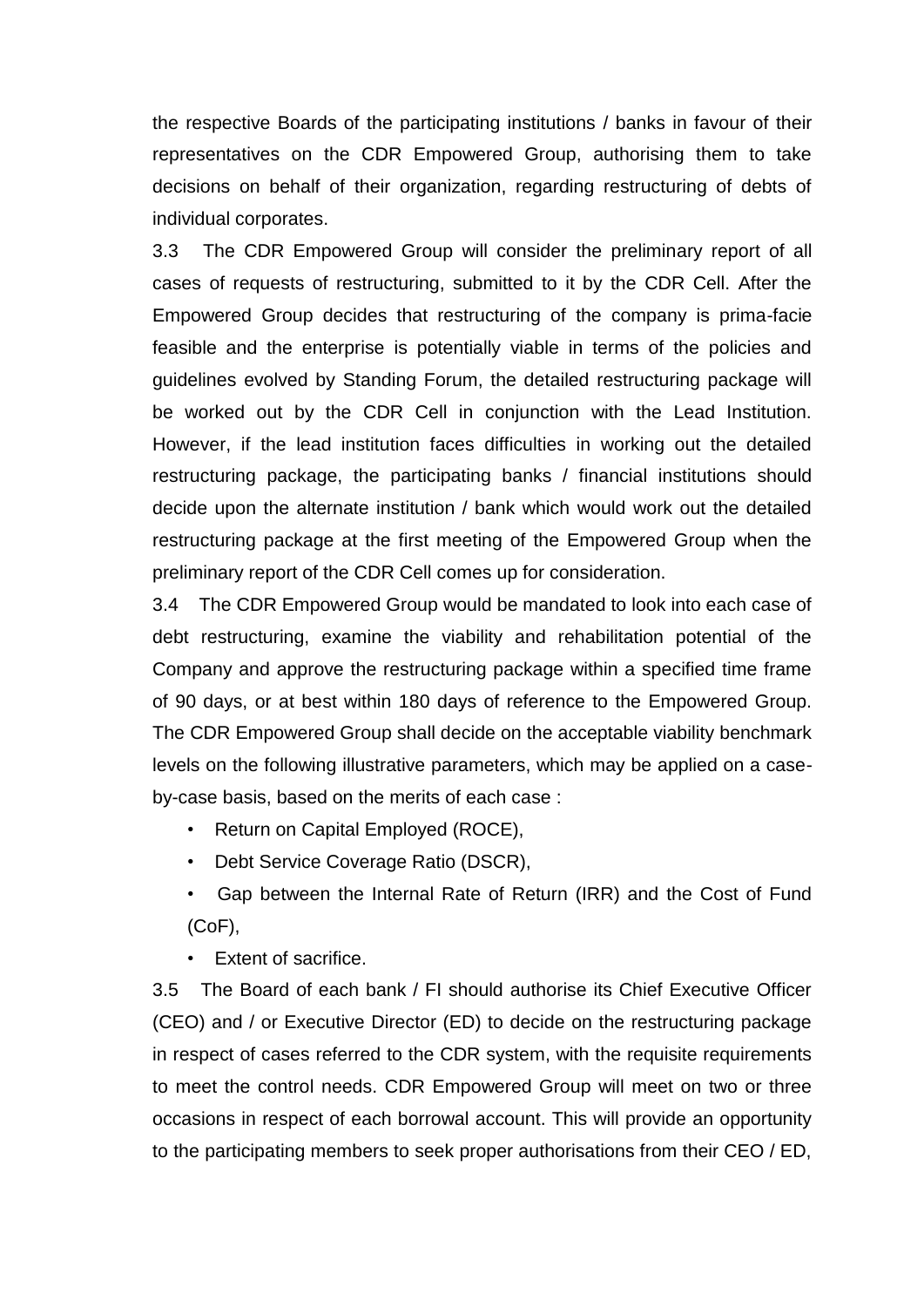in case of need, in respect of those cases where the critical parameters of restructuring are beyond the authority delegated to him / her.

3.6 The decisions of the CDR Empowered Group shall be final. If restructuring of debt is found to be viable and feasible and approved by the Empowered Group, the company would be put on the restructuring mode. If restructuring is not found viable, the creditors would then be free to take necessary steps for immediate recovery of dues and / or liquidation or winding up of the company, collectively or individually.

# **4. CDR Cell**

4.1 The CDR Standing Forum and the CDR Empowered Group will be assisted by a CDR Cell in all their functions. The CDR Cell will make the initial scrutiny of the proposals received from borrowers / creditors, by calling for proposed rehabilitation plan and other information and put up the matter before the CDR Empowered Group, within one month to decide whether rehabilitation is prima facie feasible. If found feasible, the CDR Cell will proceed to prepare detailed Rehabilitation Plan with the help of creditors and, if necessary, experts to be engaged from outside. If not found prima facie feasible, the creditors may start action for recovery of their dues.

4.2 All references for corporate debt restructuring by creditors or borrowers will be made to the CDR Cell. It shall be the responsibility of the lead institution / major stakeholder to the corporate, to work out a preliminary restructuring plan in consultation with other stakeholders and submit to the CDR Cell within one month. The CDR Cell will prepare the restructuring plan in terms of the general policies and guidelines approved by the CDR Standing Forum and place for consideration of the Empowered Group within 30 days for decision. The Empowered Group can approve or suggest modifications but ensure that a final decision is taken within a total period of 90 days. However, for sufficient reasons the period can be extended up to a maximum of 180 days from the date of reference to the CDR Cell.

4.3 The CDR Standing Forum, the CDR Empowered Group and CDR Cell is at present housed in Industrial Development Bank of India Ltd. However, it may be shifted to another place if considered necessary, as may be decided by the Standing Forum. The administrative and other costs shall be shared by all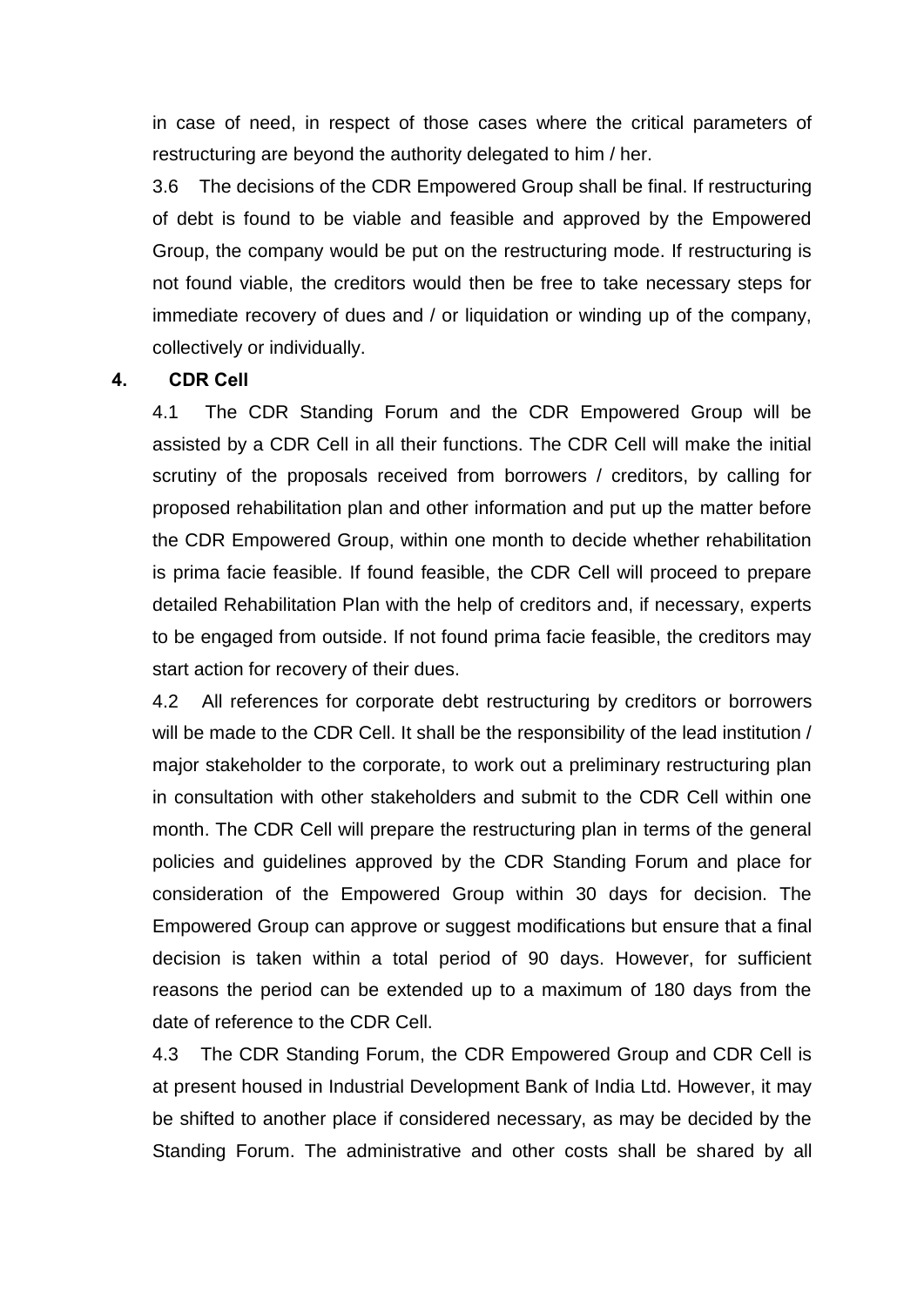financial institutions and banks. The sharing pattern shall be as determined by the Standing Forum.

4.4 CDR Cell will have adequate members of staff deputed from banks and financial institutions. The CDR Cell may also take outside professional help. The cost in operating the CDR mechanism including CDR Cell will be met from contribution of the financial institutions and banks in the Core Group at the rate of Rs.50 lakh each and contribution from other institutions and banks at the rate of Rs.5 lakh each.

### **5. Other features**

### 5.1 **Eligibility criteria**

5.1.1 The scheme will not apply to accounts involving only one financial institution or one bank. The CDR mechanism will cover only multiple banking accounts / syndication / consortium accounts of corporate borrowers engaged in any type of activity with outstanding fund-based and non-fund based exposure of Rs.10 crore and above by banks and institutions.

5.1.2 The Category 1 CDR system will be applicable only to accounts classified as 'standard' and 'sub-standard'. There may be a situation where a small portion of debt by a bank might be classified as doubtful. In that situation, if the account has been classified as 'standard' / 'substandard' in the books of at least 90% of creditors (by value), the same would be treated as standard / substandard, only for the purpose of judging the account as eligible for CDR, in the books of the remaining 10% of creditors. There would be no requirement of the account / company being sick, NPA or being in default for a specified period before reference to the CDR system. However, potentially viable cases of NPAs will get priority. This approach would provide the necessary flexibility and facilitate timely intervention for debt restructuring. Prescribing any milestone(s) may not be necessary, since the debt restructuring exercise is being triggered by banks and financial institutions or with their consent.

5.1.3 While corporates indulging in frauds and malfeasance even in a single bank will continue to remain ineligible for restructuring under CDR mechanism as hitherto, the Core group may review the reasons for classification of the borrower as wilful defaulter specially in old cases where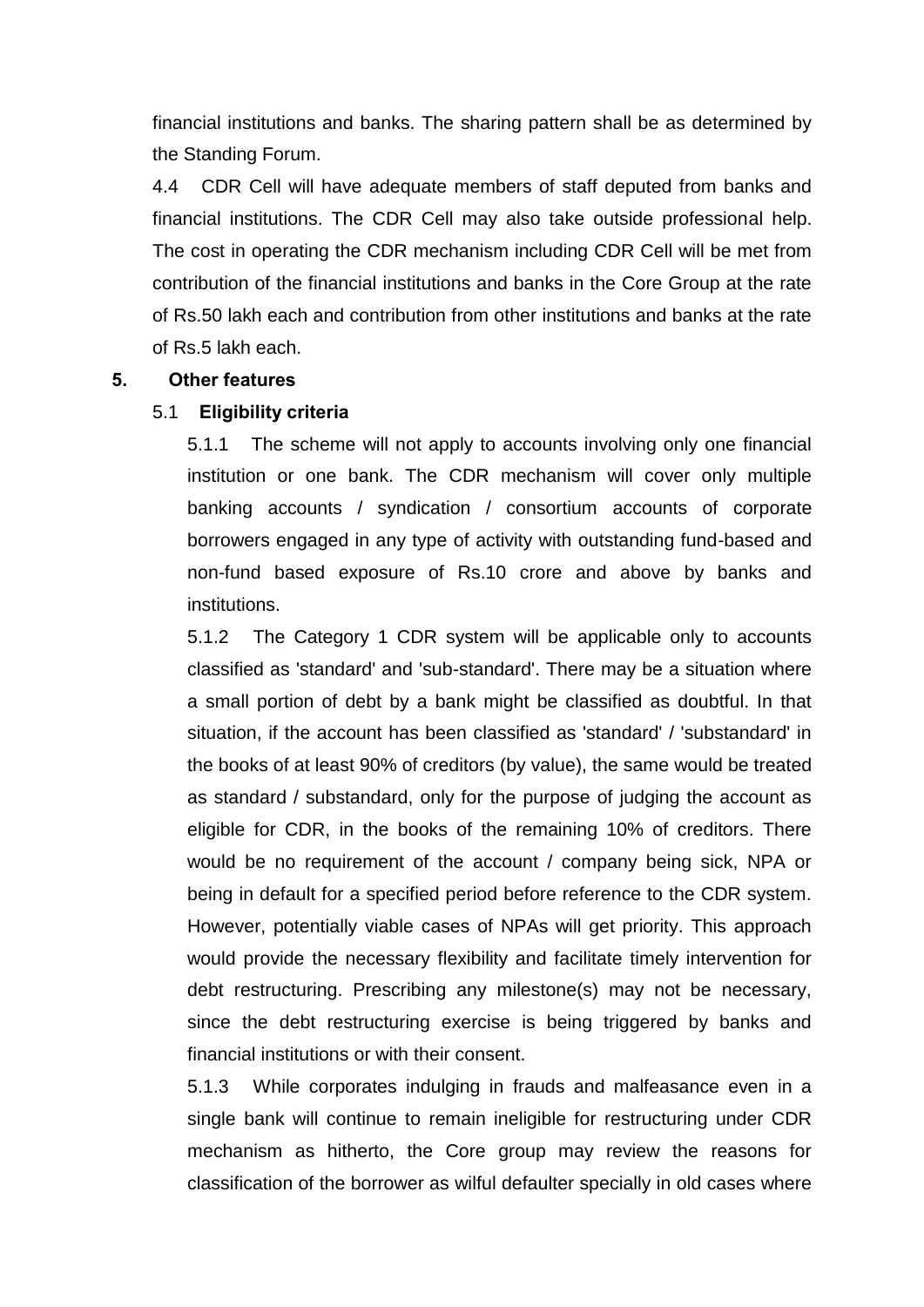the manner of classification of a borrower as a wilful defaulter was not transparent and satisfy itself that the borrower is in a position to rectify the wilful default provided he is granted an opportunity under the CDR mechanism. Such exceptional cases may be admitted for restructuring with the approval of the Core Group only. The Core Group may ensure that cases involving frauds or diversion of funds with malafide intent are not covered.

5.1.4 The accounts where recovery suits have been filed by the creditors against the company, may be eligible for consideration under the CDR system provided, the initiative to resolve the case under the CDR system is taken by at least 75% of the creditors (by value) and 60% of creditors (by number).

5.1.5 BIFR cases are not eligible for restructuring under the CDR system. However, large value BIFR cases may be eligible for restructuring under the CDR system if specifically recommended by the CDR Core Group. The Core Group shall recommend exceptional BIFR cases on a case-to-case basis for consideration under the CDR system. It should be ensured that the lending institutions complete all the formalities in seeking the approval from BIFR before implementing the package.

#### 5.2 **Reference to CDR system**

5.2.1 Reference to Corporate Debt Restructuring System could be triggered by (i) any or more of the creditor who have minimum 20% share in either working capital or term finance, or (ii) by the concerned corporate, if supported by a bank or financial institution having stake as in (i) above.

5.2.2 Though flexibility is available whereby the creditors could either consider restructuring outside the purview of the CDR system or even initiate legal proceedings where warranted, banks / FIs should review all eligible cases where the exposure of the financial system is more than Rs.100 crore and decide about referring the case to CDR system or to proceed under the new Securitisation and Reconstruction of Financial Assets and Enforcement of Securities Interest Act, 2002 or to file a suit in DRT etc.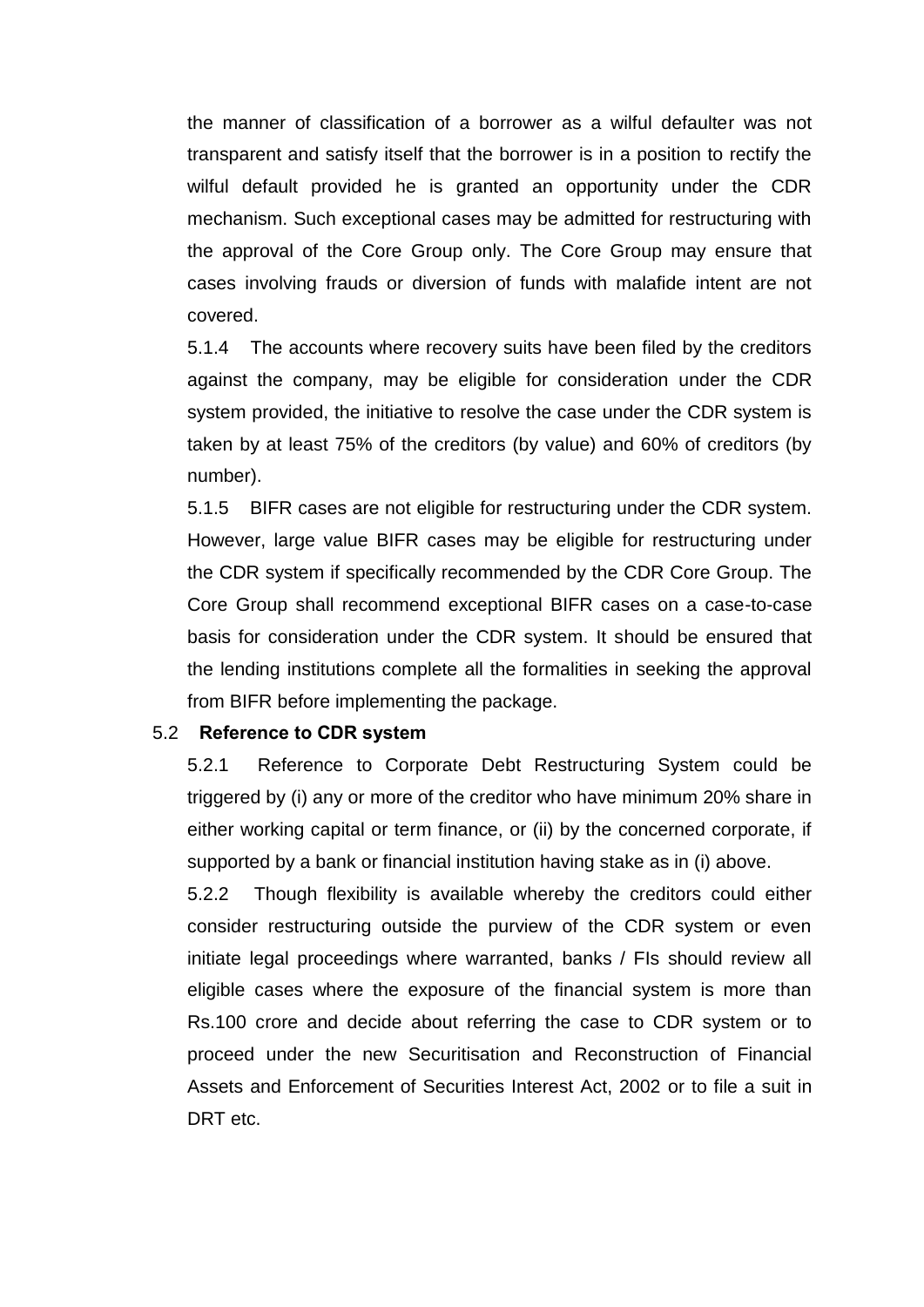#### 5.3 **Legal Basis**

5.3.1 CDR is a non-statutory mechanism which is a voluntary system based on Debtor- Creditor Agreement (DCA) and Inter-Creditor Agreement (ICA). The Debtor-Creditor Agreement (DCA) and the Inter-Creditor Agreement (ICA) shall provide the legal basis to the CDR mechanism. The debtors shall have to accede to the DCA, either at the time of original loan documentation (for future cases) or at the time of reference to Corporate Debt Restructuring Cell. Similarly, all participants in the CDR mechanism through their membership of the Standing Forum shall have to enter into a legally binding agreement, with necessary enforcement and penal clauses, to operate the System through laid-down policies and guidelines. The ICA signed by the creditors will be initially valid for a period of 3 years and subject to renewal for further periods of 3 years thereafter. The lenders in foreign currency outside the country are not a part of CDR system. Such creditors and also creditors like GIC, LIC, UTI, etc., who have not joined the CDR system, could join CDR mechanism of a particular corporate by signing transaction to transaction ICA, wherever they have exposure to such corporate.

5.3.2 The Inter-Creditor Agreement would be a legally binding agreement amongst the creditors, with necessary enforcement and penal clauses, wherein the creditors would commit themselves to abide by the various elements of CDR system. Further, the creditors shall agree that if 75 per cent of creditors by value and 60 per cent of the creditors by number, agree to a restructuring package of an existing debt (i.e., debt outstanding), the same would be binding on the remaining creditors. Since Category 1 CDR Scheme covers only standard and substandard accounts, which in the opinion of 75 per cent of the creditors by value and 60 per cent of creditors by number, are likely to become performing after introduction of the CDR package, it is expected that all other creditors (i.e., those outside the minimum 75 per cent by value and 60 per cent by number) would be willing to participate in the entire CDR package, including the agreed additional financing.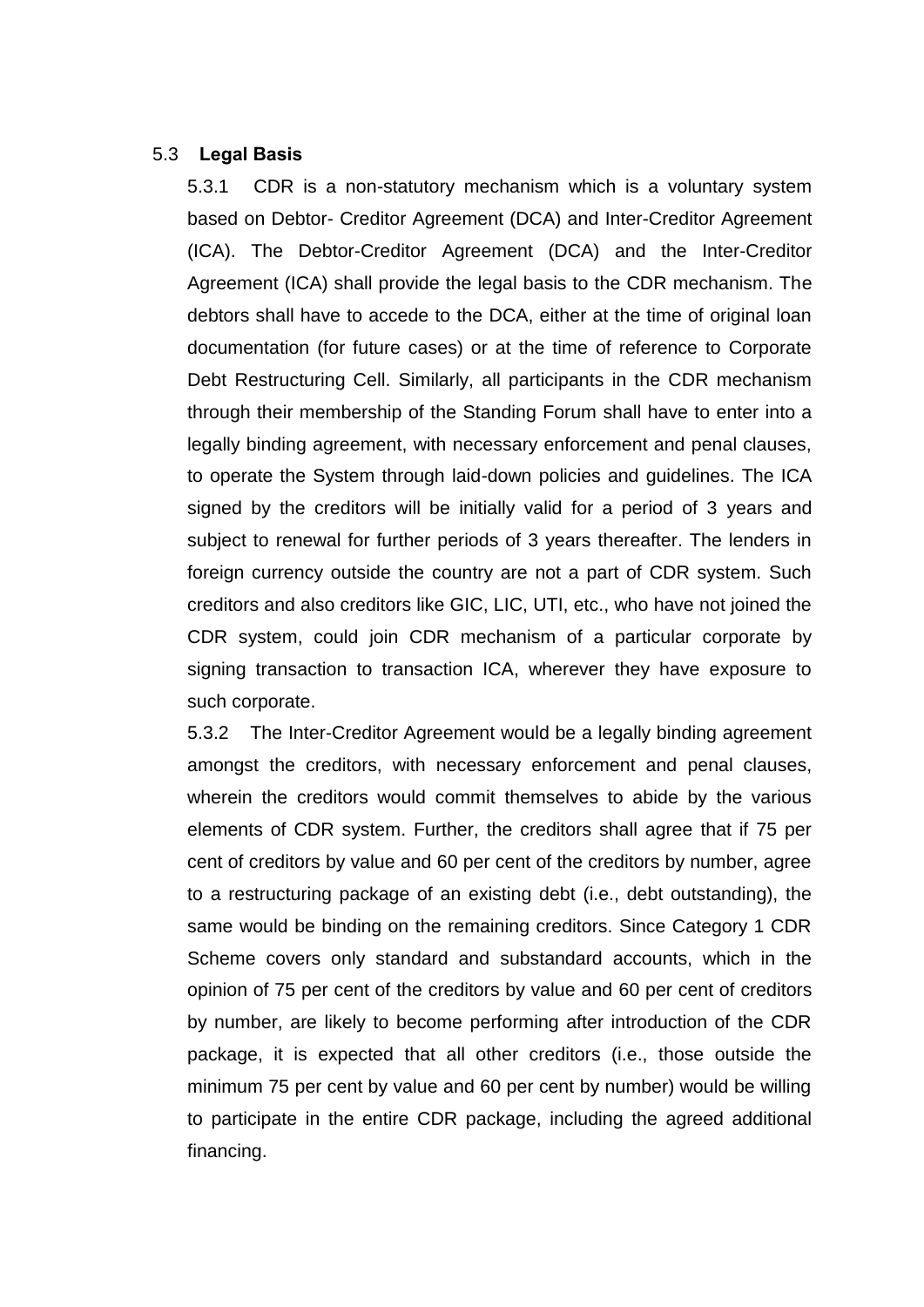5.3.3 In order to improve effectiveness of the CDR mechanism a clause may be incorporated in the loan agreements involving consortium / syndicate accounts whereby all creditors, including those which are not members of the CDR mechanism, agree to be bound by the terms of the restructuring package that may be approved under the CDR mechanism, as and when restructuring may become necessary.

5.3.4 One of the most important elements of Debtor-Creditor Agreement would be 'stand still' agreement binding for 90 days, or 180 days by both sides. Under this clause, both the debtor and creditor(s) shall agree to a legally binding 'stand-still' whereby both the parties commit themselves not to take recourse to any other legal action during the 'stand-still' period, this would be necessary for enabling the CDR System to undertake the necessary debt restructuring exercise without any outside intervention, judicial or otherwise. However, the stand-still clause will be applicable only to any civil action either by the borrower or any lender against the other party and will not cover any criminal action. Further, during the stand-still period, outstanding foreign exchange forward contracts, derivative products, etc., can be crystallised, provided the borrower is agreeable to such crystallisation. The borrower will additionally undertake that during the stand-still period the documents will stand extended for the purpose of limitation and also that it will not approach any other authority for any relief and the directors of the borrowing company will not resign from the Board of Directors during the stand-still period.

#### 5.4 **Sharing of Additional finance**

5.4.1 Additional finance, if any, is to be provided by all creditors of a 'standard' or 'substandard account' irrespective of whether they are working capital or term creditors, on a pro-rata basis. In case for any internal reason, any creditor (outside the minimum 75 per cent and 60 per cent) does not wish to commit additional financing, that creditor will have an option in accordance with the provisions of para 5.6.

5.4.2 The providers of additional finance, whether existing creditors or new creditors, shall have a preferential claim, to be worked out under the restructuring package, over the providers of existing finance with respect to the cash flows out of recoveries, in respect of the additional exposure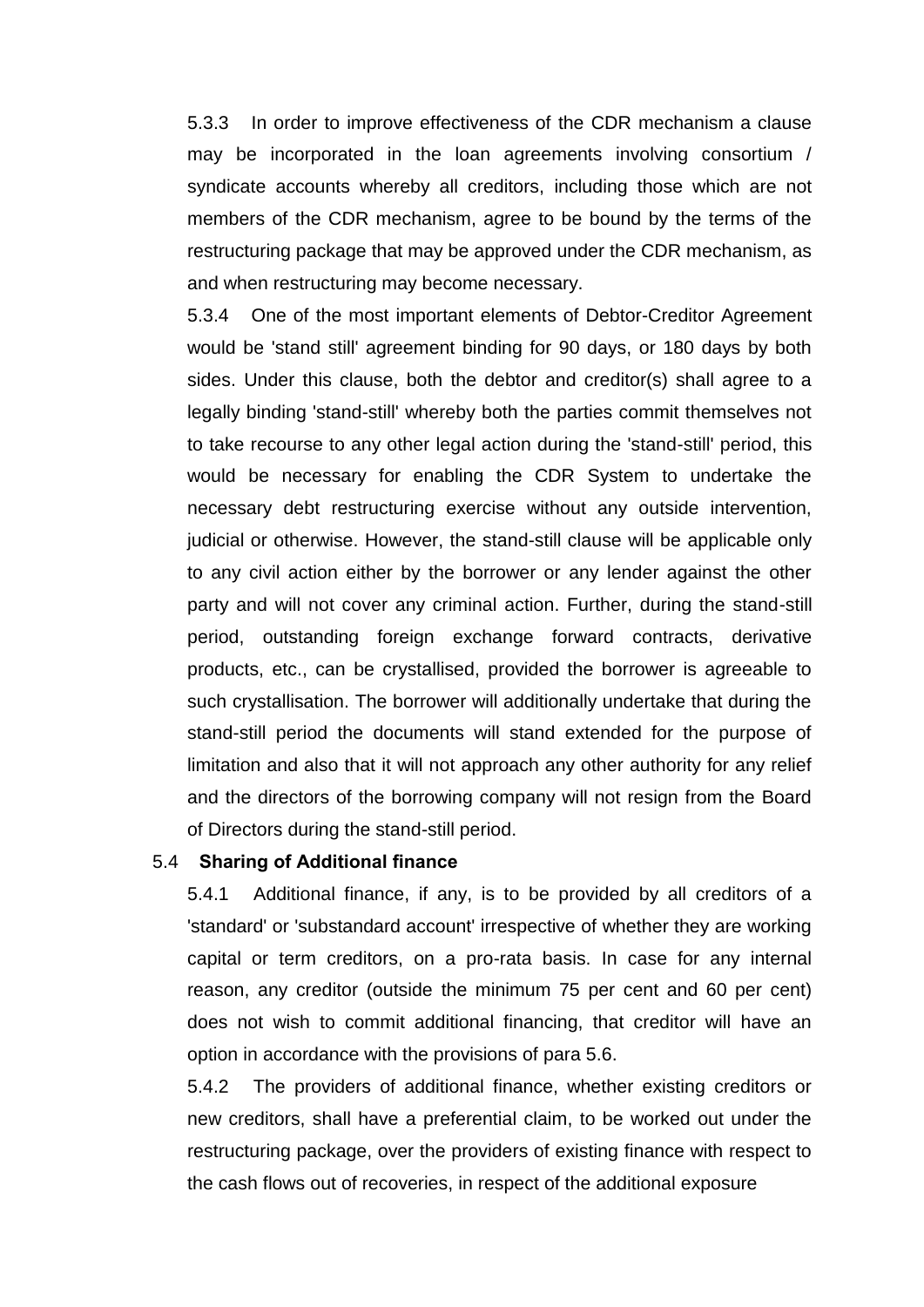#### 5.5 **Exit Option**

5.5.1 As stated in para 5.5.1 a creditor (outside the minimum 75 per cent and 60 per cent) who for any internal reason does not wish to commit additional finance will have an option. At the same time, in order to avoid the "free rider" problem, it is necessary to provide some disincentive to the creditor who wishes to exercise this option. Such creditors can either (a) arrange for its share of additional finance to be provided by a new or existing creditor, or (b) agree to the deferment of the first year's interest due to it after the CDR package becomes effective. The first year's deferred interest as mentioned above, without compounding, will be payable along with the last instalment of the principal due to the creditor.

5.5.2 In addition, the exit option will also be available to all lenders within the minimum 75 percent and 60 percent provided the purchaser agrees to abide by restructuring package approved by the Empowered Group. The exiting lenders may be allowed to continue with their existing level of exposure to the borrower provided they tie up with either the existing lenders or fresh lenders taking up their share of additional finance.

5.5.3 The lenders who wish to exit from the package would have the option to sell their existing share to either the existing lenders or fresh lenders, at an appropriate price, which would be decided mutually between the exiting lender and the taking over lender. The new lenders shall rank on par with the existing lenders for repayment and servicing of the dues since they have taken over the existing dues to the exiting lender.

5.5.4 In order to bring more flexibility in the exit option, One Time Settlement can also be considered, wherever necessary, as a part of the restructuring package. If an account with any creditor is subjected to One Time Settlement (OTS) by a borrower before its reference to the CDR mechanism, any fulfilled commitments under such OTS may not be reversed under the restructured package. Further payment commitments of the borrower arising out of such OTS may be factored into the restructuring package.

#### 5.6 **Category 2 CDR System**

5.6.1 There have been instances where the projects have been found to be viable by the creditors but the accounts could not be taken up for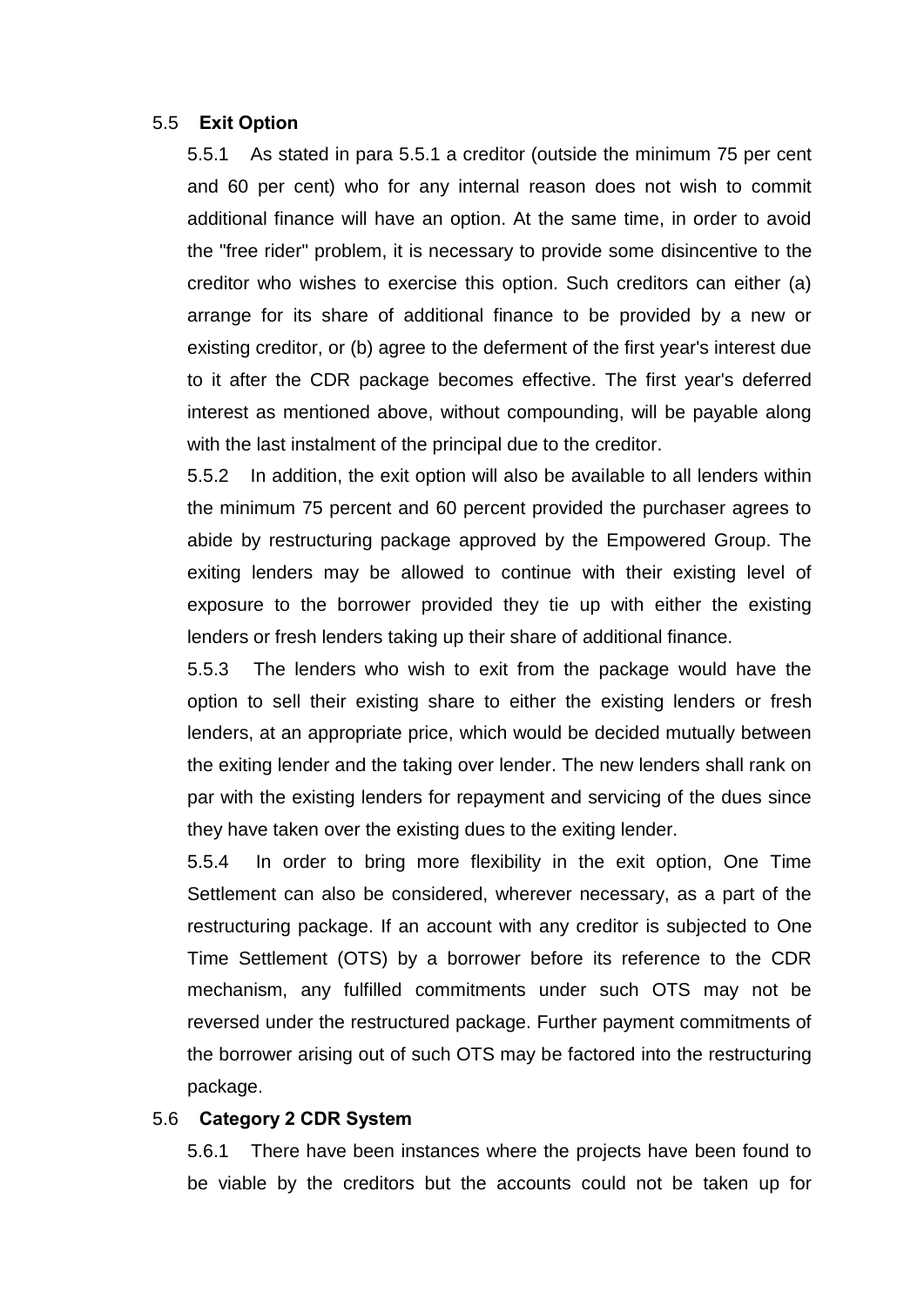restructuring under the CDR system as they fell under 'doubtful' category. Hence, a second category of CDR is introduced for cases where the accounts have been classified as 'doubtful' in the books of creditors, and if a minimum of 75% of creditors (by value) and 60% creditors (by number) satisfy themselves of the viability of the account and consent for such restructuring, subject to the following conditions :

(i) It will not be binding on the creditors to take up additional financing worked out under the debt restructuring package and the decision to lend or not to lend will depend on each creditor bank / FI separately. In other words, under the proposed second category of the CDR mechanism, the existing loans will only be restructured and it would be up to the promoter to firm up additional financing arrangement with new or existing creditors individually.

(ii) All other norms under the CDR mechanism such as the standstill clause, asset classification status during the pendency of restructuring under CDR, etc., will continue to be applicable to this category also.

5.6.2 No individual case should be referred to RBI. CDR Core Group may take a final decision whether a particular case falls under the CDR guidelines or it does not.

5.6.3 All the other features of the CDR system as applicable to the First Category will also be applicable to cases restructured under the Second Category.

#### 5.7 **Incorporation of 'right to recompense' clause**

All CDR approved packages must incorporate creditors' right to accelerate repayment and borrowers' right to pre-pay. All restructuring packages must incorporate 'Right to recompense' clause and it should be based on certain performance criteria of the borrower. In any case, minimum 75 per cent of the recompense amount should be recovered by the lenders and in cases where some facility under restructuring has been extended below base rate, 100 per cent of the recompense amount should be recovered.

#### **B SME Debt Restructuring Mechanism**

Apart from CDR Mechanism, there exists a much simpler mechanism for restructuring of loans availed by Small and Medium Enterprises (SMEs). Unlike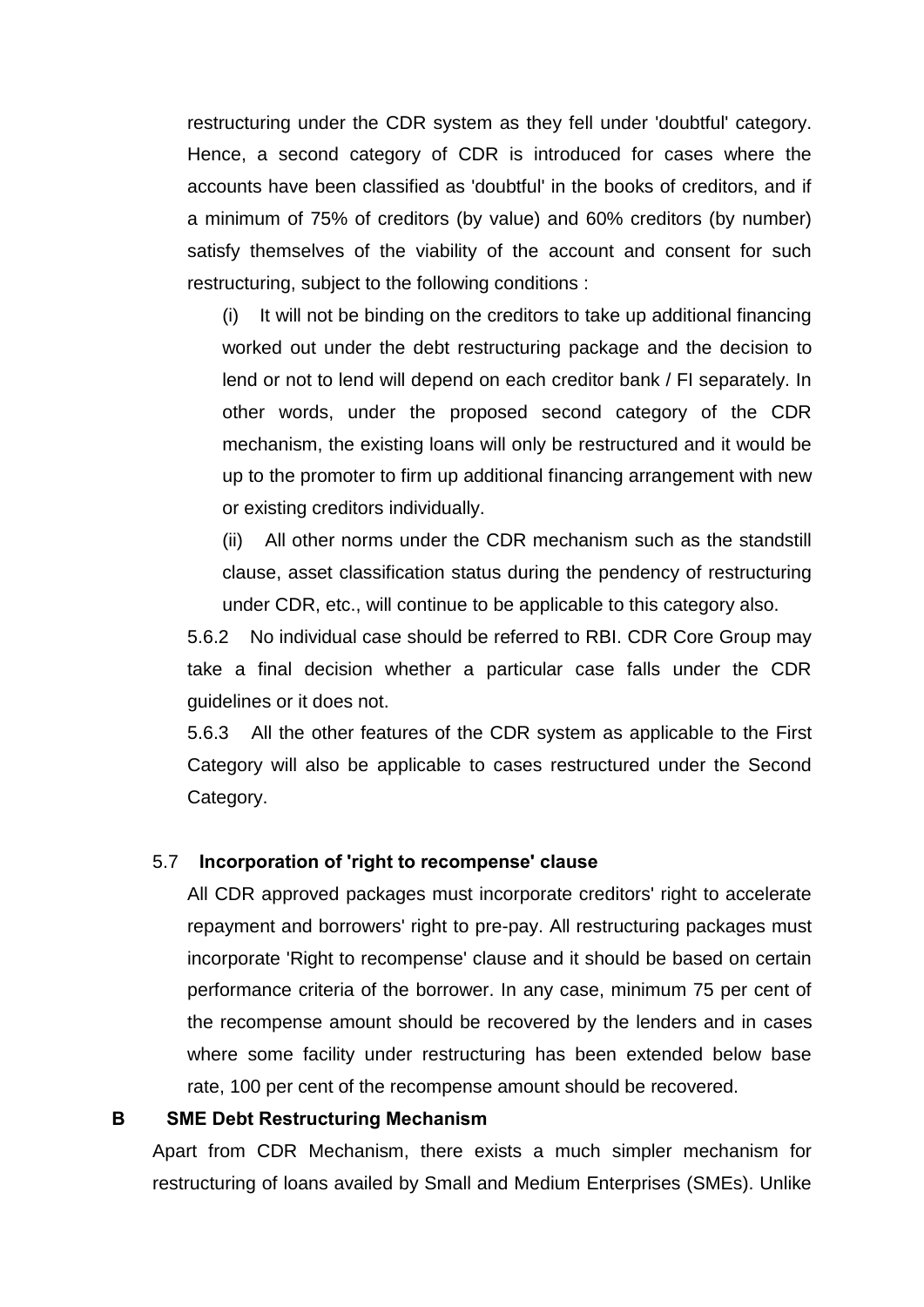in the case of CDR Mechanism, the operational rules of the mechanism have been left to be formulated by the banks concerned. This mechanism will be applicable to all the borrowers which have funded and non-funded outstanding up to Rs.10 crore under multiple / consortium banking arrangement. Major elements of this arrangements are as under :

(i) Under this mechanism, banks may formulate, with the approval of their Board of Directors, a debt restructuring scheme for SMEs within the prudential norms laid down by RBI. Banks may frame different sets of policies for borrowers belonging to different sectors within the SME if they so desire.

(ii) While framing the scheme, Banks may ensure that the scheme is simple to comprehend and will, at the minimum, include parameters indicated in these guidelines.

(iii) The main plank of the scheme is that the bank with the maximum outstanding may work out the restructuring package, along with the bank having the second largest share.

(iv) Banks should work out the restructuring package and implement the same within a maximum period of 90 days from date of receipt of requests.

(v) The SME Debt Restructuring Mechanism will be available to all borrowers engaged in any type of activity.

(vi) Banks may review the progress in rehabilitation and restructuring of SMEs accounts on a quarterly basis and keep the Board informed.

---------------------------------------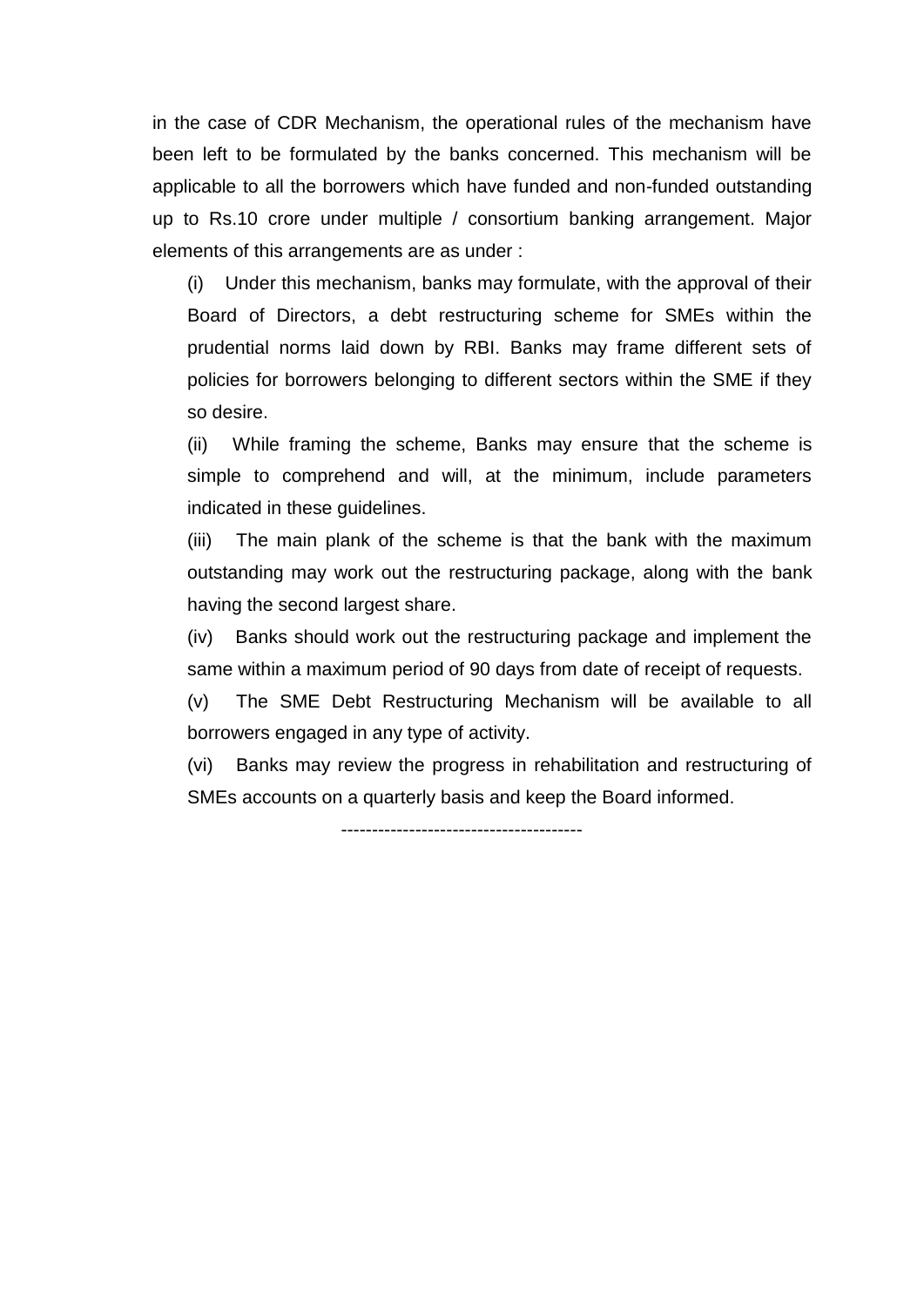#### **Disclosure of Restructured Accounts**

#### **Appendix 4**

|                 | <b>Type of Restructuring</b>                                                                                                                         |                       | <b>Under CDR Mechanism</b> |                         |                 |      | <b>Under SME Debt Restructuring Mechanism</b> |              |                      |              | Others |       |          |                             | Total           |      |       |              |                      |                 |      |       |
|-----------------|------------------------------------------------------------------------------------------------------------------------------------------------------|-----------------------|----------------------------|-------------------------|-----------------|------|-----------------------------------------------|--------------|----------------------|--------------|--------|-------|----------|-----------------------------|-----------------|------|-------|--------------|----------------------|-----------------|------|-------|
| SI.<br>No.      | <b>Asset Classification</b>                                                                                                                          |                       | Stan<br>dard               | Sub-<br><b>Standard</b> | <b>Doubtful</b> | Loss | Total                                         | Stan<br>dard | Sub-<br>Stand<br>ard | Doub<br>tful | Loss   | Total | Standard | Sub-<br><b>Standa</b><br>rd | <b>Doubtful</b> | Loss | Total | Stand<br>ard | Sub-<br>Stand<br>ard | <b>Doubtful</b> | Loss | Total |
| $\overline{1}$  | Details<br>Restructured                                                                                                                              | No. of                |                            |                         |                 |      |                                               |              |                      |              |        |       |          |                             |                 |      |       |              |                      |                 |      |       |
|                 | Accounts as on<br>April<br>1 of the FY                                                                                                               | borrowers             |                            |                         |                 |      |                                               |              |                      |              |        |       |          |                             |                 |      |       |              |                      |                 |      |       |
|                 | (opening<br>figures)*                                                                                                                                | Amount<br>outstanding |                            |                         |                 |      |                                               |              |                      |              |        |       |          |                             |                 |      |       |              |                      |                 |      |       |
|                 |                                                                                                                                                      | Provision             |                            |                         |                 |      |                                               |              |                      |              |        |       |          |                             |                 |      |       |              |                      |                 |      |       |
|                 |                                                                                                                                                      | thereon               |                            |                         |                 |      |                                               |              |                      |              |        |       |          |                             |                 |      |       |              |                      |                 |      |       |
| $\overline{2}$  | Fresh restructuring<br>during the year                                                                                                               | No. of<br>borrowers   |                            |                         |                 |      |                                               |              |                      |              |        |       |          |                             |                 |      |       |              |                      |                 |      |       |
|                 |                                                                                                                                                      | Amount<br>outstanding |                            |                         |                 |      |                                               |              |                      |              |        |       |          |                             |                 |      |       |              |                      |                 |      |       |
|                 |                                                                                                                                                      | Provision<br>thereon  |                            |                         |                 |      |                                               |              |                      |              |        |       |          |                             |                 |      |       |              |                      |                 |      |       |
| $\mathbf{3}$    | Upgradations to                                                                                                                                      | No. of                |                            |                         |                 |      |                                               |              |                      |              |        |       |          |                             |                 |      |       |              |                      |                 |      |       |
|                 | restructured<br>standard<br>category during                                                                                                          | borrowers             |                            |                         |                 |      |                                               |              |                      |              |        |       |          |                             |                 |      |       |              |                      |                 |      |       |
|                 | the<br><b>FY</b>                                                                                                                                     | Amount<br>outstanding |                            |                         |                 |      |                                               |              |                      |              |        |       |          |                             |                 |      |       |              |                      |                 |      |       |
|                 |                                                                                                                                                      | Provision<br>thereon  |                            |                         |                 |      |                                               |              |                      |              |        |       |          |                             |                 |      |       |              |                      |                 |      |       |
| $\overline{4}$  | Restructured                                                                                                                                         | No. of                |                            |                         |                 |      |                                               |              |                      |              |        |       |          |                             |                 |      |       |              |                      |                 |      |       |
|                 | standard<br>advances which<br>cease to attract<br>higher                                                                                             | borrowers             |                            |                         |                 |      |                                               |              |                      |              |        |       |          |                             |                 |      |       |              |                      |                 |      |       |
|                 | provisioning and /<br>or<br>additional risk<br>weight                                                                                                | Amount<br>outstanding |                            |                         |                 |      |                                               |              |                      |              |        |       |          |                             |                 |      |       |              |                      |                 |      |       |
|                 | at the end of the<br><b>FY</b><br>and hence need<br>not be shown as<br>restructured<br>standard<br>advances at the<br>beginning of the<br>next<br>FY | Provision<br>thereon  |                            |                         |                 |      |                                               |              |                      |              |        |       |          |                             |                 |      |       |              |                      |                 |      |       |
| $5\overline{5}$ | Downgradations of<br>restructured<br>accounts<br>during the FY                                                                                       | No. of<br>borrowers   |                            |                         |                 |      |                                               |              |                      |              |        |       |          |                             |                 |      |       |              |                      |                 |      |       |
|                 |                                                                                                                                                      | Amount<br>outstanding |                            |                         |                 |      |                                               |              |                      |              |        |       |          |                             |                 |      |       |              |                      |                 |      |       |
|                 |                                                                                                                                                      | Provision<br>thereon  |                            |                         |                 |      |                                               |              |                      |              |        |       |          |                             |                 |      |       |              |                      |                 |      |       |
| 6               | Write-offs of                                                                                                                                        | No. of                |                            |                         |                 |      |                                               |              |                      |              |        |       |          |                             |                 |      |       |              |                      |                 |      |       |
|                 | restructured<br>accounts<br>during the FY                                                                                                            | borrowers             |                            |                         |                 |      |                                               |              |                      |              |        |       |          |                             |                 |      |       |              |                      |                 |      |       |
|                 |                                                                                                                                                      | Amount<br>outstanding |                            |                         |                 |      |                                               |              |                      |              |        |       |          |                             |                 |      |       |              |                      |                 |      |       |
|                 |                                                                                                                                                      | Provision<br>thereon  |                            |                         |                 |      |                                               |              |                      |              |        |       |          |                             |                 |      |       |              |                      |                 |      |       |
| $\overline{7}$  | Restructured                                                                                                                                         | No. of                |                            |                         |                 |      |                                               |              |                      |              |        |       |          |                             |                 |      |       |              |                      |                 |      |       |
|                 | Accounts as on<br>March 31 of the<br><b>FY</b><br>(closing figures*)                                                                                 | borrowers             |                            |                         |                 |      |                                               |              |                      |              |        |       |          |                             |                 |      |       |              |                      |                 |      |       |
|                 |                                                                                                                                                      | Amount<br>outstanding |                            |                         |                 |      |                                               |              |                      |              |        |       |          |                             |                 |      |       |              |                      |                 |      |       |
|                 |                                                                                                                                                      | Provision<br>thereon  |                            |                         |                 |      |                                               |              |                      |              |        |       |          |                             |                 |      |       |              |                      |                 |      |       |
|                 | * Excluding the figures of Standard Restructured Advances which do not attract higher provisioning or risk weight (if applicable).                   |                       |                            |                         |                 |      |                                               |              |                      |              |        |       |          |                             |                 |      |       |              |                      |                 |      |       |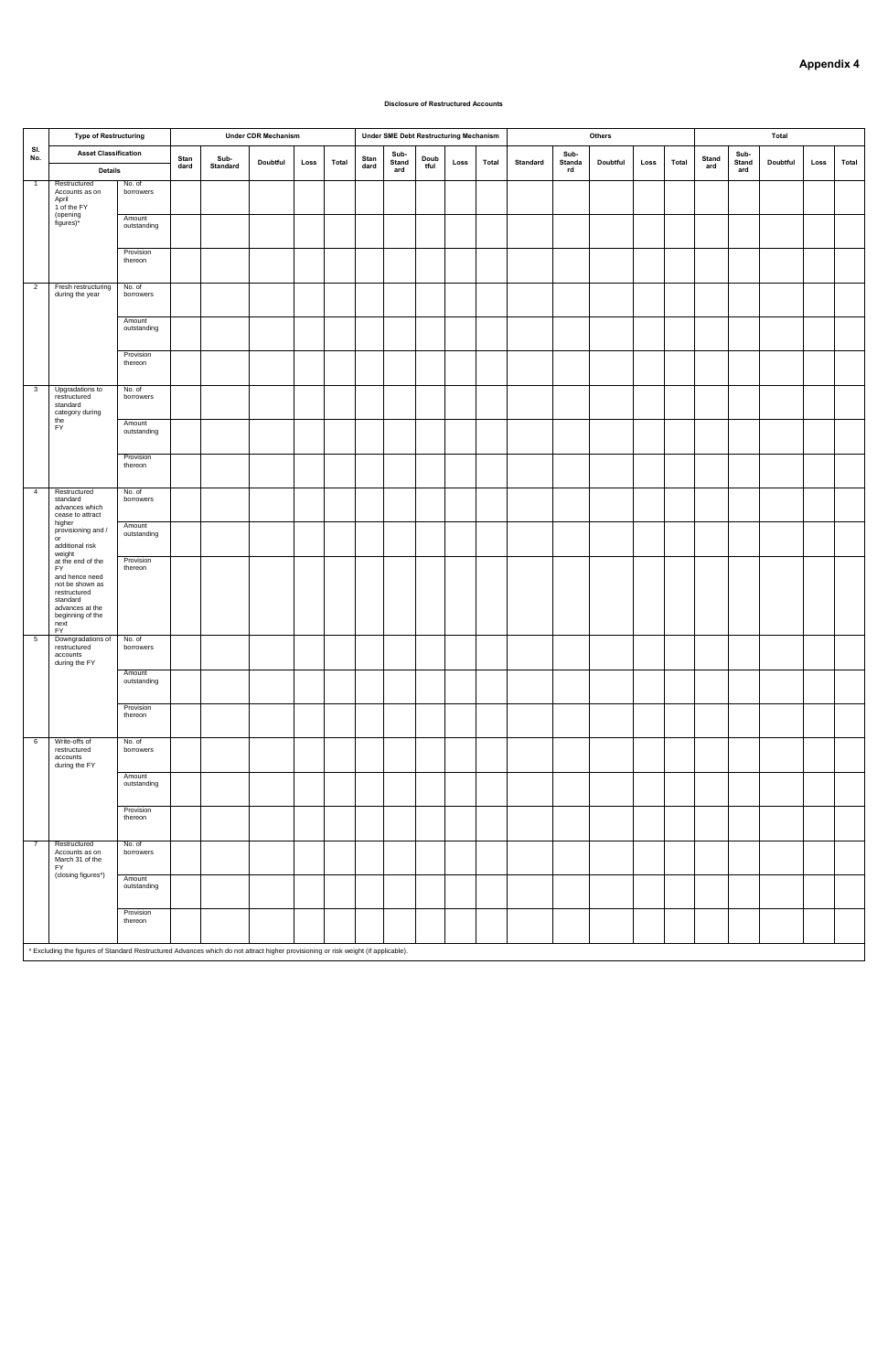# **Annex-IV**

# **Flexible Structuring of Long Term Project Loans to Infrastructure and Core Industries**

1. The long tenor loans to infrastructure / core industries projects, say 25 years, could be structured as under:

i. The fundamental viability of the project would be established on the basis of all requisite financial and non-financial parameters, especially the acceptable level of interest coverage ratio (EBIDTA / Interest payout), indicating capacity to service the loan and ability to repay over the tenor of the loan;

ii. Allowing longer tenor amortisation of the loan (Amortisation Schedule), say 25 years (within the useful life / concession period of the project) with periodic refinancing (Refinancing Debt Facility) of balance debt, the tenor of which could be fixed at the time of each refinancing, within the overall amortisation period;

iii. This would mean that the NBFC, while assessing the viability of the project, would be allowed to accept the project as a viable project where the average debt service coverage ratio (DSCR) and other financial and non-financial parameters are acceptable over a longer amortisation period of say 25 years (Amortisation Schedule), but provide funding (Initial Debt Facility) for only, say, 5 years with refinancing of balance debt being allowed by existing or new lenders (Refinancing Debt Facility) or even through bonds; and

iv. The refinancing (Refinancing Debt Facility) after each of these 5 years would be of the reduced amounts determined as per the Original Amortisation Schedule.

2. NBFCs may finance fresh long term projects in infrastructure and core industries as suggested in paragraph 1 above provided that:

i. Only term loans to infrastructure projects, as defined under the Harmonised Master List of Infrastructure of RBI, and projects in core industries sector, included in the Index of Eight Core Industries (base: 2004-05) published by the Ministry of Commerce and Industry, Government of India, (viz., coal, crude oil, natural gas, petroleum refinery products, fertilisers, steel (Alloy +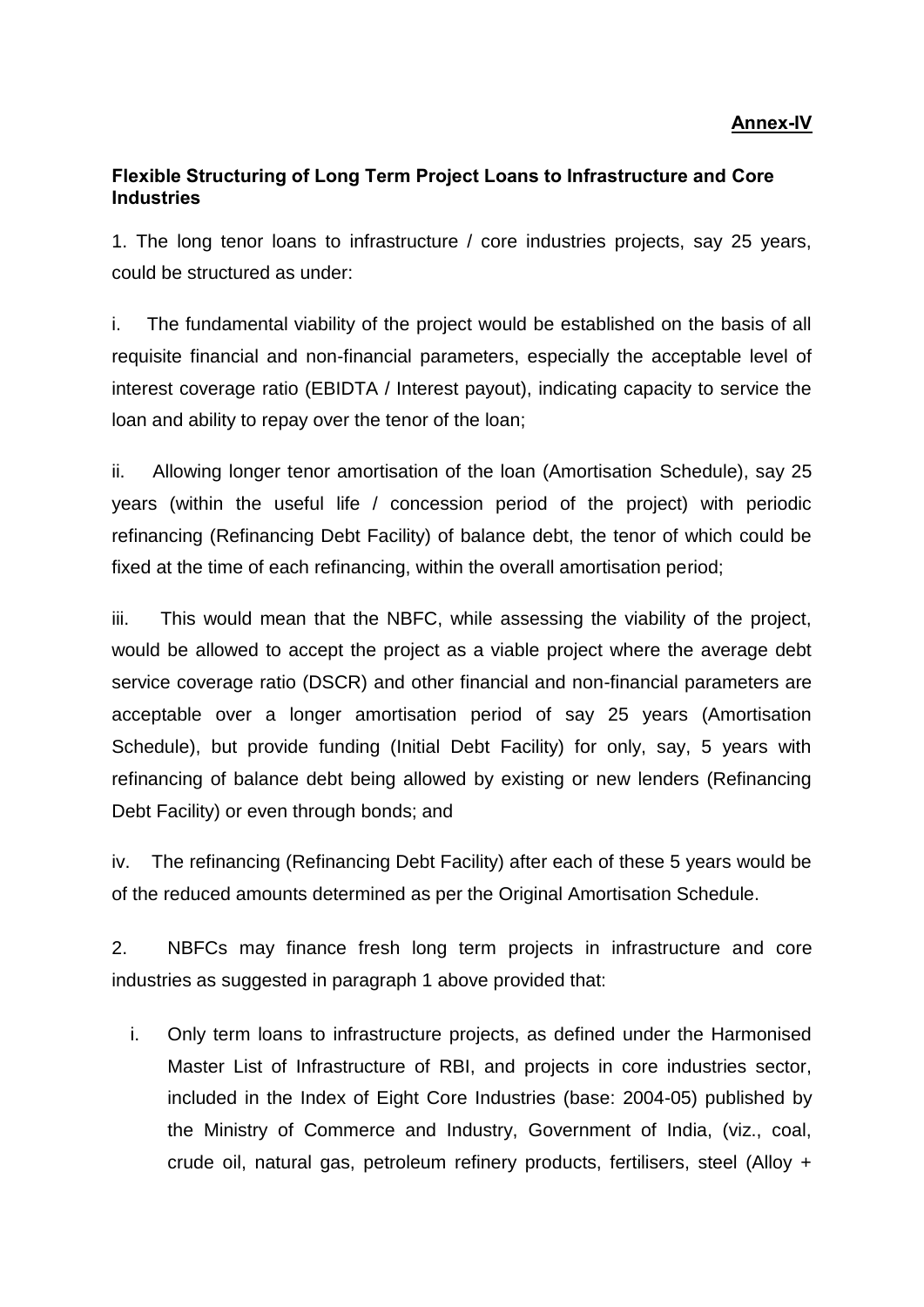Non Alloy), cement and electricity - some of these sectors such as fertilisers, electricity generation, distribution and transmission, etc. are also included in the Harmonised Master List of Infrastructure sub-sectors) - will qualify for such refinancing;

- ii. At the time of initial appraisal of such projects, NBFCs may fix an amortisation schedule (Original Amortisation Schedule) while ensuring that the cash flows from such projects and all necessary financial and nonfinancial parameters are robust even under stress scenarios;
- iii. The tenor of the Amortisation Schedule should not be more than 80% (leaving a tail of 20%) of the initial concession period in case of infrastructure projects under public private partnership (PPP) model; or 80% of the initial economic life envisaged at the time of project appraisal for determining the user charges / tariff in case of non-PPP infrastructure projects; or 80% of the initial economic life envisaged at the time of project appraisal by Lenders Independent Engineer in the case of other core industries projects;
- iv. The NBFC offering the Initial Debt Facility may sanction the loan for a medium term, say 5 to 7 years. This is to take care of initial construction period and also cover the period at least up to the date of commencement of commercial operations (DCCO) and revenue ramp up. The repayment(s) at the end of this period (equal in present value to the remaining residual payments corresponding to the Original Amortisation Schedule) could be structured as a bullet repayment, with the intent specified up front that it will be refinanced. That repayment may be taken up by the same lender or a set of new lenders, or combination of both, or by issue of corporate bond, as Refinancing Debt Facility, and such refinancing may repeat till the end of the Amortisation Schedule;
- v. The repayment schedules of Initial Debt Facility should normally correspond to the Original Amortisation Schedule, unless there is an extension of DCCO. In that case, in terms of extant instructions contained in [DNBS.CO.PD.No.367/03.10.01/2013-14, dated January 23, 2014](https://rbi.org.in/Scripts/NotificationUser.aspx?Id=8706&Mode=0) and [DNBR.CO.PD.No.011/03.10.01/2014-15, dated January 16, 2015,](https://rbi.org.in/Scripts/NotificationUser.aspx?Id=9491&Mode=0) mere extension of DCCO would not be considered as restructuring subject to certain conditions, if the revised DCCO falls within the period of two years and one year from the original DCCO for infrastructure and non-infrastructure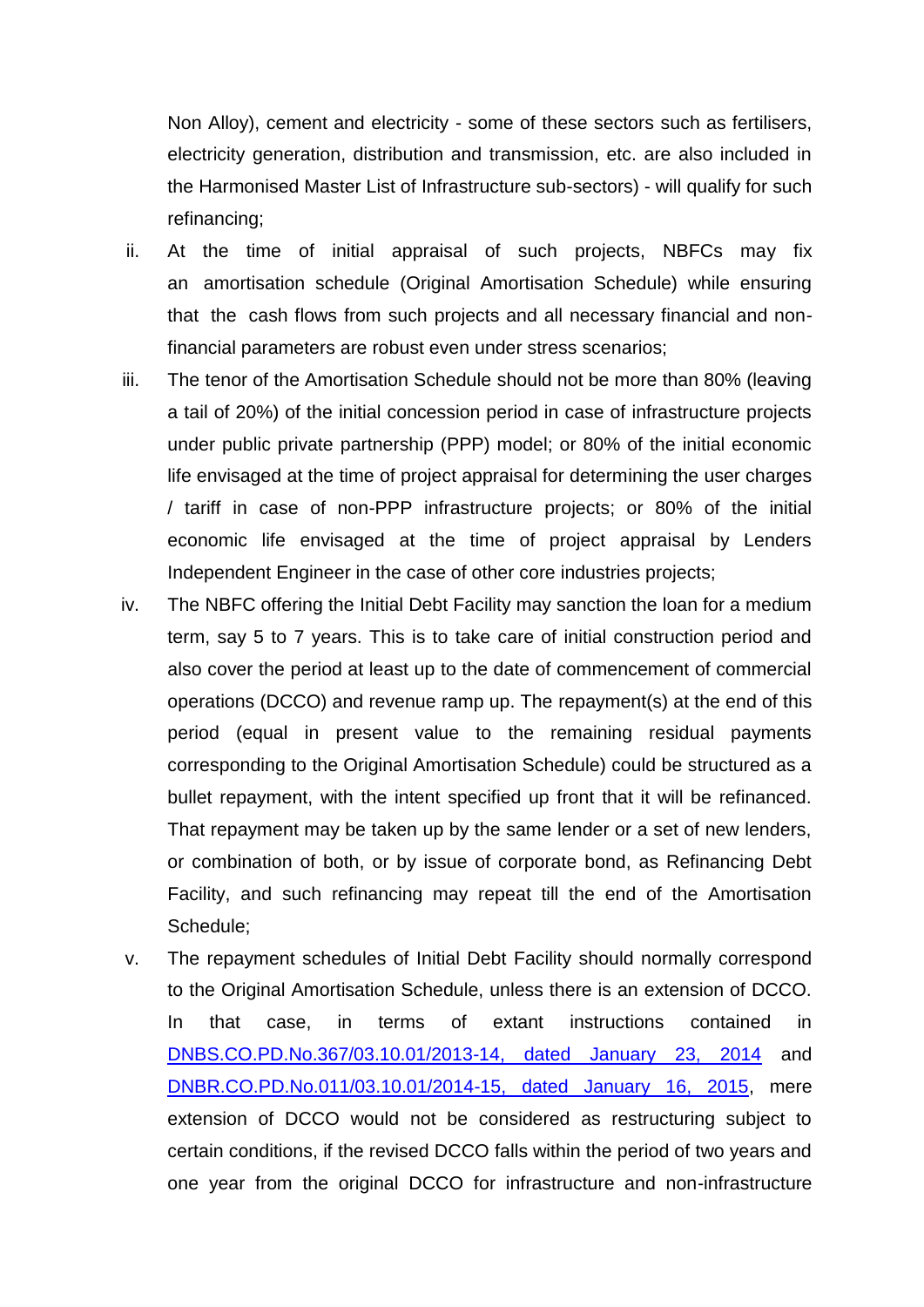projects respectively. In such cases the consequential shift in repayment schedule by equal or shorter duration (including the start date and end date of revised repayment schedule) than the extension of DCCO would also not be considered as restructuring provided all other terms and conditions of the loan remain unchanged or are enhanced to compensate for the delay and the entire project debt amortisation is scheduled within 85%<sup>8</sup> of the initial economic life of the project as prescribed in paragraph 2(iii) above;

vi. The Amortisation Schedule of a project loan may be modified once during the course of the loan (after DCCO) based on the actual performance of the project in comparison to the assumptions made during the financial closure without being treated as 'restructuring' provided:

a) The loan is a standard loan as on the date of change of Amortisation Schedule;

b) Net present value of the loan remains the same before and after the change in Amortisation Schedule; and

c) The entire outstanding debt amortisation is scheduled within 85% $9^9$  of the economic life of the project as prescribed in paragraph 2 (iii) above;

- vii. If the Initial Debt Facility or Refinancing Debt Facility becomes NPA at any stage, further refinancing should stop and the NBFC which holds the loan when it becomes NPA, would be required to recognise the loan as such and make necessary provisions as required under the extant regulations. Once the account comes out of NPA status, it will be eligible for refinancing in terms of these instructions;
- viii. NBFCs may determine the pricing of the loans at each stage of sanction of the Initial Debt Facility or Refinancing Debt Facility, commensurate with the risk at each phase of the loan, and such pricing should be as per the rate approved by its Board;
- ix. NBFCs should secure their interest by way of proper documentation and security creation, etc.;

<u>.</u>

<sup>&</sup>lt;sup>8</sup> A relaxation of only 5% of initial economic life is provided in case of delay in achieving DCCO from the 80% ceiling of amortisation of project debt prescribed in paragraph 2(iii). NBFCs may factor the same while determining Original Amortisation Schedule

<sup>&</sup>lt;sup>9</sup> Refer to Foot Note 1 above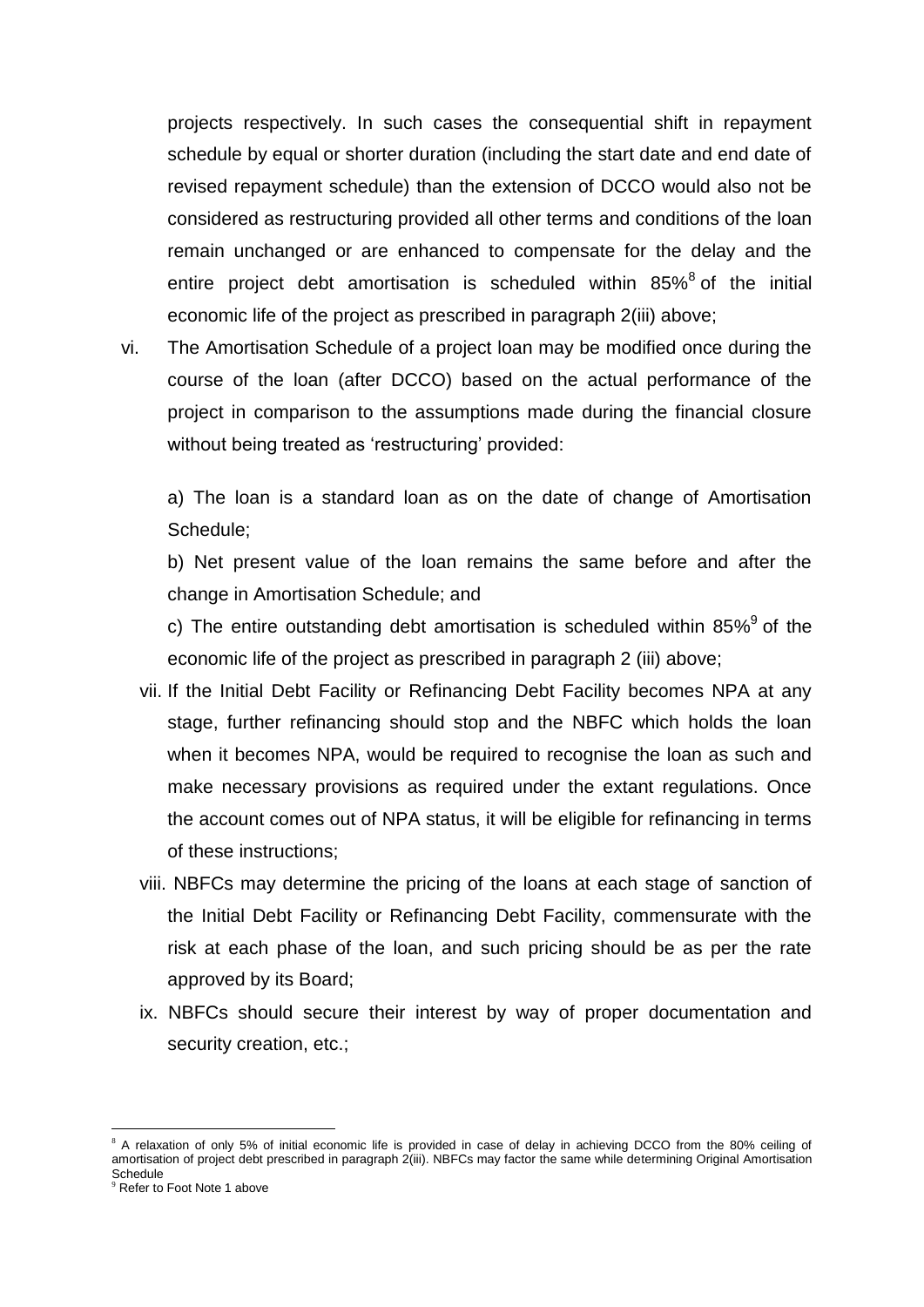- x. NBFCs will be initially allowed to count the cash flows from periodic amortisations of loans as also the bullet repayment of the outstanding debt at the end of each refinancing period for their asset-liability management; however, with experience gained, NBFCs will be required in due course to conduct behavioural studies of cash flows in such amortisation of loans and plot them accordingly in ALM statements;
- xi. NBFCs should recognise from a risk management perspective that there will be a probability that the loan will not be refinanced by other NBFCs/lenders, and should take this into account when estimating liquidity needs as well as stress scenarios. Further, unless the part or full refinancing by other NBFCs/lenders is clearly identified, the cash flows from such refinancing should not be taken into account for computing liquidity ratios. Similarly, once committed, the refinancing NBFC/lender should take into account such cash flows for computing their liquidity ratios; and
- xii. NBFCs should have a Board approved policy for such financing.

3. Further, NBFCs may also flexibly structure the existing project loans to infrastructure projects and core industries projects with the option to periodically refinance the same as per the norms given below:

i) Only term loans to projects, in which the aggregate exposure of all institutional lenders exceeds Rs.500 crore, in the infrastructure sector (as defined under the Harmonised Master List of Infrastructure of RBI) and in the core industries sector (included in the Index of Eight Core Industries (base: 2004-05) published by the Ministry of Commerce and Industry, Government of India) will qualify for such flexible structuring and refinancing;

ii) NBFCs may fix a Fresh Loan Amortisation Schedule for the existing project loans once during the life time of the project, after the date of commencement of commercial operations (DCCO), based on the reassessment of the project cash flows, without this being treated as 'restructuring' provided:

b. The loan is a standard loan as on the date of change of Loan Amortisation Schedule;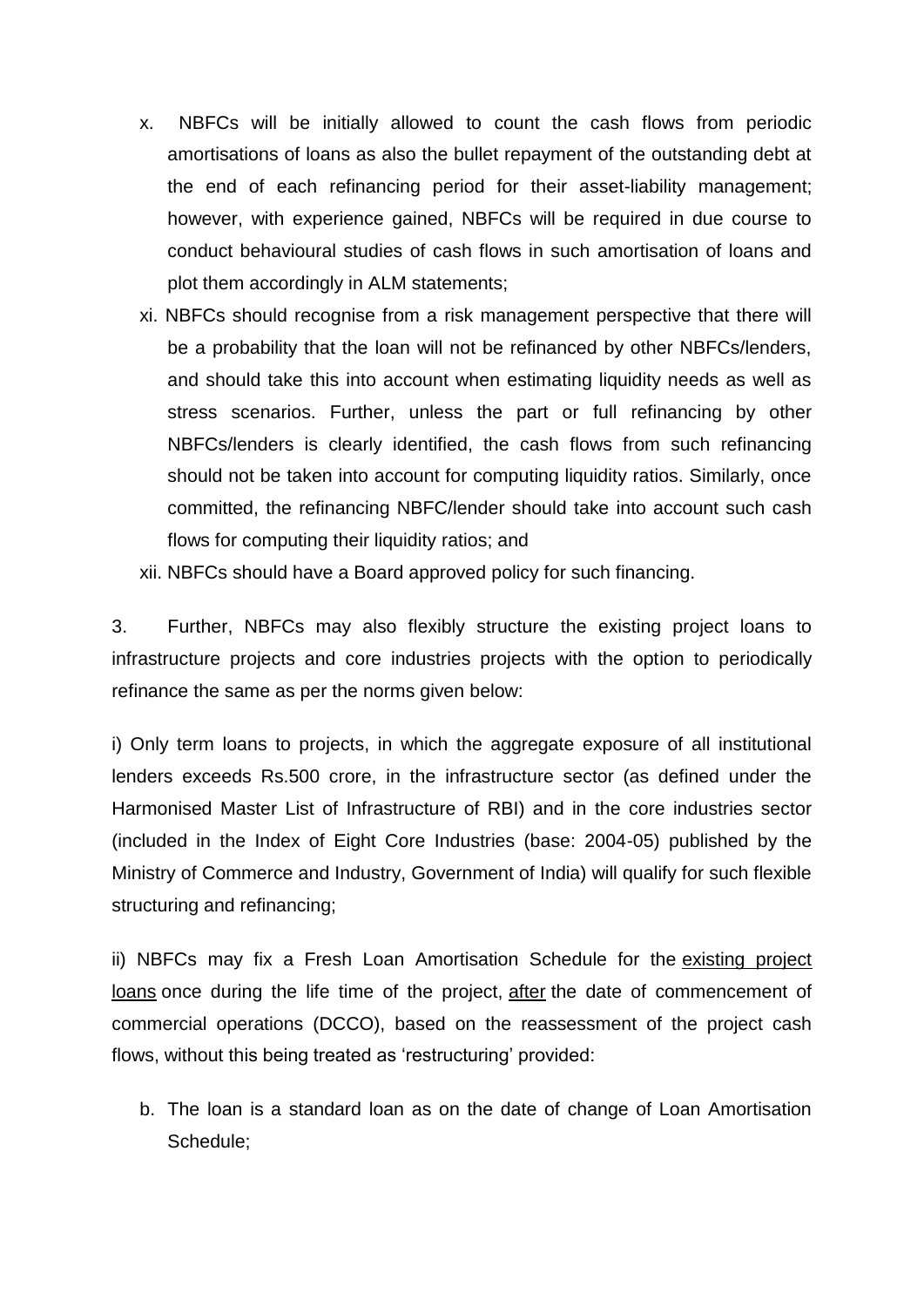- c. Net present value of the loan remains same before and after the change in Loan Amortisation Schedule;
- d. The Fresh Loan Amortisation Schedule should be within 85 per cent (leaving a tail of 15 per cent) of the initial concession period in case of infrastructure projects under public private partnership (PPP) model; or 85 per cent of the initial economic life envisaged at the time of project appraisal for determining the user charges / tariff in case of non-PPP infrastructure projects; or 85 per cent of the initial economic life envisaged at the time of project appraisal by Lenders Independent Engineer in the case of other core industries projects; and
- e. The viability of the project is reassessed by the NBFC and vetted by the Independent Evaluation Committee constituted under the aegis of the Framework for Revitalising Distressed Assets in the Economy dated March 21, 2014.

iii) If a project loan is classified as 'restructured standard' asset as on the date of fixing the Fresh Loan Amortisation Schedule as per para 3(ii) above, while the current exercise of fixing the Fresh Loan Amortisation Schedule may not be treated as an event of 'repeated restructuring', the loan should continue to be classified as 'restructured standard' asset. Upgradation of such assets would be governed by the extant prudential guidelines on restructuring of accounts taking into account the Fresh Loan Amortisation Schedule;

iv) Any subsequent changes to the above mentioned Fresh Loan Amortisation Schedule will be governed by the extant restructuring norms;

v) NBFCs may refinance the project term loan periodically (say 5 to 7 years) after the project has commenced commercial operations. The repayment(s) at the end of each refinancing period (equal in value to the remaining residual payments corresponding to the Fresh Loan Amortisation Schedule) could be structured as a bullet repayment, with the intent specified up front that it will be refinanced. The refinance may be taken up by the same lender or a set of new lenders, or combination of both, or by issue of corporate bond, as refinancing debt facility, and such refinancing may repeat till the end of the Fresh Loan Amortisation Schedule.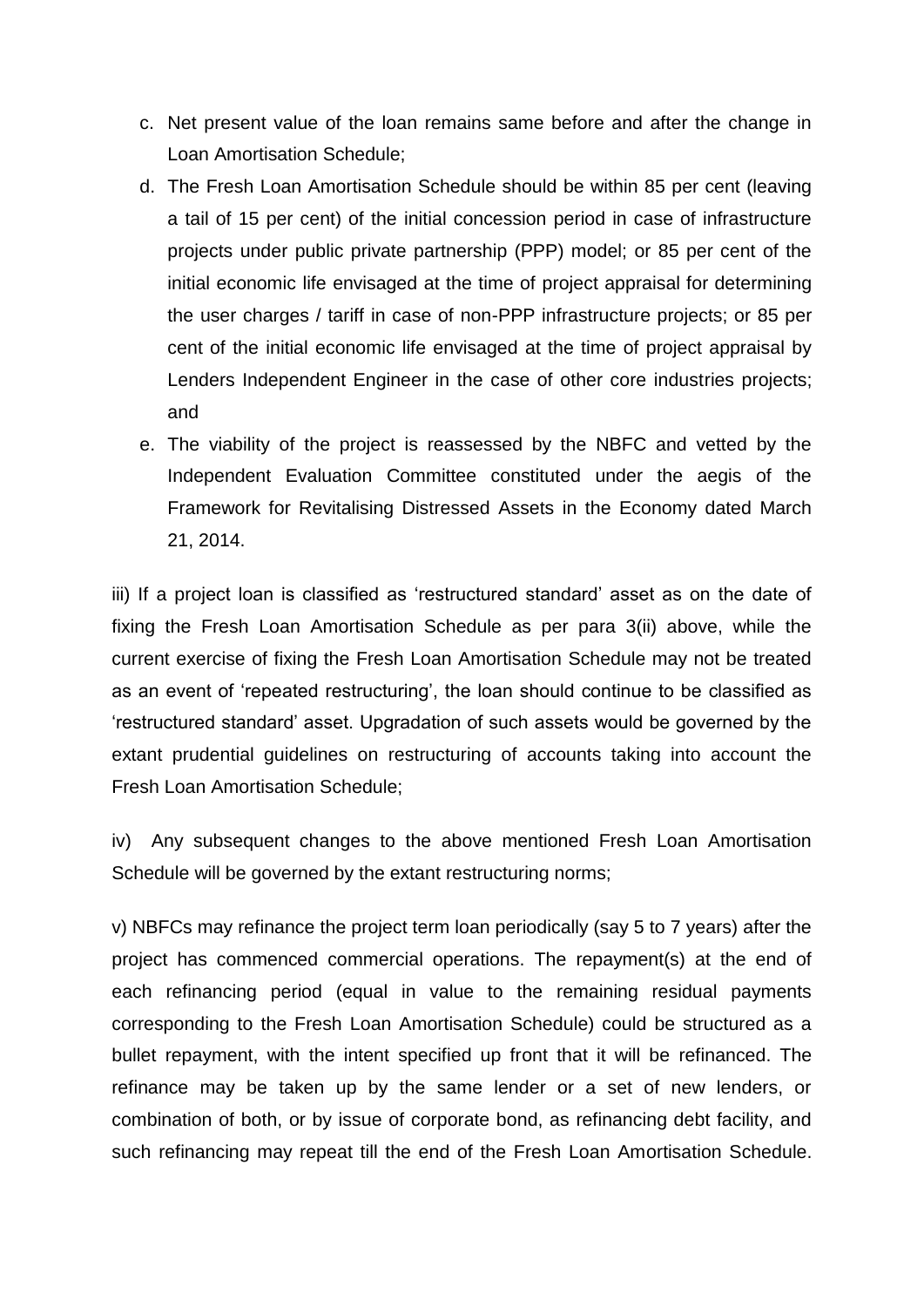The proviso regarding net present value as at paragraph 3(ii) would not be applicable at the time of periodic refinancing of the project term loan;

vi) If the project term loan or refinancing debt facility becomes a non-performing asset (NPA) at any stage, further refinancing should stop and the NBFC which holds the loan when it becomes NPA would be required to recognise the loan as such and make necessary provisions as required under the extant regulations. Once the account comes out of NPA status, it will be eligible for refinancing in terms of these instructions;

vii) NBFCs may determine the pricing of the loans at each stage of the project term loan or refinancing debt facility, commensurate with the risk at each phase of the loan, and such pricing should be as per the rate approved by the Board;

viii) NBFCs should secure their interest by way of proper documentation and security creation, etc.;

ix) NBFCs will be initially allowed to count the cash flows from periodic amortisations of loans as also the bullet repayment of the outstanding debt at the end of each refinancing period for their asset-liability management; however, with experience gained, NBFCs will be required in due course to conduct behavioural studies of cash flows in such amortisation of loans and plot them accordingly in ALM statements;

x) NBFCs should recognise from a risk management perspective that there will be a probability that the loan will not be refinanced by other lenders, and should take this into account when estimating liquidity needs as well as stress scenarios; and

xi) NBFCs should have a Board approved policy for such financing.

4. It is clarified that NBFCs may also provide longer loan amortisation as per the above framework of flexible structuring of project loans to existing project loans to infrastructure and core industries projects which are classified as 'NPAs'. However, such an exercise would be treated as 'restructuring' and the assets would continue to be treated as 'NPA'. Such accounts may be upgraded only when all the outstanding loan/facilities in the account perform satisfactorily during the 'specified period' (as defined in the extant prudential guidelines on restructuring of accounts),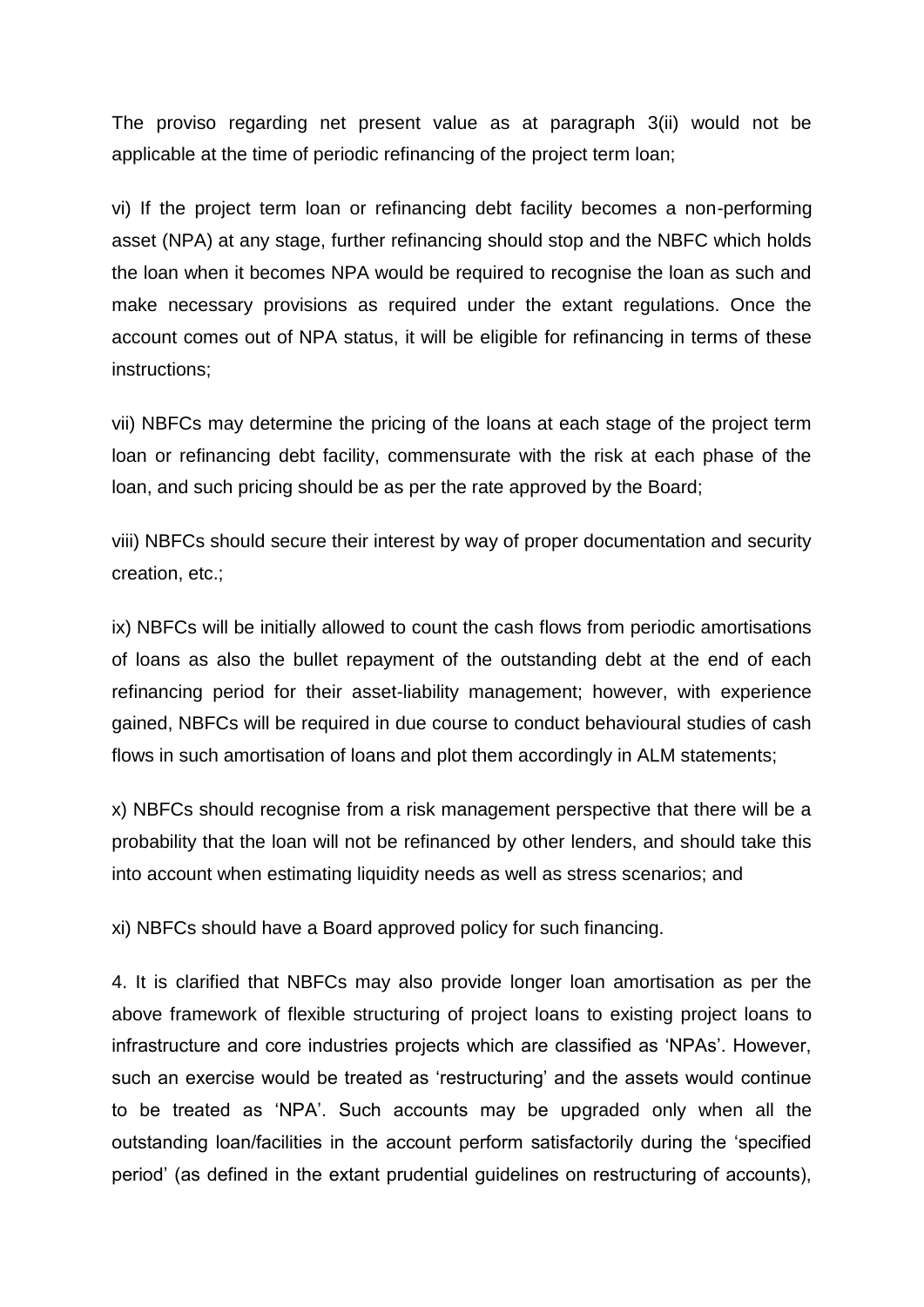i.e. principal and interest on all facilities in the account are serviced as per terms of payment during that period. However, periodic refinance facility would be permitted only when the account is classified as 'standard' as prescribed in the para 3(vi) above.

5. It is reiterated that the exercise of flexible structuring and refinancing should be carried out only after DCCO. Further, one of the conditions (para 7.2.2. (iii) of [Annex-](http://rbidocs.rbi.org.in/rdocs/content/pdfs/NB193230114_EN.pdf)2 of Notification No.DNBS(PD).No.272/CGM(NSV)-2014, dated January 23, 2014, viz., "The repayment period of the restructured advance including the moratorium, if any, does not exceed 15 years in the case of infrastructure advances and 10 years in the case of other advances.") for availing special asset benefits under restructuring guidelines will cease to be applicable on any loan to infrastructure and core industries project covered under the ambit of this circular.

6. RBI will review these instructions at periodic intervals.

\*\*\*\*\*\*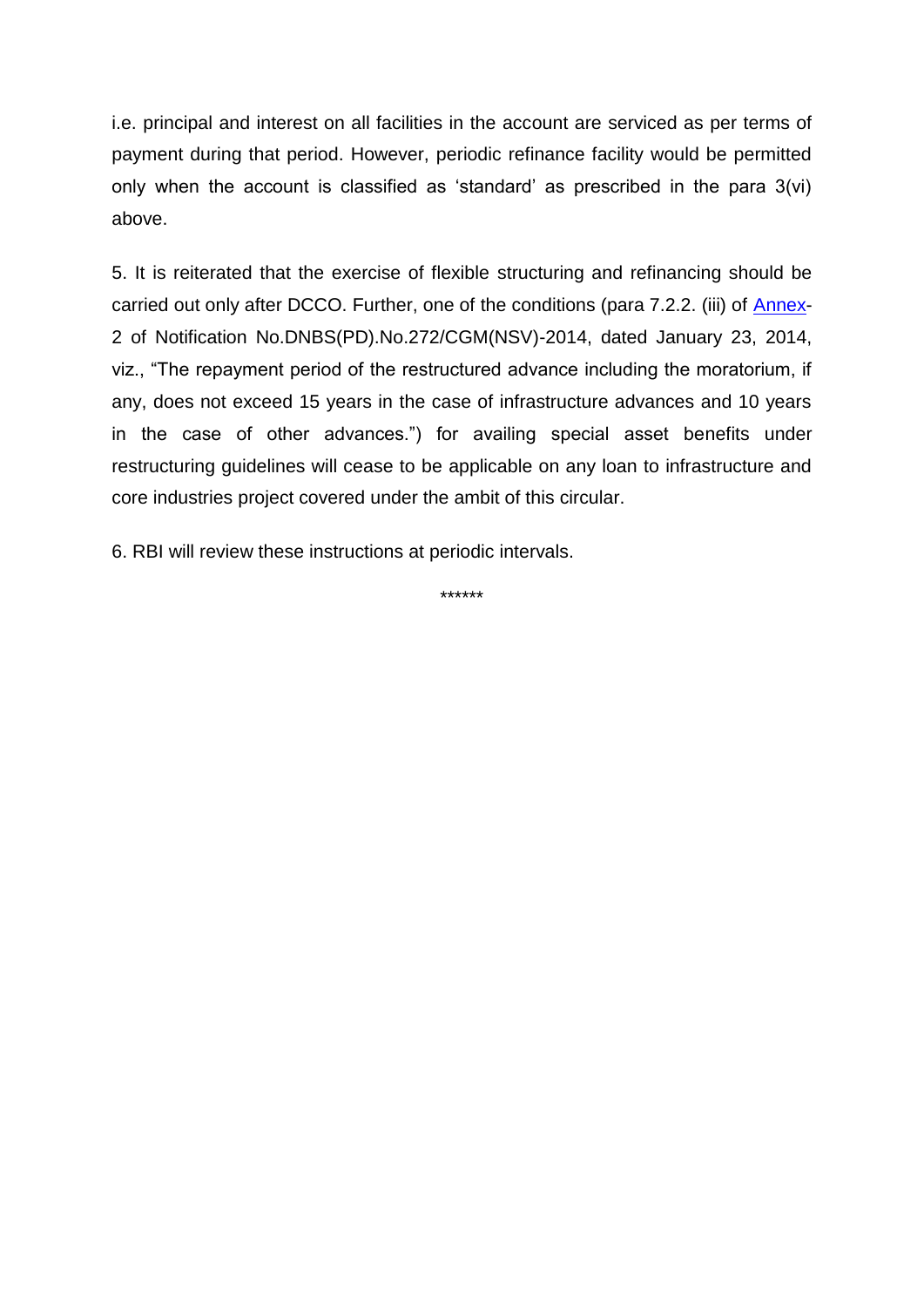# **Annex V**

|                     | <b>Branch details Of NBFCs</b>            |  |  |                       |  |      |                 |                                          |  |                                     |                                                        |                |  |  |  |
|---------------------|-------------------------------------------|--|--|-----------------------|--|------|-----------------|------------------------------------------|--|-------------------------------------|--------------------------------------------------------|----------------|--|--|--|
|                     |                                           |  |  | <b>VALIDATE FORM</b>  |  |      |                 | <b>EDIT FORM</b>                         |  |                                     |                                                        |                |  |  |  |
|                     | <b>DELETE BRANCH</b><br><b>ADD BRANCH</b> |  |  |                       |  |      |                 |                                          |  |                                     |                                                        |                |  |  |  |
| <b>Company Name</b> |                                           |  |  |                       |  |      |                 | Company code number (as given by<br>RBI) |  |                                     |                                                        |                |  |  |  |
| Sr. No.             | <b>Branch Name</b>                        |  |  | <b>Branch Address</b> |  | City | <b>District</b> | <b>State</b>                             |  | <b>Closing Date</b><br>(dd/mm/yyyy) | <b>Amount Of Public</b><br>Deposit (*)<br>Rs. In lakhs | <b>Remarks</b> |  |  |  |
|                     |                                           |  |  |                       |  |      |                 |                                          |  |                                     |                                                        |                |  |  |  |

\* - This column is to be filled only by deposit taking companies, else substitute '0' in place.

**Annex VI**

# **Data on Pledged Securities**

| Name of the NBFC Lender   |  |                                                         |  |                                                    |                                                |                 |
|---------------------------|--|---------------------------------------------------------|--|----------------------------------------------------|------------------------------------------------|-----------------|
| PAN                       |  |                                                         |  |                                                    |                                                |                 |
| Date of Reporting         |  |                                                         |  |                                                    |                                                |                 |
| Share holding Information |  |                                                         |  |                                                    |                                                |                 |
| Company                   |  | Name of the   ISIN   No of Shares held<br>against loans |  | Type of the Borrower<br>(Promoter/Non<br>Promoter) | Name of the $\ $ PAN of the<br><b>Borrower</b> | <b>Borrower</b> |
|                           |  |                                                         |  |                                                    |                                                |                 |
|                           |  |                                                         |  |                                                    |                                                |                 |